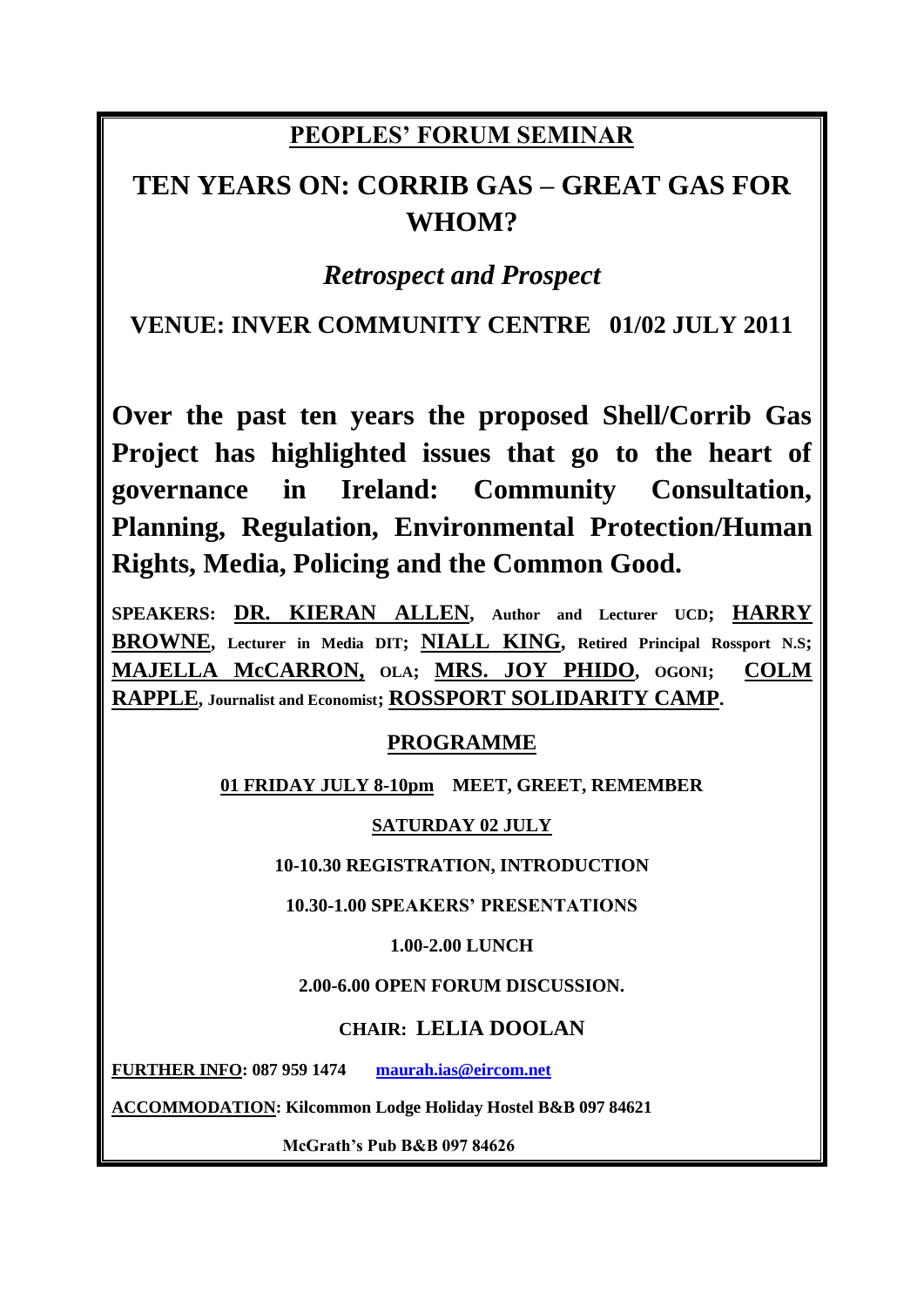# **Introduction**

| Kilcommon Parish 2001-2011                                                                     |           |           |     |  |  |  |  |  |
|------------------------------------------------------------------------------------------------|-----------|-----------|-----|--|--|--|--|--|
| Baptisms*<br>199                                                                               |           | Deaths    | 296 |  |  |  |  |  |
| Primary & Secondary School Population                                                          | 2000/2001 | 2010/2011 |     |  |  |  |  |  |
| Ceathrú Thaidhg                                                                                | 46        | 30        |     |  |  |  |  |  |
| Gleann na Muaidhe                                                                              | 23        | 25        |     |  |  |  |  |  |
| Inbhear                                                                                        | 81        | 33        |     |  |  |  |  |  |
| Poll a' tSómais                                                                                | 57        | 47        |     |  |  |  |  |  |
| Ros Dumhach                                                                                    | 51        | 38        |     |  |  |  |  |  |
| Coláiste Chomáin Ros Dumhach                                                                   | 105       | $41**$    |     |  |  |  |  |  |
| * In Kilcommon Parish baptisms may still be taken as a close indicator of total births.        |           |           |     |  |  |  |  |  |
| ** The total attendance at Coláiste Chomáin in 2011 is 78 to include those taking PLC courses. |           |           |     |  |  |  |  |  |

The short table above encapsulates what defines the current human community at this time and in the Place that is Kilcommon Parish – births, deaths, school-going children; humdrum humanity. (I am indebted to Fr Rogan and Treasa Ní Grearraigh together with the Principals of all the schools for their willing help in providing the data).

At the beginning of the  $21^{st}$  Century/ $2^{nd}$  Millenium in Christian time the human communities in Kilcommon, Erris, together with their floral and faunal co-habitants, were infected by a strain of state/corporate venom for which the collective communities are still working to produce the antidote; this 'antidote' I believe is a crucial determinant of the future direction of our currently benighted country. We became the receiving community for the proposed Shell/Corrib Project – a project which was considered a *fait accompli* by the state/corporate nexus in 2000 but about which the venomous nexus neglected to either inform or consult the proposed receiving community.

The local issues of health/safety and defence of a near-pristine environment (clean water, clean air, clean soil, sight of the night sky and the sound of silence are natural resources in their own right) have been, through the decade joined by the national issue of the scandalous – if not treasonable – oil/gas licensing terms and conditions for offshore and onshore exploration which were set in place by dubious politicians when oil was \$10 a barrel; the local and national are further joined by the global issue of Climate Change. Local people were thrown headlong into this heady mix in 2000 and, eleven years on, as a result firstly of local effort later underpinned by national and international support the outcome of the proposed Shell/Corrib Project remains in the balance. When I went back to St Patrick"s College, Drumcondra in "91/"93 to undertake the B.Ed. course I listened to history lecturer Dr James Kelly explain that, as undergraduate students we read about what *did*  happen historically but at any point in history what actually happens is determined by those who live in that time and place; one only discovers what *may* have been possible when one studies any period in greater depth. The outcome of the proposed Shell/Corrib project remains to be determined (it is essentially a black and white issue – the complex either will or will not go ahead as originally planned from Point A, the well-head to Point B, the refinery) and it remains to be seen what future undergraduate students of this period will read when all of us are in *Cré na Cille* but the Place that is Sruth Fada Conn and environs will still be there. I believe that the defence of the integrity of Place, fostered over at least seven millennia, is worth fighting for – and fighting to win; I further believe that winning this fight in a remote corner of the West of Ireland will create the conditions whereby the Augean Stables of past and current governance can begin to be cleansed by the burst dam of the will of the people exercising their hard-won sovereign rights.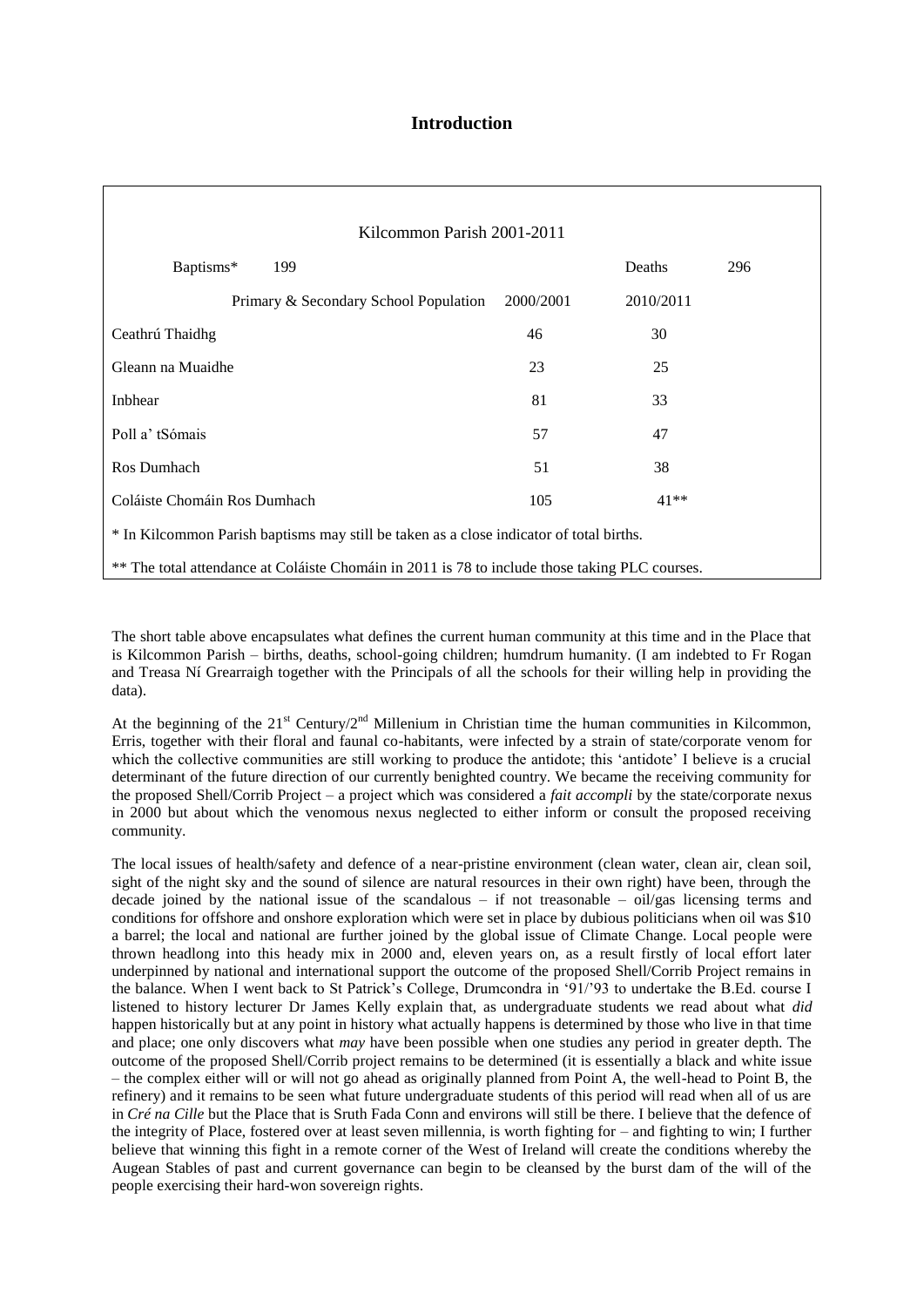It is not possible in a brief introduction to give anything but an impression of events in Erris over the past years; a sample only would include a dawning awareness that something was afoot; attending a presentation by Enterprise Oil in McGrath"s pub – where it transpired that giving ones name and address in order to allow a reply to a few written questions was subsequently used by the company as a head-counting exercise in "consultation" (but ne"er a reply!); the exponential learning process attached to dealing with a subject hitherto alien to ones regular learning; endless submissions made in good faith; attendance at Oral Hearings in Ballina; the advent of Shell in 2002 when one could literally sense the change in ownership; the sight of sand martins flying hopelessly at the empty space where their nests had been in Glengad prior to destruction by Shell agents; reading every word of Kevin Moore"s forensic report; the "Nuremberg Rally" in Belmullet; the landslide of 19 September 2003; Ruairí who created the corribsos website; a gale-force day in Rossport January 2005; a growing sense of menace; attendance at the High Court where one couldn"t say, as to children "speak clearly so you can be heard"; the advent of the Camp – Terry, Bob, Val Dazzle RIP; the jailing of the Rossport Five followed by a manic summer; illegally welded pipeline; blockade of Ballinaboy refinery site; Advantica/Cassells; marginalisation; recruitment by Shell of John Egan, Johnny Carey, Padraig Hughes, Christy Loftus; 03 October 2006 forever etched; Days of Action; 10 November 2006, baton charge on country road; dissension, mistakes; 'Iron in the Soul'; Shell site incursion February 2007; Glinsk; 'hangin' in', survival; 2008 – Solitaire sent away by Chief, Camp and Hunger Strike; 2009 – Solitaire back, state/mercenary lockdown; 2010, 2011, dead Tiger, non-existent regulation; national tatters – and, from this remote corner, where its struggle continued through the years of perceived plenty into years of imposed penury there is a signal of how everything could be so different.

The first public seminar on Shell/Corrib was held in Geesala in June 2001, its title "Corrib Gas – Great for Whom?" Richard Douthwaite, Mike Cunningham, Padraig Campbell, Michael J. Daly, Komene Famaa, Majella McCarron OLA spoke at it (Mrs Phido attended) and it served as a useful exercise at the time to inform a wider group of people of the proposed project"s complexities. Following the rout of the Solitaire in 2008 then Ministers Ryan and Ó Cúiv invited disparate groups to meet with them in Ballina. I attended as part of Shell to Sea who left both Ministers in no doubt about its views. There was no further contact from either Minister until, in December of that year, from within the safety of The Pale, it was announced that a North West Mayo Forum was established based on Cassells' recommendations that 'benefits' would accrue to the area. The composition of this Forum included Shell, Mayo Co Council, statutory bodies, the police, and groups who had been or hoped to be in receipt of monies from Shell and/or its agents. Shell to Sea, Pobal Chill Chomáin, Pobal le Chéile did not participate in the exercise and, indeed, it was henceforth referred to as the "Funny Forum". The idea of a Peoples" Forum which would be open to all and visually and aurally recorded grew as an alternative to the other forum. The "Funny Forum" is now essentially defunct, having had no meeting for the past 18 months but the Peoples" Forum continues.

The organisation of this seminar has shown the stark difference between "corporate" Ireland and the peoples" Ireland. All the participants have given freely and willingly of their time and effort – there was no need to cajole, neither did the question of "expenses" arise; in contrast, Shell"s MD Mr Terry Nolan wrote "Thank you for your invitation but I am unable to attend'; it appears everybody in DCENR has 'significant work commitments" which include "evaluating the applications recently received under the 2011 Atlantic Licensing Round and monitoring the compliance conditions relating to the Corrib gas pipeline consents" (Ciarán Ó hÓbáin email 14 June 2011); current Minister Pat Rabbitte has a prior diary appointment which is understandable but he appears unable and/or unwilling to spare a staff member to attend the seminar in order that he may be appraised of its proceedings – *plus ca change!* 

All speakers were asked to also submit a written piece now collated in this booklet – simply printed in black and white; no glossy production techniques where style substitutes substance (some EIS's come to mind!) – one more example should one be necessary of the chasm between the opposing mindsets in the Shell/Corrib debacle. Written pieces were also invited from Imelda Moran who with her husband Edward have done sterling, backbreaking work over the years; Máire Bhreathnach whose world view, so gently expressed, is searing in its response to *pro forma* processes and Padraic MacCana, 21st Century Bard.

Finally, thank you Lelia Doolan for your willingness to attend here and for your undisputed competence in chairing proceedings.

Go mba fada buan sinn uilig anseo inniu agus go mba síorraí buan ceanntar ársa álainn Iorras Domhnann.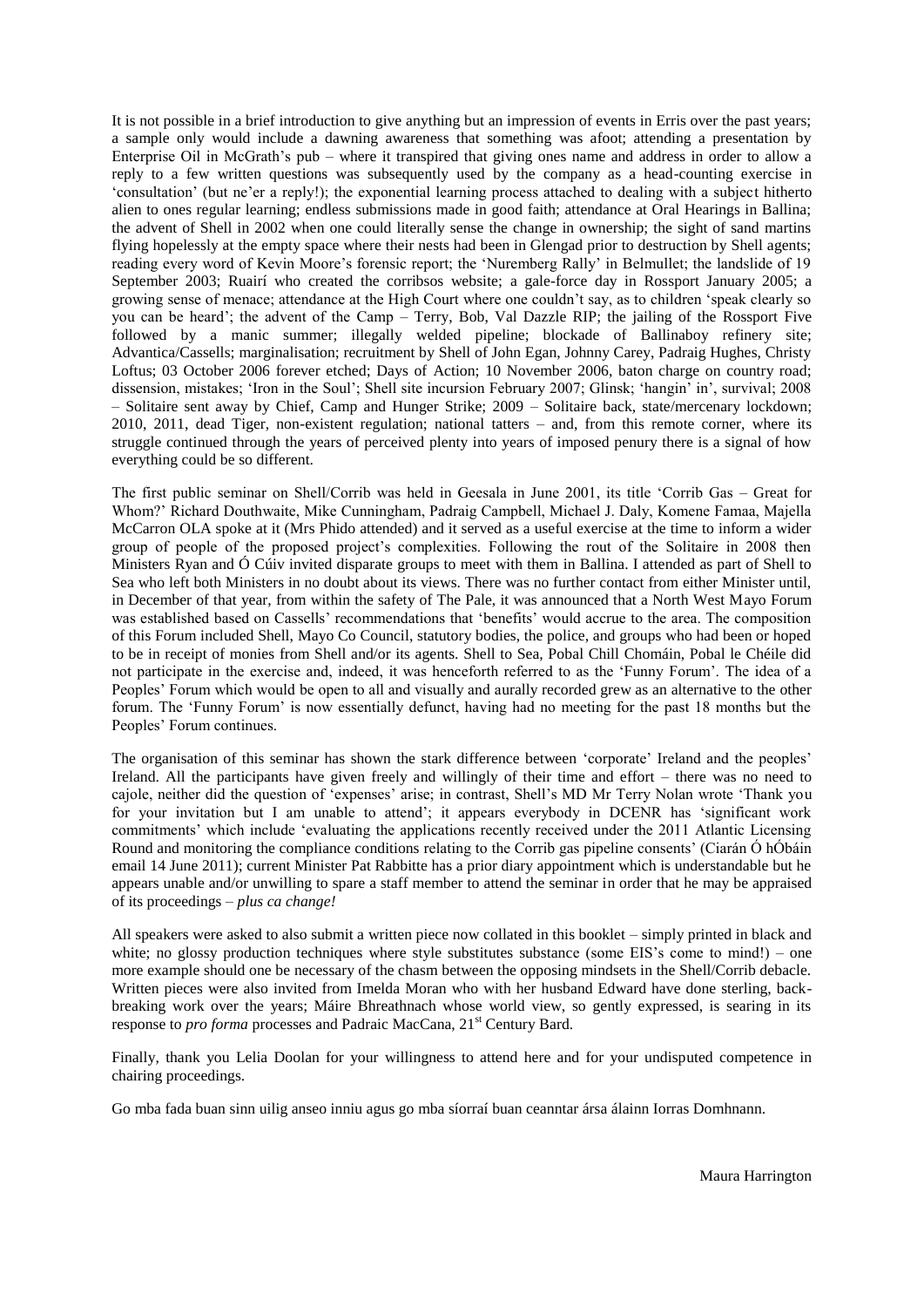# So how are we going to pay for the €19 billion deficit?

If we tear up the IMF deal, the ATM machines will stop working and there will be no money to pay social welfare or public sector workers. This is the scaremongering the political establishment use continually on their population.

The same scaremongering tactic was used in the Lisbon debates. If you voted No, then foreign investment would flee the country. We were instead supposed to 'Vote Yes for Jobs' and 'Be at the heart of Europe'. But after we were finally dragooned into voting Yes, the jobs never appeared. And far from being 'at the heart of Europe', we have been shafted with a demand for interest payments of 5.8% from our 'friends' in the EU.

So instead of falling for the blackmail, let's stop and think.

Politics is not just about answers but about how questions are framed and who gets to frame them. The particular question: How are 'We' going to 'Fix the Deficit?' contains three assumptions.

First, who is this 'WE'? Nobody was talking about how 'WE' could help share the wealth when the Celtic Tiger was booming but yet when the crisis hit, the 'WE' word was invoked everywhere. It is only when there is pain about, that the elite talk about sharing.

Second, the question conveys an image of a hole that has to be filled. But this hides the fact that tax revenue keep on falling and so the 'hole' gets deeper. Government revenue fell by 4% in 2010, 19% in 2009 and 14% in 2008. The reason should be fairly obvious. The more the government cuts, the less money people have in their pockets, the less they buy and so the less people are employed. The 'deficit hawks' ignore how their demands for ever more cuts creates a vicious downward cycle that deepens recession.

Third, the question gets its listeners to focus only on the public sector and take their eye off the private sector. It assumes that the problem with the Irish economy is the public finances. Yet the most recent figures from the Central Bank, however, contain an ominous figure about how capitalists have gone on an investment strike.

|                                     | 2008    | 2009    | 2010    | 2011    |
|-------------------------------------|---------|---------|---------|---------|
| fixed<br>capital<br>Gross           | $-14.3$ | $-31.0$ | $-24.8$ | $-13.2$ |
| formation                           |         |         |         |         |
| Of which:                           | $-13.2$ | $-34.9$ | $-32.0$ | $-22.0$ |
| <b>Building and</b><br>construction |         |         |         |         |
| Of which:                           | $-15.3$ | $-19.3$ | $-10.0$ | 00      |
| Machinery and<br>Equipment          |         |         |         |         |

#### THE INVESTMENT STRIKE

This table shows the astounding drop in investment in the Irish economy over four years. In our society, the bulk of capital for such investment is held by a tiny number of people who only seek an opportunity for profit. They are now sabotaging society by their refusal to invest. The table illustrates how there has been a huge fall not just in construction - as would be expected but also in the broader category of machinery and equipment.

This issue is often hidden in official documentation. Conventional economists appear on television and note that there has been an increase in 'savings' during the recession. They seek to convey the impression that people are rushing down to their banks each week and putting away a few hundred Euro for the rainy day. The government's purpose in this scenario is to instil 'confidence' by endlessly repeating that 'Ireland is open for Business'. Eventually, our experts believe the 'savers' will release their money and the economy will grow again.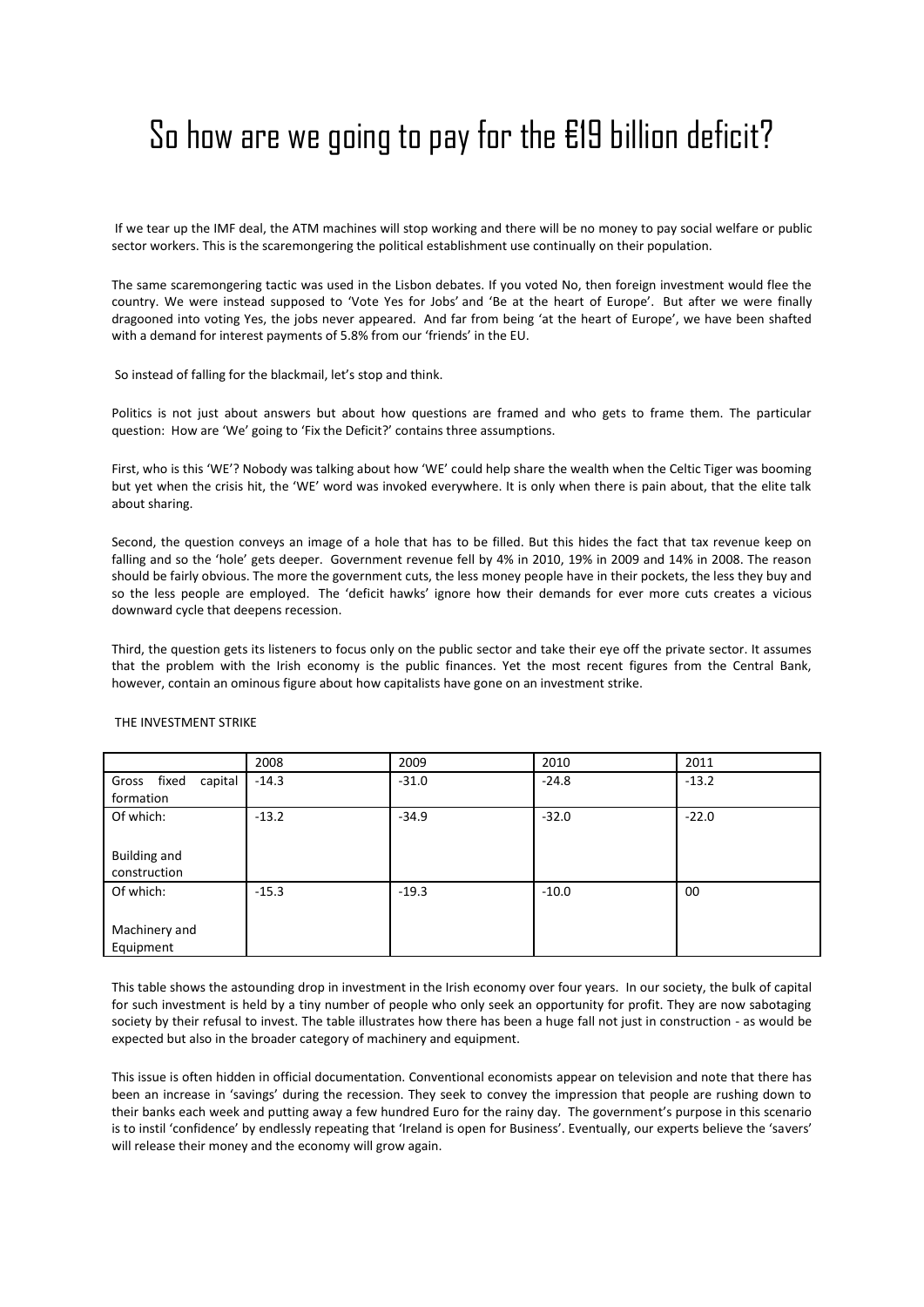This little fairy story hides an obvious fact: the vast majority of society have little to save because their wages have been cut and they have been hit with a Universal Social Charge and new rounds of tax hikes. The 'savers' are not the population as a whole – but rather the wealthy who are staging the investment strike we have described above.

Further evidence of their activities can be found. The recent 'The Financial Measures Programme Report' of the Central Bank noted that;

'During the period September to December 2010 the six Irish banks lost over €100 billion as debt instruments failed to roll *and deposits were withdrawn. The outflow came mainly from the retreat of corporate depositors and whole providers of funds from outside the Euro area.'*

Corporations reduced their holdings in Irish banks by 73 percent while deposits from ordinary customers fell by only 18 percent.

This again provides clear evidence that the corporate sector is engaged in the sabotage of Irish society by moving billions out of the country. This has brought the economy to a classic cul de sac: The hoarding of idle, unused capital on one hand – and 450,000 out of work on the other.

Investment for profit is the engine which drives a capitalist economy. When it seizes up, the whole of society is thrown into a crisis. One aspect of that seizure will be public finance because tax revenues fall and tens of thousands are thrown onto the dole.

So instead of framing the question as: 'How will we plug the public deficit' we could equally well ask: What will we do about the investment strike that is causing crisis in public finances and the running of society?

This leads naturally to the question of what will we do about the super-rich who show no concern for Irish society at large even while their paid mouthpieces tell us to make sacrifices.

There are five principal mechanisms for tackling this issue.

Our assumption behind the combined measures is the necessity to encroach on the power and resources of capitalists who refuse to help our society.

#### **1. CANCEL THE DEBT**

Recently the Irish government paid out €750 million to Anglo-Irish bondholders. Yet the combined 'savings' from slashing the income of social welfare recipients this year amount to €870 million.

Which only begs the question: Why is it 'realistic' to cut social welfare to pay off the likes of Goldman Sachs?

These payments to bondholders should cease immediately. Bondholders are very wealthy people who move their money about for speculative purposes. They foolishly gave huge amounts of credit to private Irish banks and so they have as much right to make a claim on the Irish people as regular punters who lose at the bookie shop.

There should also be an end to 're-capitalising' Irish banks. These banks have already received €60 billion but are demanding still more in funds. We have been repeatedly told that these injections of public money are necessary to get credit flowing again. There would be no need for working people to re-capitalise the banks if we imposed capital controls and stopped the rich moving their money out of the country.

We need instead to take emergency measures to create a good state banking system from the remnants of the private sector. The debts of that were run up by these banks should be repudiated; all accounts below €100,000 should be guaranteed by the state; emergency laws should be introduced to take the physical assets and accounts of the old banks into the new state bank. This bank will then function like a credit union and will be banned from engaging in speculative activity. Large-scale loans – generated from deposits from citizens – will be directed towards planned investment projects that create jobs and provide a real return.

These measures will save billions for Irish society.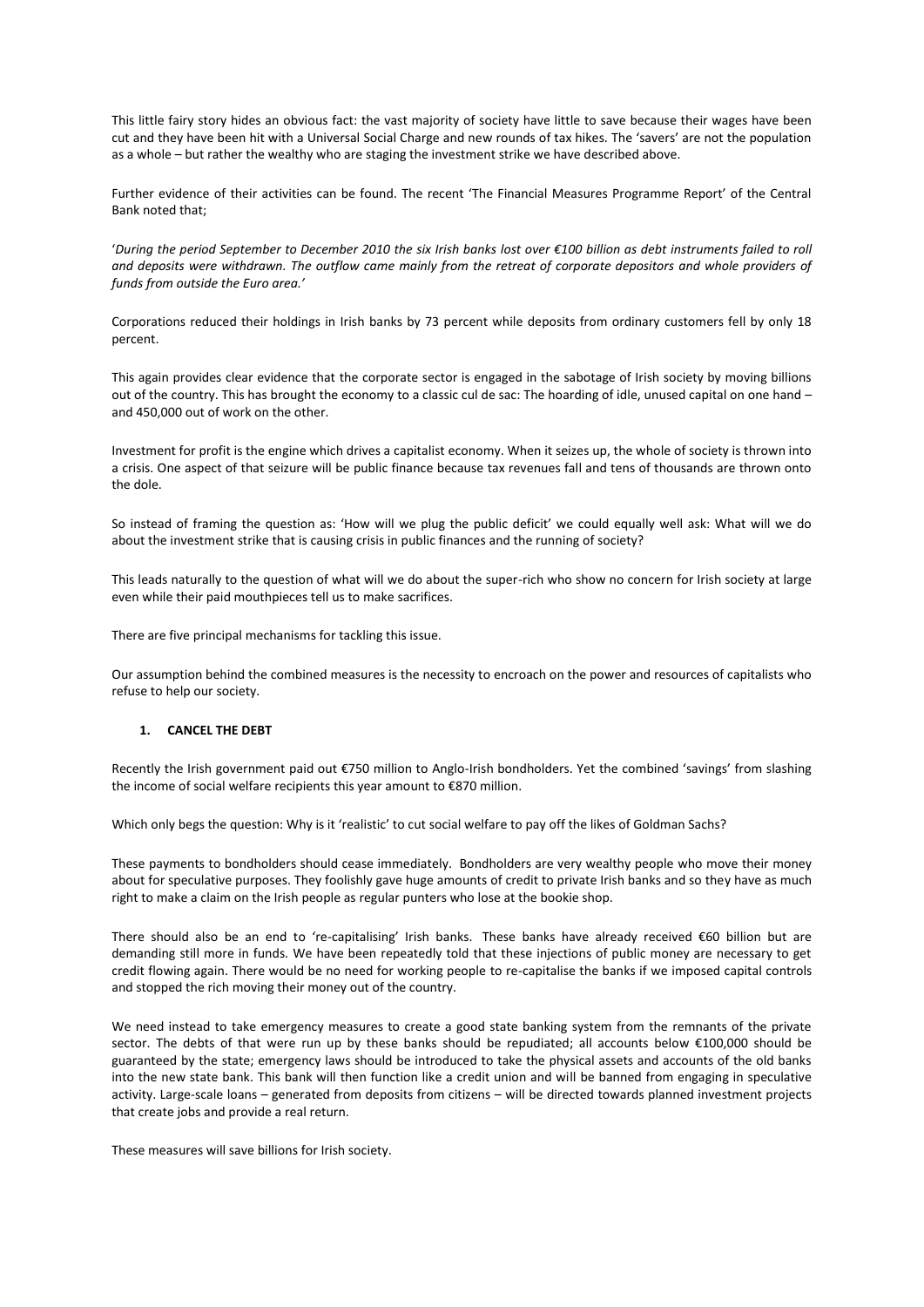#### **2. TAKE CONTROL OF OUR NATURAL RESOURCES AND RE-BUILD OUR MANUFACTURING BASE**

Ireland has become a major centre for exploration of oil and gas.

Recent licensing rounds include the 2010 onshore round in which companies applied for licensing options for blocks over an 8,000 sq km area covering parts of Cavan, Donegal, Leitrim, Mayo, Monaghan, Roscommon and Sligo in the North West Carboniferous Basin and parts of Clare, Cork, Limerick and Kerry in the Clare Basin. Licensing options were granted to a number of companies in late February 2011 and the licensing option holder must apply for a petroleum prospecting licence to begin exploratory activities. Holders of a licensing option are given the first right to an exploration licence.

Companies have also applied for option in the current Atlantic Margin licensing round. This is an area of 250,000 sq km area – the largest tranche of acreage ever opened. It is in this area that the Petroleum Affairs Division D has estimated there to be a potential 10 billion barrels of oil equivalent.

Various international studies have shown that Ireland has one of the lowest rates of government take in the world: under the 1992 licensing terms companies are only required to pay a 25% tax rate against which all related costs accrued over a previous 25 year period can be offset. For licences granted after January 1 2007, companies are liable to pay a profit resource rent tax (PRRT) of between 5% and 15% in addition to the 25% tax rate. However, considering that this PRRT is calculated on profits after costs have been offset, tax has been paid and is determined by a profit ratio of after-tax profits to capital investment, only the most profitable fields will result in additional returns to the state. Different commentators have recently suggested that the state will not see any financial returns from Corrib gas (granted under the 1992 terms) because of delays with the project and increases in costs.

We need to change this absurd policy.

Ireland natural resources should be taken into public ownership. Full consideration should be given to the concerns of the people of Rossport who have Shell for nearly ten years.

Those resources should then be used to develop downstream industries that help to restore Ireland's manufacturing base.

#### **3. TAX THE MILLIONAIRES TO SAVE THE POOR**

A number of measures can raise funds to help society

- **A Wealth Levy:** the last Bank of Ireland wealth report indicated that there were 33,000 millionaires who had combined assets of €150 billion. The economist Tom O' Connor has adjusted these figures to take account of falling property prices and rising bond market prices and calculates that this millionaire class now has €121 billion in assets. A wealth levy of 5 percent would raise €6 billion – and do away with the need for the savage cuts in last year's budget.
- **A new tax on incomes over €100,000.** It is not fair that someone who receives an income of €200,000 pays the same rate of tax as someone on €40,000. All income of single earners over €100,000 should be taxed at 70 percent to raise necessary funds. After World War 2, Japan established a legal maximum income of five times the minimum income. So a 70 percent tax rate looks 'moderate' by comparison.

**Impose a Financial Transaction Tax**: Dublin has become a major centre for financial speculation. Irish resident investment funds accounted for 10 percent of the Eurozone area. The total value of the funds in the IFSC amounts to  $\epsilon$  1,800 billion. These include hedge funds and funds used to speculate in government bonds – including those of Ireland itself. The French right wing President Sarkozy is currently advocating a financial transaction tax of 0.5% of currency movements across borders. Such a tax would generate considerable revenue for Ireland

 **Increase taxes on profits**. Ireland's industrial development strategy has been based on its status as an Atlantic tax haven but this is no longer sustainable. Other countries are undercutting Ireland's low corporation profits tax rate and there is now huge pressure from the EU to change it. Each 1% rise in corporation profits tax will generate an income of €300 million. So a 1.5% rise, for example, would do away with the need for a Universal Social Charge on PAYE workers.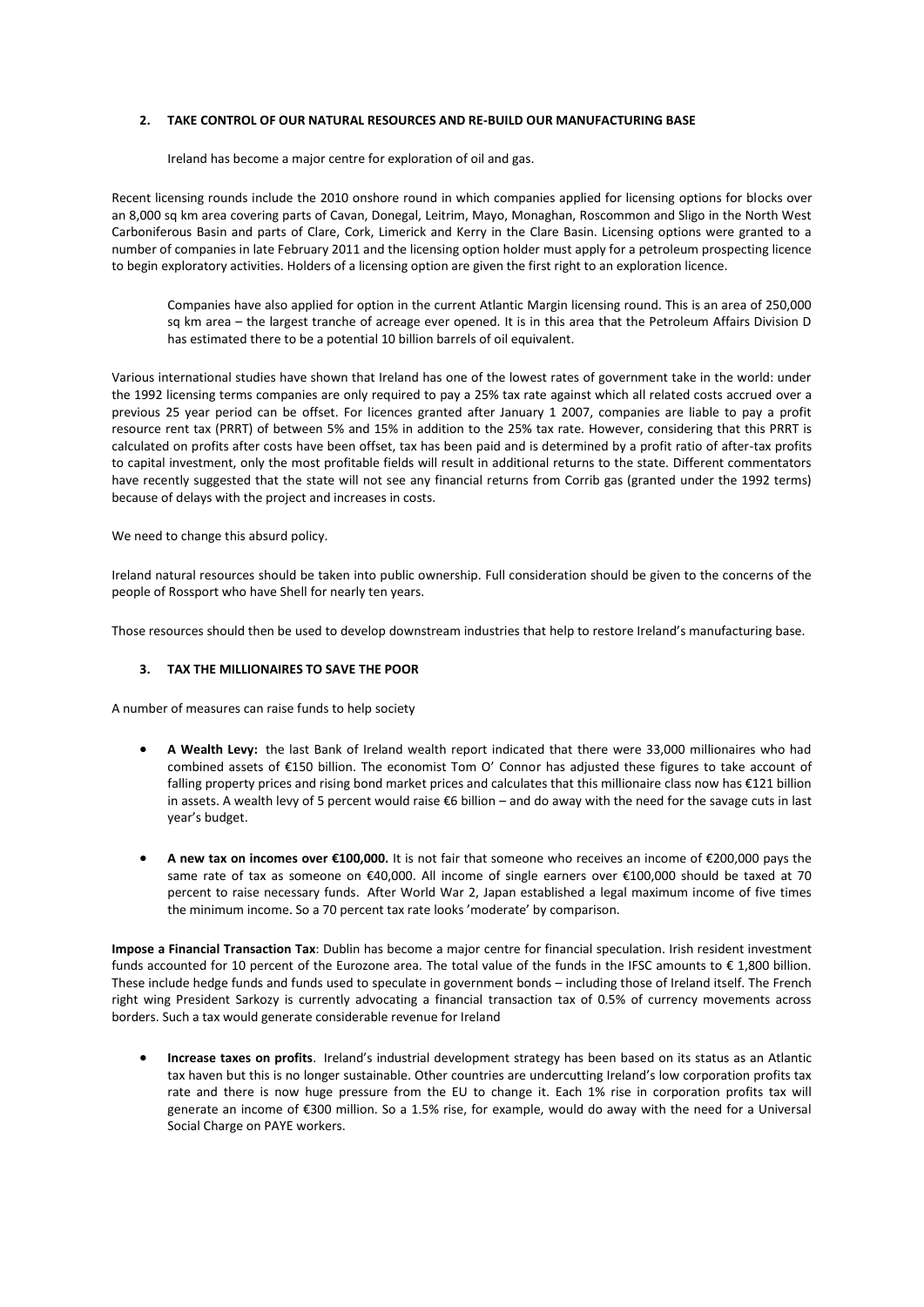#### **4. STOP THE GRAVY TRAIN – SLASH THE JUNKETS**

We should not accept the artificial division between public sector and private sector. We want to tackle the greed of the rich in both sectors. It is unacceptable, for example, that Cathal Magee, the head of the HSE, is earning more than the US President Barak Obama. These exorbitant managerial salaries must be cut.

Instead we should:

- Slash the salaries of TDs, judges and top civil servants and semi-state executives. The scandal whereby the most recent crop of Ministers walks away with pensions of more than €200,000 must end.
- Impose a maximum salary of €100,000 on the public sector. It is time to restore the ethos of public service not private greed.
- End the rip off of public funds through crony procurement. Irish capitalists have traditionally looked for secure profits by getting government contracts. Hangers-on of Fianna Fail have used the planning mechanism to secure big pay-outs. This needs to stop.
- Stop consultants working in private practice while paid by the state. Introduce generic drugs in all cases except where necessary for health reasons.

#### 5. **PUBLIC INVESTMENT TO CREATE JOBS**

The engine of our economy must be started through a new investment programme that can create jobs. As private capital has failed, it is necessary for the state to step in and take a lead. This shift to public investment has two aspects;

- A **Public Works programme** to give immediate work to the unemployed. 14% of the Irish workforce was employed as construction workers at the height of the Celtic Tiger. These should be taken on by a state construction company to engage in necessary infrastructural work while the economic crisis lasts. We need, for example, a major insulation programme for housing. Instead of installing water meters for eventual private profit, people should be employed to fix the water infrastructure.
- **Initiate a state led programme of investment in strategic industries.** At present Ireland's export programme relies heavily on the pharmaceutical industry. But there are already signs that this may not last forever. The Irish state should be using the skills that have been built up to initiate the establishment of generic drugs industry.

In 2008 and 2009, a quarter of a million people were made unemployed. The cost of this to society at large was €14.5 billion when account is taken of falling PAYE taxes and payment of social welfare. Now we are approaching half a million. The 'deficit hawks' in the right wing parties say we must keep cutting. We should instead invest in our society and put people back to work.

This programme is practical and workable. It requires popular mobilisation to take the resources of our society out of the hands of a tiny minority who have squandered it and continue to squander it.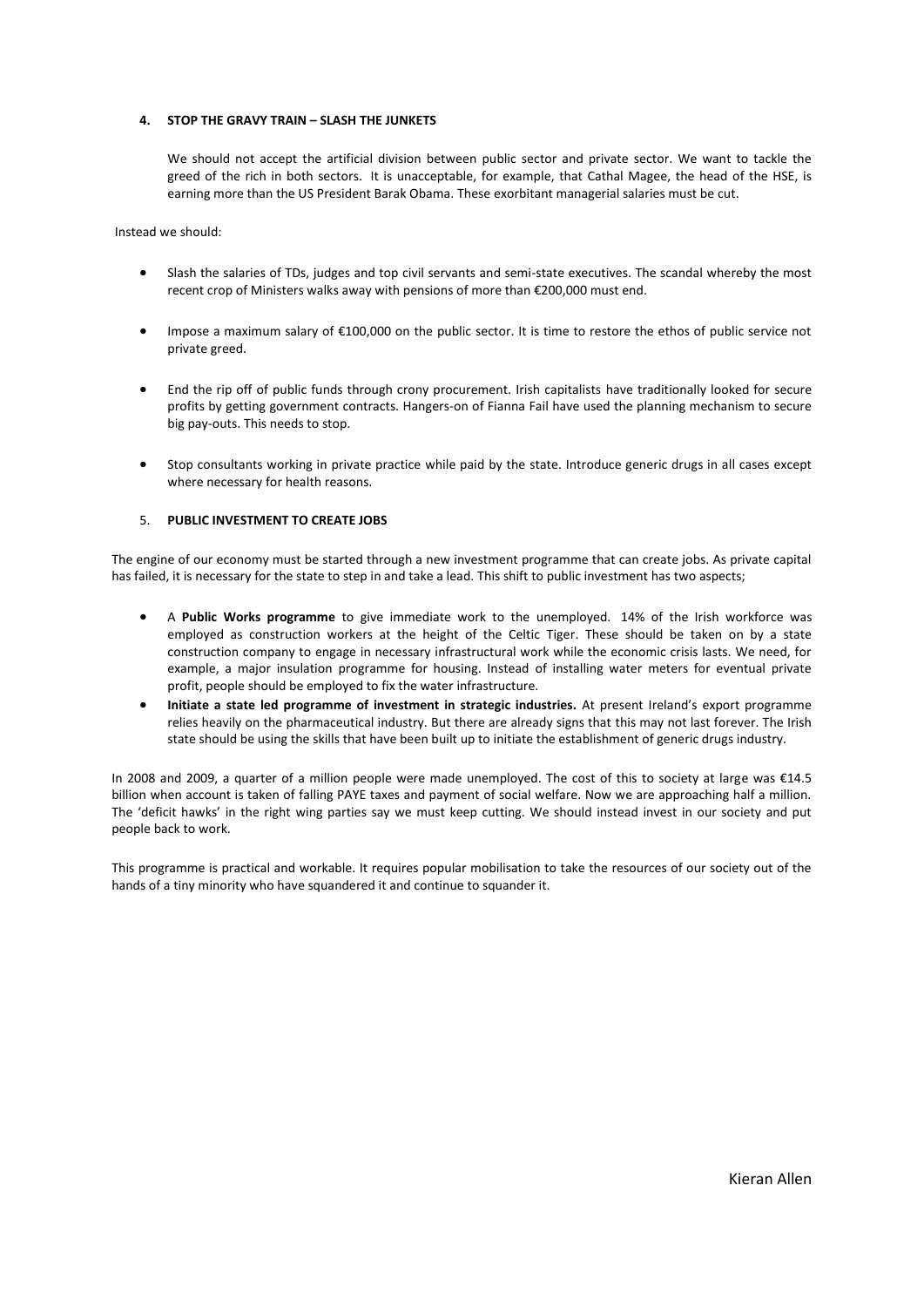#### By Harry Browne

Most of us are familiar with the litany of media failures that has marked the coverage of the Erris gas dispute in the last 10 years. The failures range from the most local to the most national questions raised by the controversy; from the inability to get to grips with how the proposed Rossport pipeline differed from other gas pipes that pass through populated areas, to a refusal to admit debate on the extraordinary terms by which Irish gas is made available to the companies that exploit it. We heard a great example of the latter on Morning Ireland just a few weeks ago, when Pat Rabbitte was told by the questioner that his party had in the past been critical of the infamous Ray Burke deal, but then was permitted to slip and slide through a reply that gave no indication whatsoever that he would do anything different.

We are familiar too with the exceptions to media 'failure', and the peculiarities of those exceptions. We know, for example, that easily the best and most thorough investigation of the dispute and the issues it raised was conducted outside the mainstream media, by Frank Connolly's short-lived Centre for Public Inquiry, and that not only was that report largely ignored, but the centre that produced it was closed down soon after, coincidentally or otherwise. We know that the best national reporter covering the story over a period of years, Lorna Siggins of the Irish Times, had to do so while carrying a huge additional workload as a regional correspondent for the entire Irish 'West', and probably facing the indifference to the issue, or worse, of editors back in Dublin.

We know that one sympathetic documentary, Richie O'Donnell's excellent The Pipe, chose for whatever reasons to focus on the human-interest rather than political side of the story. And we saw that an unsympathetic documentary, Gerry Gregg's smear for TV3, was slick enough to be celebrated with a nomination by the Irish Film and Television Awards. Incidentally, the failure of complaints against Gregg's 'Paul Williams Investigates...' programme provide a textbook example of how difficult such a complaints-process can be: no complainant really engaged with the programme at the same level of visual and structural sophistication with which it was produced, and the Broadcasting Complaints Commission's rejection of the complaints was thus as predictable as it was dispiriting.

So for anyone who has been following the Corrib-gas story with any dedication, the 'what' of mainstream media failure is an old story, and the contours of the few exceptions also fairly clear. Even the occasional strengths of, and sympathy derived from, the 'human interest' approach, as was seen at the time of the Rossport Five incarceration and can be seen again in the popular and critical acclaim for The Pipe, are often limited and politically unpredictable. Gregg's film, for example, effectively used the 'human interest' of the young people trying to work at the refinery as a means to attack Shell to Sea; and when some campaigners tried to draw lessons from the 2009 death of former Shell security man Michael Dwyer in strange circumstances in Bolivia, journalists like Michael Clifford (then of the Sunday Tribune) were able quite effectively to cry 'Shame!' – as though the issue were simply about one dead young man's reputation.

I thought it would be useful here, rather than rehearse the 'what' again, to try to address the 'why': What is it about journalism in Ireland today, and perhaps journalism more generally, that makes it treat this particular issue so badly?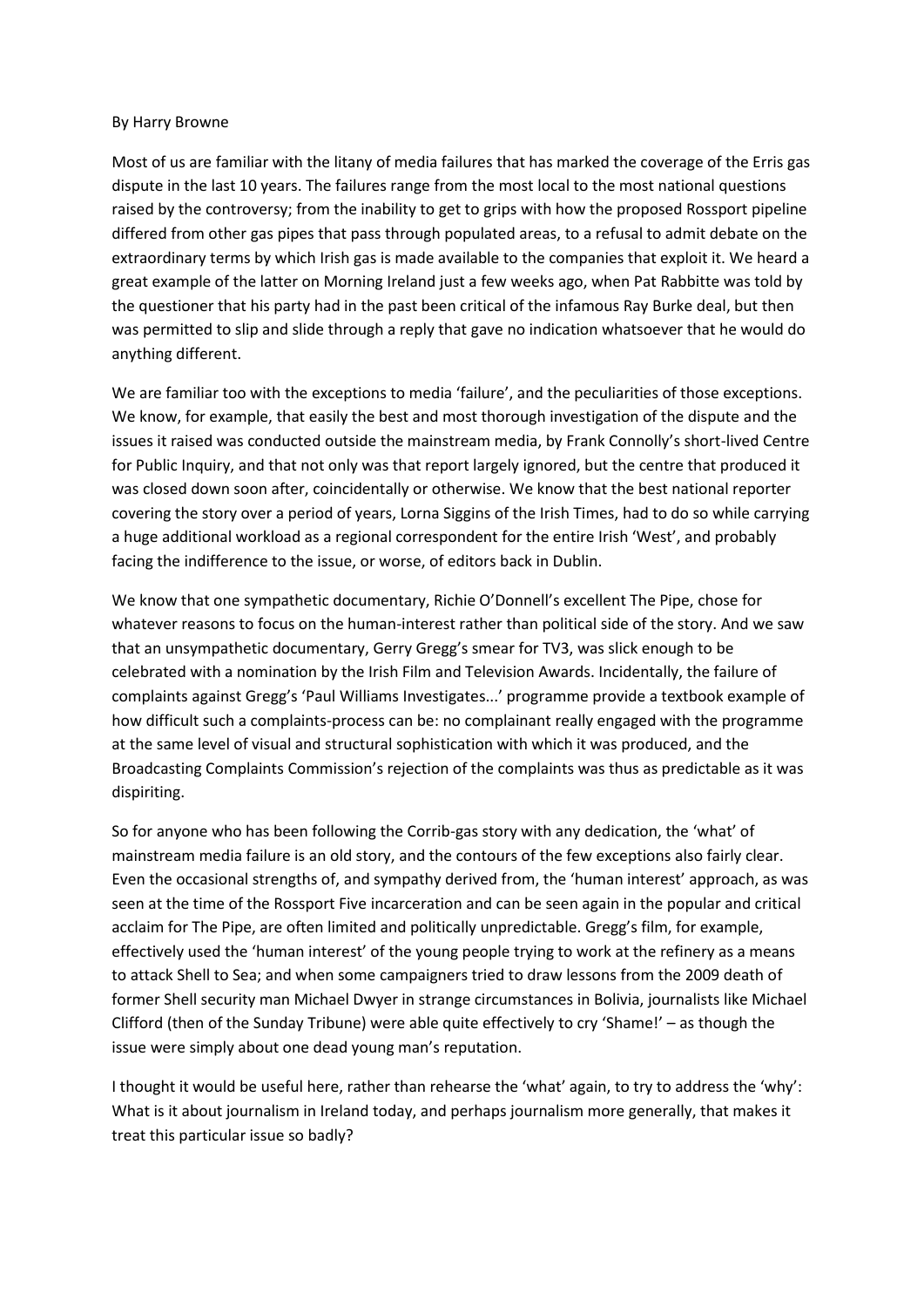My friend Ciaron O'Reilly, one of the 'Pitstop Ploughshares' who disabled a US navy plane at Shannon Airport in 2003, often asks, rhetorically: 'Why do we continually talk about the media as though they were there to provide a public service?' Of course the question is pertinent, when the majority of the media outlets that we regard as mainstream news sources are commercial enterprises, with a dual business model of selling information to consumers and selling the attention of their audiences to advertisers. Ciaron's understanding of this set of facts suggests that any 'public service' that arises in that context is purely coincidental.

And yet of course there is another way of thinking about Ciaron's question, and that is to try to answer it directly. Why do we continually talk about the media as though they were there to provide a public service? In part, it's because that's the way journalists – in public, and in their fictionalised Lois Lane/Lou Grant guise – tend to talk about themselves. Most journalists would genuinely much rather think of themselves as seekers of truth in the public interest than as cogs in a corporate machine, and journalism courses such as the ones I teach on at Dublin Institute of Technology decorate their curriculum with high-minded talk about the essential role of journalism in a democracy. Journalists are more cynical in private but have, for the most part, internalised some version of this vision. Much criticism of journalism, even from the anti-capitalist left, takes these values as a given and often tries to 'call' journalists on their failures to live up to their ideals. This can occasionally bear fruit, insofar as the ideals are in fact taken seriously, inscribed in codes of practice by newspapers, unions, press councils etc.

However, it might be more interesting and valuable to try to understand how these ideals are circumscribed by the media institutions in which they operate, and how journalists, consciously and unconsciously, are trained to understand those limits, resulting in a de facto pro-business and propolice bias that comes disguised as 'common sense'. In other words, before most journalists go out in search of 'truth', they understand their newspaper, or magazine, or TV/radio station, has a commitment to certain other underlying truths about the correct disposition of power in society, and any further truth-seeking is naturally contained within those limits.

Noam Chomsky's favourite phrase to describe this is 'service to power', and it's a simple starting point for understanding why news media behave as they generally do. Chomsky and Edward Herman developed what they called a Propaganda Model to account for the pro-establishment bias of most journalism; the model includes some explanatory tools in the form of five 'filters' that determine what gets into media outlets: ownership, funding (i.e. advertising), sources, flak, and 'anticommunism/fear'. The final effect is that journalism becomes an arm of the ruling elite.

In Ireland, of course, much journalism is produced more or less directly by one very important player in that elite, a company called Independent News and Media, run for more than 30 years by Tony O'Reilly, now controlled by his son Gavin but also part-owned by telecoms and radio tycoon Denis O'Brien. INM owns or part-owns a substantial majority, by circulation, of the newspapers bought in this State every week, including 14 provincial titles in addition to the well-known national daily and Sunday papers. In addition, the papers and broadcasters that are not owned by INM in general seek to avoid direct, overt conflict with this dominant company. Meanwhile, O'Reilly is a major shareholder and his son Tony Jr is the CEO of Providence Resources, an oil-and-gas exploration company involved in offshore operations all around Ireland's coast. It is no conspiracy-theory to imagine that INM journalists approaching the Corrib story do so with awareness of the O'Reillys'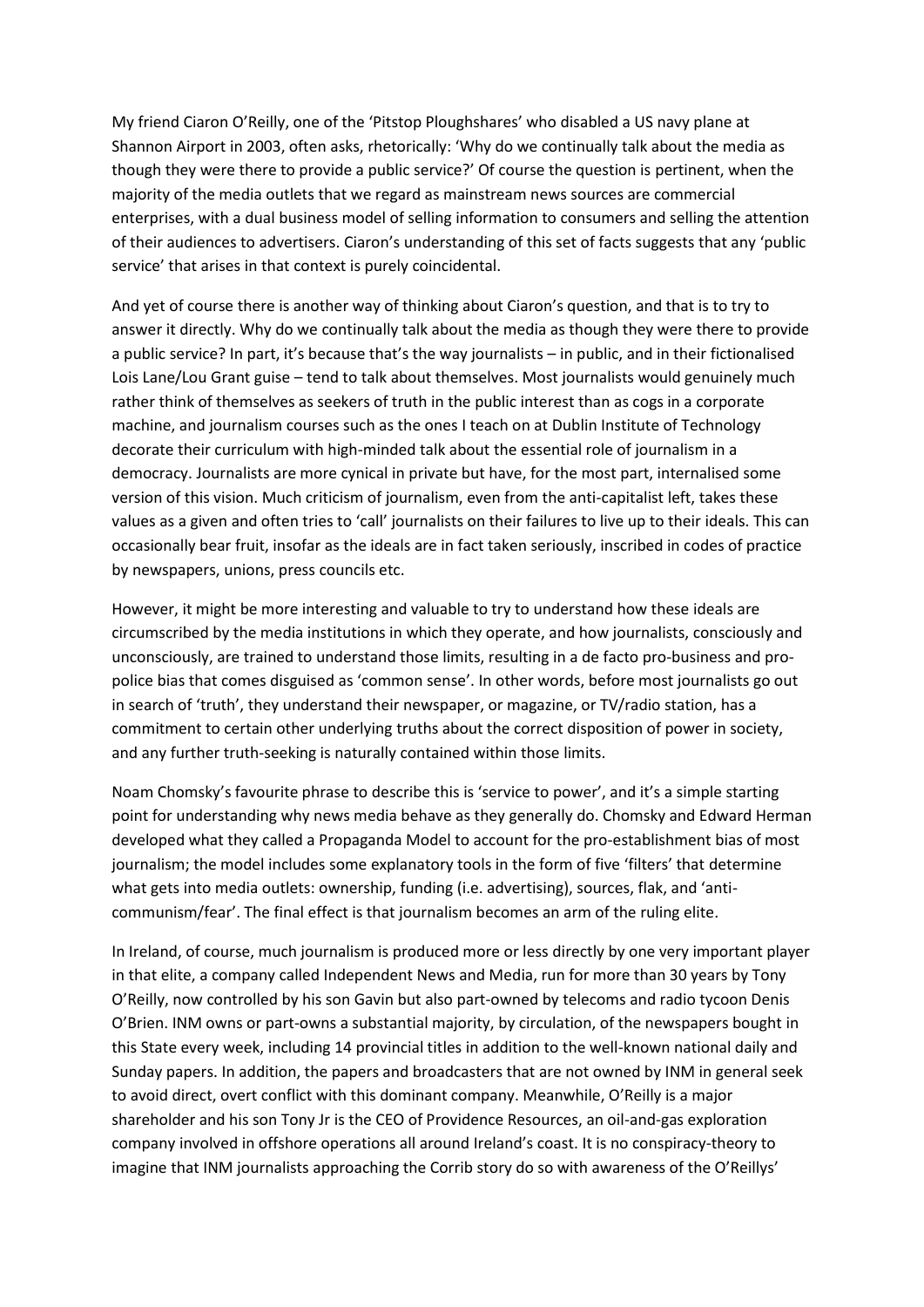direct interest in the maintenance of the no-royalties status quo, and in the minimisation/marginalisation of environment-based protests against drilling and its downstream consequences.

Shell is, of course, well equipped to tell its own story and, even outside of INM, most journalists have been prepared to treat the company, along with its partners and predecessors in the Corrib operation, as reliable and accurate sources of information. The favouring of elite, corporate and state sources over non-corporate, non-state actors is partly, as Chomsky and Herman suggest, a built-in structural bias, a means by which journalists ensure they are keeping the 'wrong sort' out of their pages. But it is also a reflection of the competent and friendly public-relations structures the company has put in place. Shell has had the best PR money could buy, including former journalists with good reputations among their ex-colleagues at both local and national level. To this day you can go on the BBC website and hear competent reporting from the 1990s by John Egan about how people on the delta of the Niger river in Nigeria were seeking alternatives to corporate exploitation of their region's natural resources. Not much later, Egan was working for Shell back home in Ireland. What some activists might regard as evidence of his profound hypocrisy is seen by most of his former journalist colleagues as a signal of his 'credibility', and the fact that he is specifically paid to hold and communicate a certain set of positions on the Corrib dispute is as widely ignored for him as it is for most 'spokespeople'.

It's a well-known if tiresome fact that people are capable of feeling, and evincing, sympathy for activists thousands of miles away but turn their backs when struggles erupt closer to home. For most Irish journalists, the admirable and exotic courage of a Ken Saro-Wiwa can, by definition, bear no resemblance to the pure stubbornness of native culchies such as Willie Corduff or Maura Harrington. (Not that Western journalists did an especially good job covering the Ogoni struggle.) It's important to understand that, for reasons of logistics and sociology, journalism has been for most of its history in most of the world a largely urban phenomenon. That's not to say that people who are originally from 'the country' don't often produce it, especially in Ireland, but it tends to be produced in towns and cities, for audiences traditionally concentrated in towns and cities. This gives rise to what I have called a 'metropolitan bias' in much reporting and commentary, in which rural communities and locations may be sentimentalised, especially if they are scenic holiday destinations for the urban bourgeoisie, but there are limits on the understanding and sympathy the people from those communities can evoke. When a conflict appears (note I say 'appears') to come down to executives and engineers against farmers and fisher-folk, few journalists will have the tendency, let alone the nerve, to side instinctively with the latter.

And if the conflict can be depicted as executives and engineers against 'activists', then God help us. Journalists have a mixed relationship with activists, who can sometimes be sources for stories and are often 'lively and picturesque' (media code-words for rural and working-class people). However, ultimately and with no apparent irony about their own status, journalists regard most activists as suspicious in origin, dangerously unrepresentative and generally up to no good. I can remember on my very first day in the Irish Times in 1990 the editor instructing staff not to give too much coverage to a particularly large and spectacular demonstration taking place that evening, on the basis that the paper had 'already given these people enough oxygen' – i.e. had used information activists supplied to produce well regarded investigations on the subject of the demonstration. The basic contempt for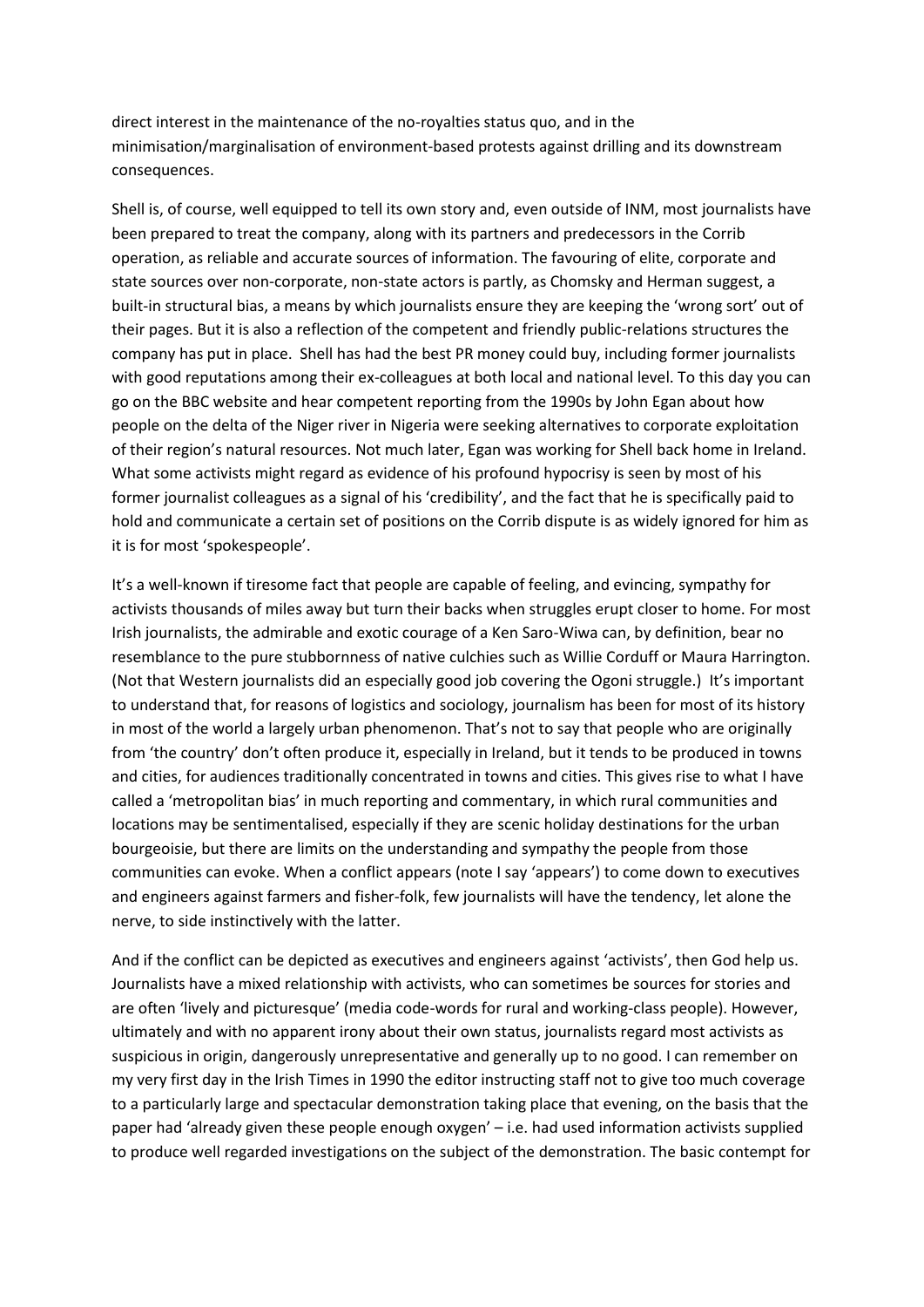'these people' was evident even when their 'issue' (justice for the Birmingham Six and Guildford Four as it happens) had proven to be absolutely justified and relevant.

This contempt has been greatly evident in the treatment of Corrib, and in much the same way: activists have been portrayed as somehow, by definition, flighty and irrational, even when their concerns have been utterly validated. Every time yet another 'objective' investigatory process ratified some or all of the activists' concerns, media figures seemed to find it effortless to move the goalposts: 'Ah, well yes, of course, there *were* legitimate concerns' – the very same concerns that they had mocked previously – 'but now they've been addressed by the competent authorities' – who only got a chance to address them because of the protests that made new inquiries necessary – 'and it's time for people to move on and accept this carefully revised new plan.' Irish Times editorials have been particularly good at this. It is often said that journalists, even good journalists, have the attention span of a gnat; in such cases as these they count on their readers suffering from similar memory lapse. Perhaps it's the historian in me, but I find that when I am weighing up the bona fides of some commenter on issues such as Corrib, I'm less likely to ask 'Which side are you on?' (this can be a tricky and elusive question) but rather 'Which side *were* you on?'

The by-now-traditional good news is the internet gives us the means to strengthen historical memory and to bypass the hopelessly corrupted messengers. Unfortunately those online means remain poorly distributed – in Ireland Tony O'Reilly, via Eircom, has played a part in this failure too – and they face the real danger of having their power concentrated in the wrong hands, again. That's why really changing the media requires really changing society: for journalism to reflect the people's priorities, other powerful institutions in society will have to do so as well.

ends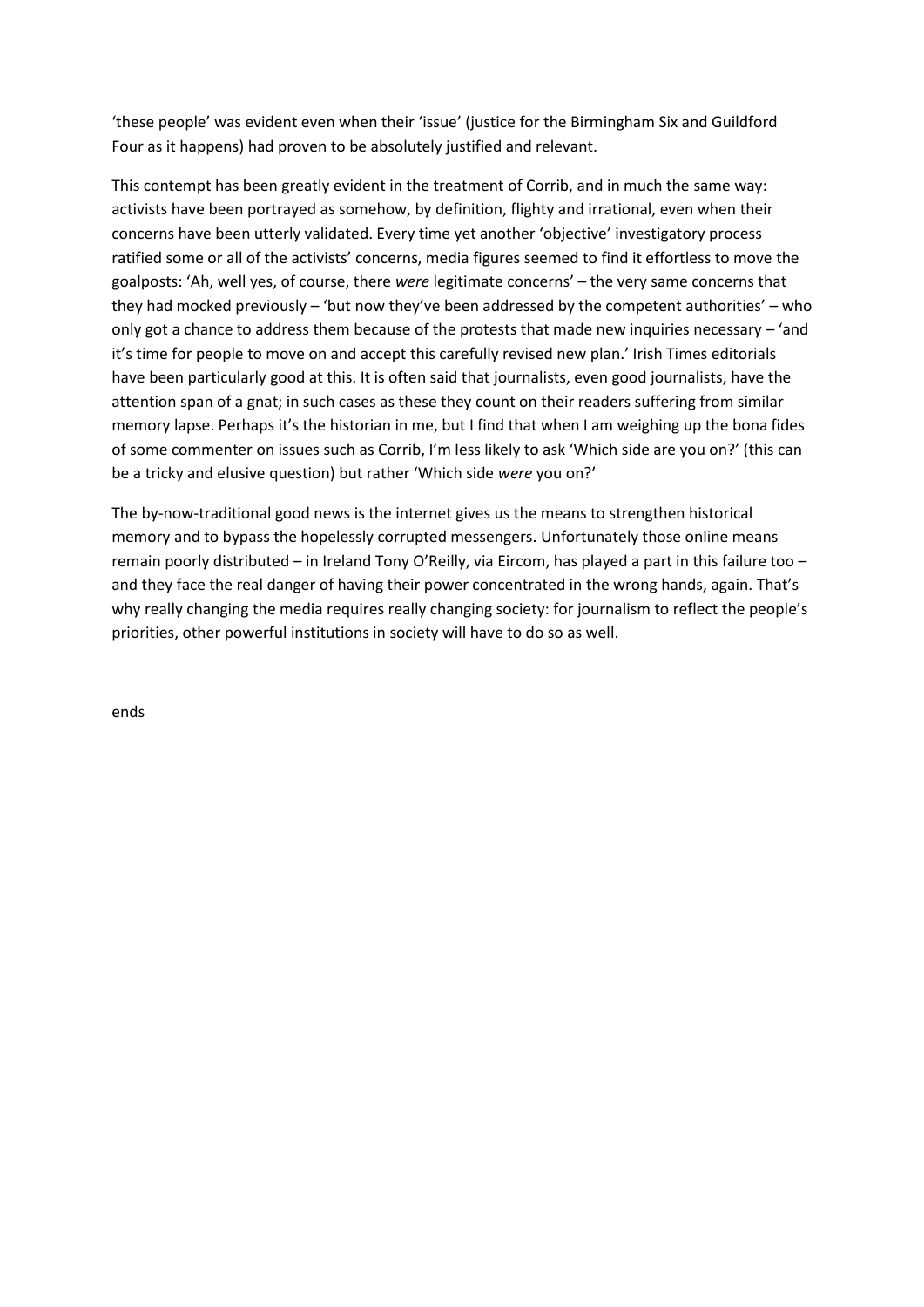### **Archaeology and the Community of Kilcommon Erris**

Kilcommon has had a rich and varied past possibly stretching back some 9,000 years. Until about 13,000 years ago Ireland was covered by the extended Arctic Ice sheet which eventually retreated northwards leaving the land free of ice. With a rise in temperature vegetation began to grow. After about 4,000 years the entire island was covered in forest apart from some coastline areas.

Kilcommon was one of those areas. Sruth Mhada Conn would have been little more than a river running down to Broadhaven Bay as sea levels were much lower at the time, about three to four metres lower.

Around 7,500BC humans who originated further south, reached Irish shores from the sea. These Stone Age People known as Mesolithic came ashore where conditions were favourable for them. They needed fresh water, somewhere relatively safe where they could hunt wild game and birds, fish, gather nuts for food, gather wood for making fires and make temporary shelters for their families; Kilcommon would have been the ideal location.

Mesolithic people found North Mayo a desirable location to hunt, to fish and live in because unlike much of the interior of the country it was not heavily afforested; it had sandy beaches and areas of machair, there was plentiful fresh water and wild game and fish to hunt. The openness of the landscape would have protected them from attack from wild animals living in the forests.

Archaeologists have found Mesolithic sites at Belderrig because they have carried out extensive archaeological surveys there over the years.

Many areas of Kilcommon would have provided even more fertile and accessible sites for Mesolithic man and it is likely they settled in areas surrounding Sruwaddacon and Trá Mór Bays.

Artefacts from this period were Stone Age tools as there was no megalithic burial tradition until a later time. Middens, early rubbish dumps, sometimes date from this period are often seen along cliffs after erosion occurs. They often contain charred stones, shells, bones and sometimes stone tools used in the preparation of food.

Neolithic culture began about 4,000 B.C. These Stone Age people had developed ritual and belief. The most common Neolithic site in our landscape is the Megalithic Tomb. These Tombs were of four principle types and show that the people who built them possessed a superior understanding of natural events such as climate and seasons, Almost all megalithic tombs have an east/west inclination and are positioned exactly towards where the midsummer sun rises and sets. The are often referred to as cromlechs, giants graves, dolmens, fairy forts, druids altars or Grainne & Diarmuid"s bed.

Of the four defined types of Megalithic Tombs no Passage Tombs have been recorded on the National monument register for Kilcommon. Examples of the other three types of tombs are registered

Court Tombs: Glengad/Dooncarton; Rossport

Wedge Tomb: Glengad/Dooncarton.

Portal Tomb: Knocknalower/Gortbrack.

The Neolithic farmers built these tombs for their dead leaders often in very scenic locations usually higher than their settlements. Although there are many other unregistered megalithic tombs at Inver, Gortbreac, Gortmelia, Faulagh and Muingeroon why the lack of official recognition of these sites? Funding for archaeological investigation is in short supply and major sites such as Newgrange command almost all available funding. This should not detract from the importance of sites such as those which can be seen all over Kilcommon parish area.

# **The Parish of Kilcommon and Environs and Celtic Literature**

The Dindseanchas is a highly imaginative early Irish verse glorification of the place names of Ireland, personalising and deifying much of the landscape. For example Sruth Mhada Conn is the "stream of the dog of the hound," which is quite odd until on realises that it is merely an expression of the totemism that is an element of Animism. Further the "Conn" part is the Conn, one of the children of Lir, and to go a step further, when swans lie in the stream, instead of over flying to the bog lakes, they are held to herald a death in communities along the shore. I"d like to mention here as an aside that on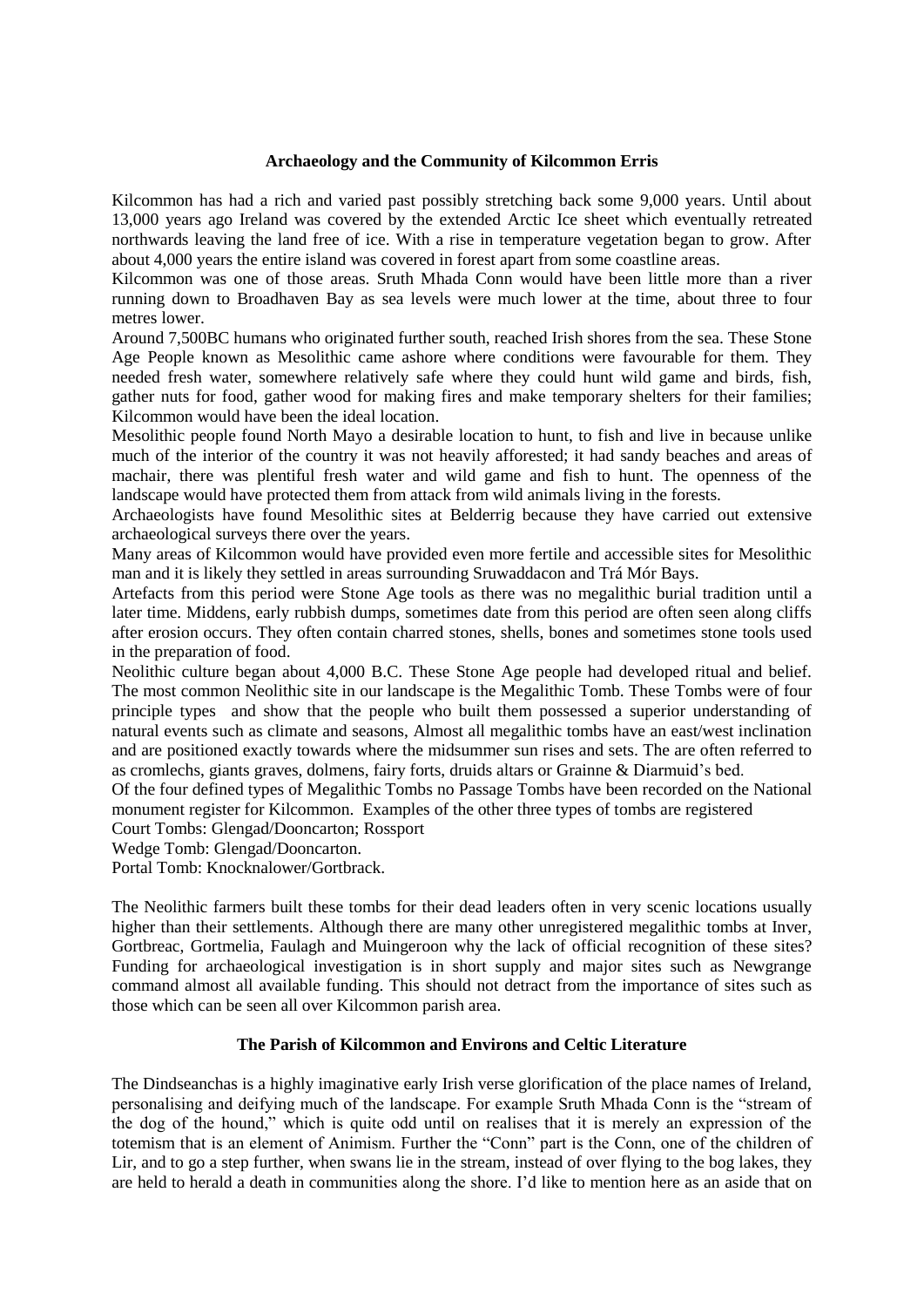a visit I made to the home of Willie Corduff and Mary his wife before Easter that at one point in our conversation Willie happened to mention that on the day that Shell entered the compound at Aughoose to begin preparatory work for the tunnelling of Sruth Mhada Conn twenty seven swans arrived on the estuary and alighted opposite the site. The community of Kilcommon look on this tunnelling project as a death blow to the ecology of the area.

In the origin myths of the people of this area Balor Beimear, Balor the one-eyed, the Spirit of Darkness, the Celtic Cyclops, led his raiders, the Fomharaigh in an attack to wrest control from the Tuatha De Danann, the Spirit of Light. They landed at Tra na nOistreach the landing place of the pipeline. After the initial success of the invaders, the forces of light repelled them, led by Lugh, the God of Wisdom, the Ildanach, the founding God of London and Lyon.

A Domhnonian race gave its name to Erros Domnon and perhaps to Dundonnell; we hear of vague Fir Bolg settlements, and a tradition on the verge of prehistory shows us a belief that the Fir Domhnoun, like the Cruithne of Croghen, were of the race of Genaun and so of the tribe-group called Ganganoi by Ptolemy.

Sandhill settlements exist to the east of Broadhaven near Rossport.

The entire Dun Chaochain area (which historically includes Glenamoy) from the Glenamoy area north to the sea, and much of Dun Chiortain, from Ceann Tra Chiortain (now Barr na Trá) to Sruth Mhada Conn is the local area.

Dun Chiortain commerates the steward of Domhnaill Dualbhui, who was killed in the process of Tain Bo Flithais, when Queen Maeve"s army attacked Erris. On the way her warrior daughter, Calaire was killed , and so we have Gleanncalry near where the Glenamoy river rises and finally enters the sea at Sruth Mhada Conn.

Maeve"s army moved through Muing Engain (Engain was the herald of Donall Dualbhui) where battle was joined, through Dun Domhnainn now Glencastle over the hill to Ceann Tra Ciortain where Domhnaill Dualbui was killed (Dun Domhnainn is the fort in the middle of the valley surrounded by gravel pits). To the south of that, and just over the quarried ridge, is the fort of Ferdia, of Tain Bo Cuailgne fame.

About the beginning of our era the hero "Fergus" plundered Erris which was then owned by the giant Donell Doolwee (Donall Dual-Bhui, one of the Fir Bolgs) whose wife was in collusion with him. Fergus came to his castle, where the faithless wife Munchin gave him Donell"s sword. When Donell found he was betrayed he went to his neighbour "Carton" of Duncarton, for aid and found he was out in a boat. He shouted to him and receiving a refusal, hurled a rock, sunk the boat and killed or drowned Carton, who was buried at Gort Malle, near Tra Kirtaan where an oblong enclosure of stones, with taller ones at the end marks his grave and gives the strand his name.

Donell grows desperate, returned to Dundonnell and was slain by Fergus who, with Munchin, set off for his home. They reached the stream from Carrowmore Lake and were crossing on a foot-stick when he pushed his accomplice into the river and she was drowned. Free from his undesired lover he marched gaily round Corrsliabh to the east of Bangor Erris where he was set upon by another giant "the Amadan Barroosky, who slew him and all his followers, burying him in "Fanny leach Feargois" (Tamhnaigh Leacht Fhearghais) at Sheskin.(The Promontory Forts And Early Remains Of the Coast Of County Mayo By Thomas Johnson Westropp, M.A.)

# **Shell E&P Ireland and the Archaeology of Kilcommon**

In the Department of the Environment, Heritage and Local Government submission to the Bord Pleanala re application by Shell [E&P](mailto:E@P) Ireland Limited (Sepil) in respect of a Strategic Infrastructure Development for the proposed re-routing of the onshore upstream gas pipeline facility relating to Corrib Gas Field Project ,Co. Mayo ,we read the following observations:

It is noted that the proposed development is large in scale. Given the scale, extent and location of the proposed development it is possible that subsurface archaeological remains could be encountered during the construction phases that involve ground disturbance. It is our recommendation that the following, as described below, be carried out at this site and included as conditions in any grant of planning permission.

Palaeoenvironmental analysis should include the following:

Analysis of the peat morphology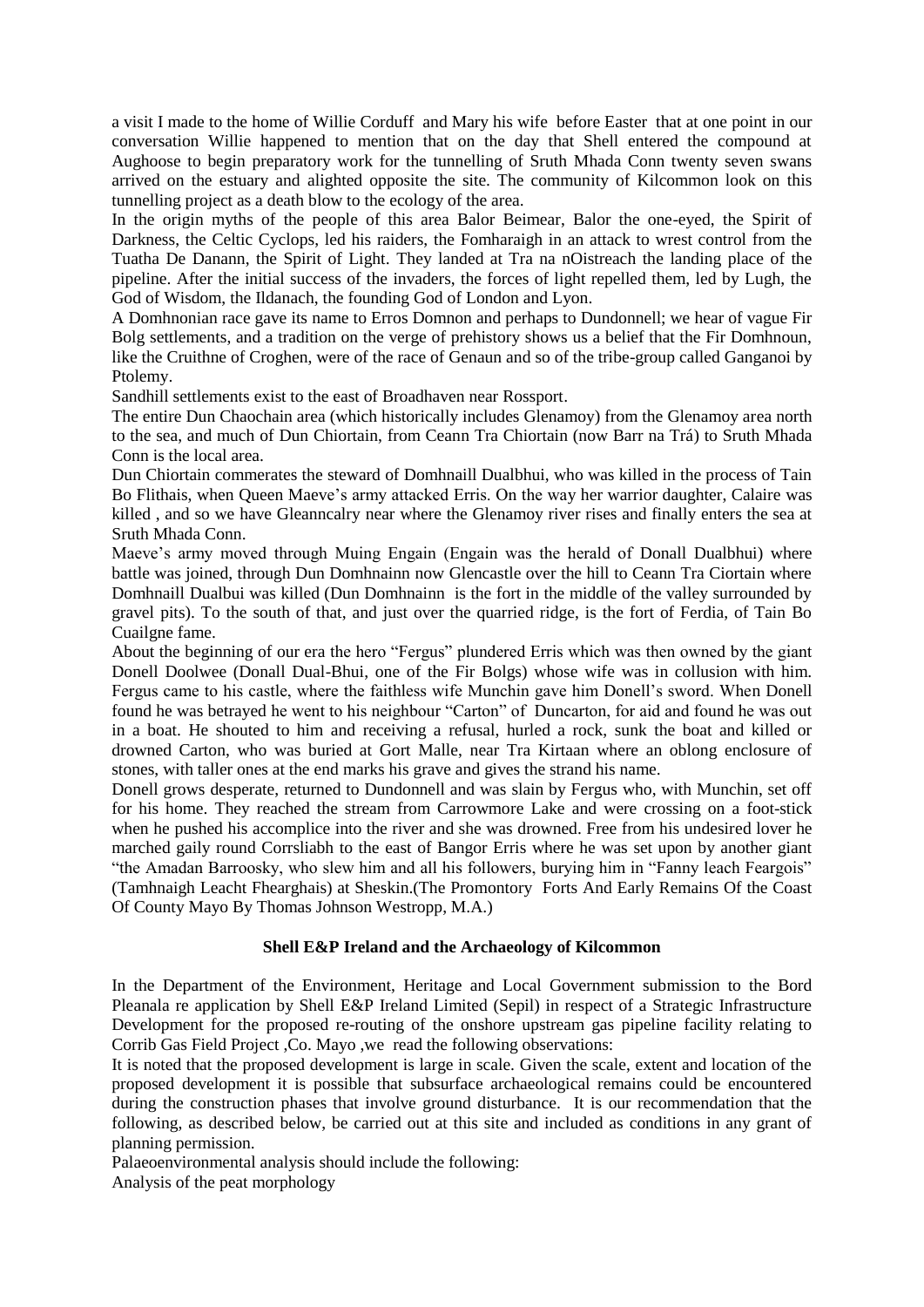Pollen analysis Sequence of Carbon 14 (C14) dates Insect and wood analysis

The Department (DoEHLG) in specifying the palaeoenvirontmental analysis of the site was being true to the precautionary principle .The archaeological integrity of the area must be protected. The conditions pertaining to the granting of planning permission would depend on these analytical tests.

Michael O"Connell in his article on "Early Environment and the First Settlers" shows the importance of pollen analysis. At Newferry, in Co. Antrim, in the middle reaches of the lower Bann River, charcoal layers and an increase in the pollen of herbaceous plants in Mesolithic settlement layers, dating approximately 6000 B.C. point to forest clearance. However, by and large, Mesolithic peoples while being efficient at exploiting the surplus produce of their natural environment, probably did not seriously interfere with natural woodland or soil development

In the Corrib Onshore Pipeline E.I.S. Volume 2 of 3, Book 5of 6 Appendix N the section dealing with Archaeology has no reference to pollen analysis. There was no pollen analysis undertaken either in Glengad, the pull-in site for the pipeline, or the Aughoose site from which the TBM excavation will begin

The Records of Monuments and Places list seventeen sites for the town lands surrounding Sruwaddacon Bay.

The marine geophysical survey was comprehensive and indicated a relict palaeo-channel running through the bay.

Coastal, estuarine and riverine environments especially in the west of Ireland have been shown through research and fieldwork to have significant archaeological significance. Archaeological evidence has shown that these areas have acted as focal points for both settlement and ritual activity through all periods of human settlement.

The Mesolithic period (c 8,000-4,000BC) which records human activity in Ireland, after the end of the Ice Age, does not appear to be represented among the known archaeological records for the immediate area. Mesolithic people did not build permanent stone monuments and the sites dated to the Mesolithic are usually connected with habitation or food production activity. However, the hunting and fishing economy of this period means that many Mesolithic sites are coastal and estuarine and there is significant possibility that work in coastal, estuarine and riverine areas, such as Sruwaddacon may reveal Mesolithic material.

There is a prehistoric settlement site (MA004-007) at the mouth of the estuary of Sruwaddacon Bay consisting of middens, field walls, hut sites, a cairn and a possible burial site, Curraun Boy. While this site is 900m from the proposed route of the pipeline it provides a good example of the type of coastal settlement which may be found in the surrounding area providing that environmental and physical conditions are suitable.

Sand hills are also noted to the east of the landfall site, these are limited in extent and it is unknown whether the environmental conditions existing at this location would have attracted settlement.

John Jackson in his article "The Geology and Raw Material of the Stone Age," wrote the following piece on the Mesolithic people. It would appear that the inhabitants of the Bann estuary could live for most of the year on food from the surrounding area. The spring and summer saw runs of salmon in the estuary, while in the autumn a rich array of nuts, berries fruit and eels running down stream would have been available. During the winter, stored supplies of food and wild pig would have been the main sources of nourishment. We must imagine these people as capable of planning ahead and deciding exactly where to live-in particular, where they could maximise the return from their environment.

# **Marine Archaeology of Sruwaddacon Bay**

In the conclusive report on marine archaeology the possibility remains that the subsurface deposits within the Bay retain archaeological material. The mobile nature of the estuarine silts within the sandbank areas and the palaeo-channel on the southside of the bay in particular would be an ideal holding area for said material. This is especially the case for all wooden constructions, such as log boats and other pre-modern sailing craft and related features, since geo-physical prospecting is unable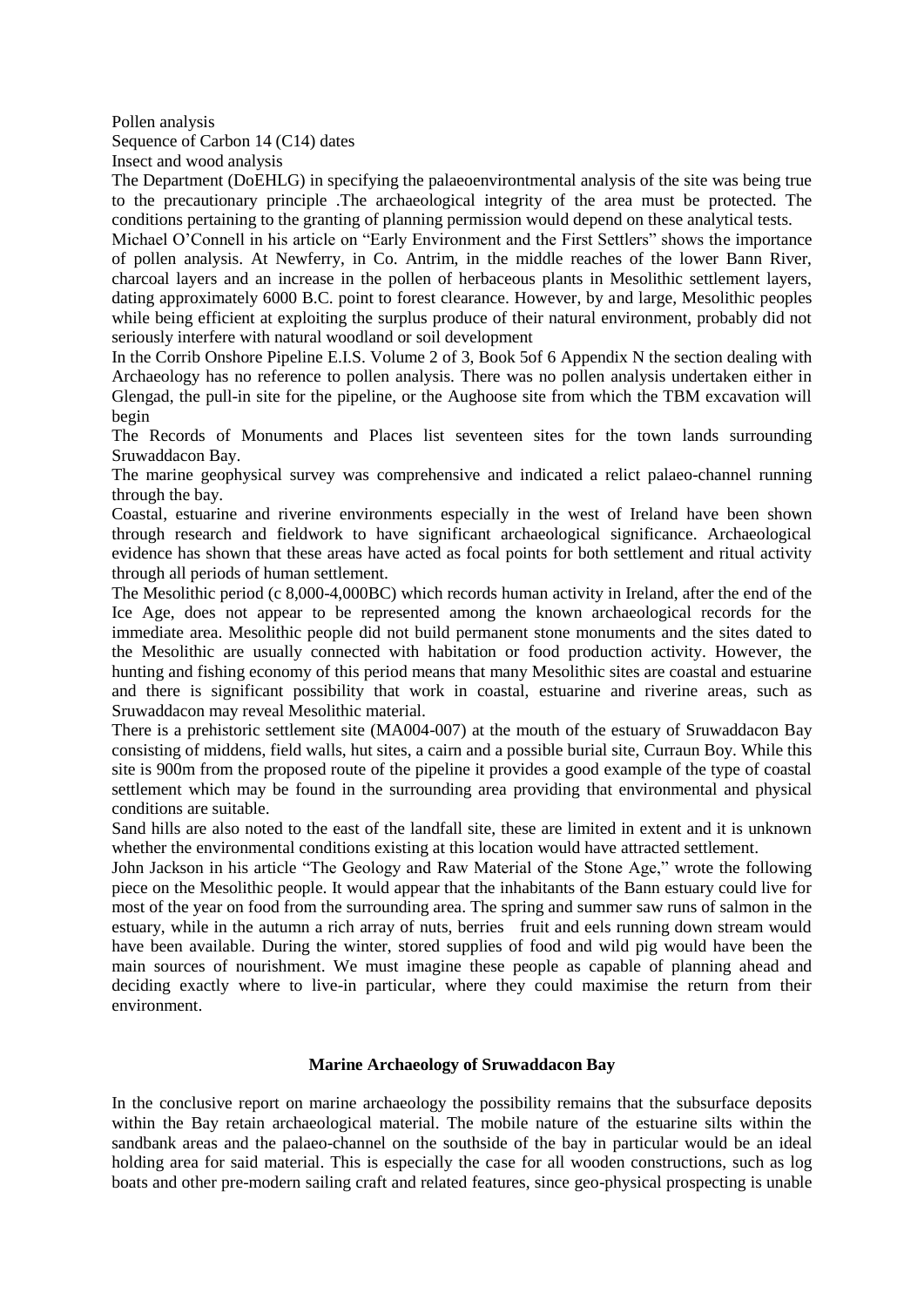to detect such anomalies that are buried. This point was made in the course of the Irish Subsea 2025 Gas Interconnector Project at the Gormanstown, Co. Meath landfall, when a 7 metre long logboat was encountered during dredging 1Km offshore. Despite a detailed geophysical survey in advance of the work, it was impossible for the suite of instruments to detect the wooden vessel (Corrib Onshore Pipeline E.I.S. Vol. 2 of 3, Book 5 of 6 Appendix O P.38-39)

# **Borehole Sediment samples from Sruth Mhada Conn**

Twenty one BH samples were on the agenda for deliberation at the Bord Pleanala oral hearing that was reconvened in Belmullet in 2010.

There was no Carbon dating C14 available for discussion. The excuse offered was that the hazel-nut that was sent for C14 dating had been mislaid or had been lost at the laboratory. A commitment was made to the chairperson that a new test would be undertaken with a hazel-nut from one of the 21 BH cores. Shell also promised the do a C14 test on a wood sample as well.

A C14 result of a hazel-nut shell from BH 30 was obtained by a member of our community on the 25<sup>th</sup> of March 2011 from Shell's office in Belmullet. There was no result provided from any wood sample. "The radiocarbon dating certificate from the laboratory for the hazelnut shell fragment found in Borehole 30 has returned a date of 7970+30 BP."

When this is calibrated to cylindrical years, the sample indicates a date of cal BC 7050-6700. It places the shell in the early Mesolithic period. This is great news for the community to know that if you had people living in Kilcommon 7000 years ago which is most of pre-history and most of the history of human activity within Ireland. But there is a proviso in that in the report we also read "it does not provide an association with man, as no anthropogenic material was revealed in association with the macro fossil". But in a talk that Professor Caulfield,an eminent archaeologist, from Belderrig, the site of the famous Ceide Fields, speaking at Inver National School , on the occasion of the celebration of its 125 year history spoke on the pre-history of the area and about a very important archaeological excavation that has been ongoing for the last seven or eight years on "the slight raised cliff to the right hand side of the Bay at Belderrig". "Those excavations have shown that there were earlier communities before farmers in North Mayo that dates back about 7000 years ago. These fishing communities, fishing and gathering, is before farming was ever introduced into this country. If there are fishing communities at Belderrig 7000 years ago you can be absolutely certain that they were in a much more fertile fishing grounds and a much more productive shoreline of the Inver area here and around Broadhaven. So those farming communities that have left their mark so strongly on the peninsula here from Ballinboy down they weren"t the first people here. There would have been fishergatherer communities here about 7000 years ago and that is most of the history of Ireland"

This confirmation of the early presence of Mesolithic people in Kilcommon Parish is a vindication of the communities" belief that the area was a desirable location for these fisher-gatherer Mesolithic communities.

Why wasn't the palaeoenvironmental analysis stipulated by the Department of the Environment, Heritage and Local Government undertaken by Shell"s Archaeologists in the field? In the Corrib Onshore Pipeline E.I.S. there was no reference whatsoever to: Pollen analysis; Sequence of Carbon (C14) dates; Insect and wood analysis.

What is the relevance of having a Department of Government with the statutory responsibility for enforcing regulations pertaining to best practice in archaeological matters on behalf of the citizen?

# **The Community, their Supporters, the Media and Others.**

From the beginning of the communities involvement in active citizenship in regards to the "Great Corrib Gas Controversy" particularly through the various oral hearings attended and participated in, a new meaning to a sense of person, a sense of people and a sense of place for a community was realised. "Nothing is more important, not even the value of shares for Shell or their partners or not even the national interest. The national interest cannot be served if our sense of person, people and place is usurped.

Our sense of person, people and place is who we are, as individuals and as a community. It is about that community living in a certain place in a period of time. Money cannot negate our lived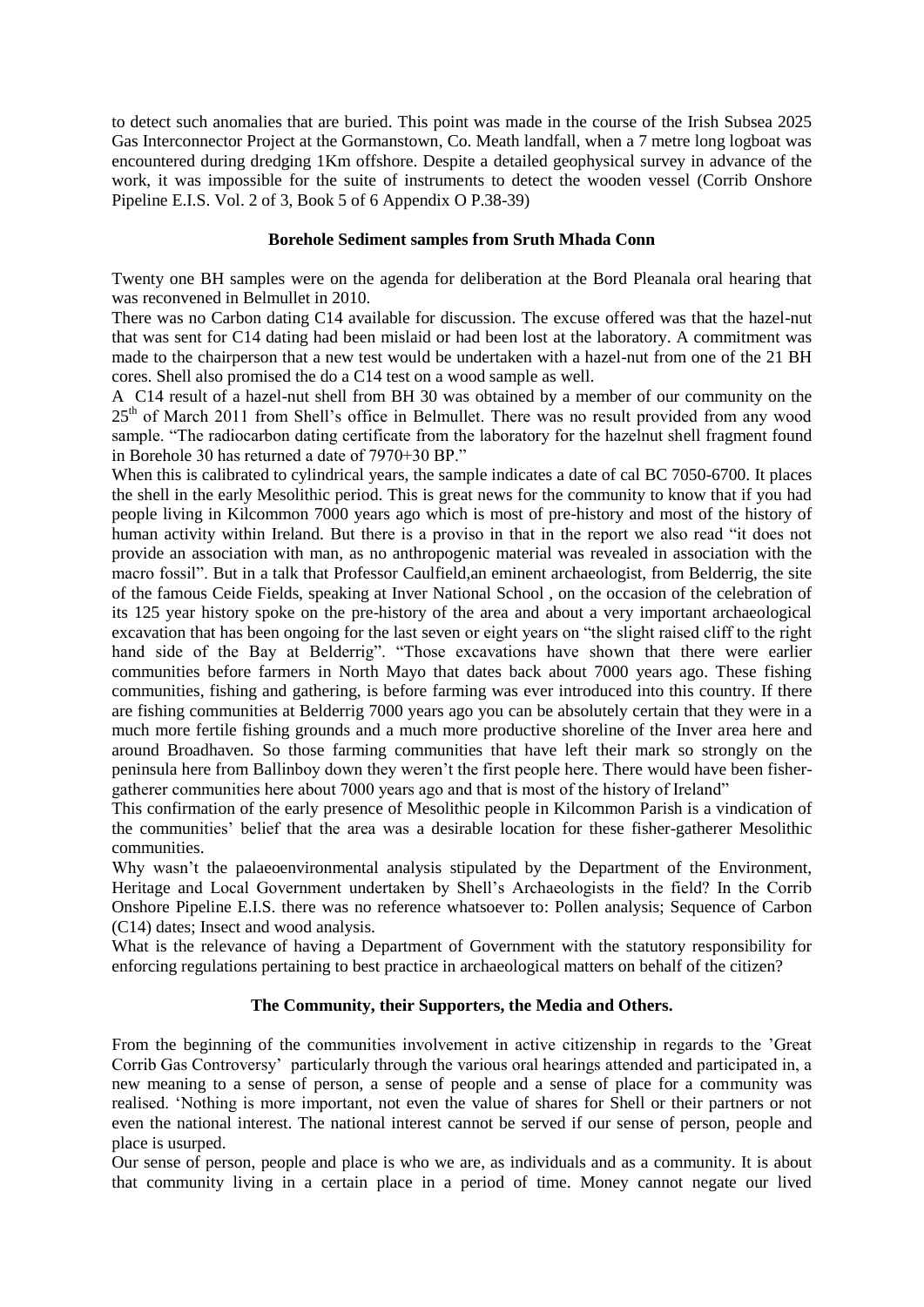experience.

That lived experience of a person in a community is the context of life itself. For any statutory body to claim that an issue must be examined in terms of laws and regulations only is an aberration. "Law never made men a whit more just; and by means of their respect for it, even the well-disposed are daily made the agents of injustice".(Civil Disobedience by Thoreau). A value has to be put on the shared life experience of the people in Kilcommon parish in the twenty first century. These are the people with a sense of time and place and must count in any future reckoning of any development."(Mayo Echo 18 Dec, 2002 Liamy McNally)

The Stockholm Declaration was the first international instrument to explicitly recognise the relationship between individual human rights and the quality of the environment.

"Man has the fundamental right to freedom, equality and adequate conditions of life, in an environment of quality that permits a life of dignity and wellbeing and he bears a solemn responsibility to protect and improve the environment for present and future generations."

The Stockholm Declaration is not a legally binding document but it has been contended that the Stockholm Declaration builds on the language from the International Covenant on Economic, Social and Cultural Rights (ICESCR) which is in fact binding on Ireland (adapted in 1966 entered into force in 1976). The ICESCR recognises the individual"s right to "continuous improvement of living conditions" which can be linked to principle 1 of the Stockholm Declaration (Human Rights and the Natural and Cultural Environment June 2009 p4)

"Although regional in scope, the significance of the Aarhus Convention is global. It is by far the most impressive elaboration of principle 10 of the Rio Declaration which stresses the need for citizen"s participation in environmental issues and for access to information on the environment held by public bodies. As such it is the most ambitious venture in the area of environmental democracy so far." (Kofi A Annan)

The Green Party never ratified the Aarhus Convention when they had the opportunity when in Government with Fianna Fail.

"I wish to express not just my gratitude for being invited along here today, but to express what an honour it is. It is an honour to be in the company of national heroes -Philip McGrath, Vincent McGrath James Philbin, William Corduff agus Michael Seighin. Free at last, Free at last, The 5 are free at last. . ."

"Many questions we demand answers today.

What went on in that room when Minister Ray Burke – a known criminal met with the exploration companies behind closed doors?

Why did he break protocol by preventing our civil servants from being in that room, the guardians of our state assets?

What did these company representatives promise to Mr. Burke?

We know he took a bribe of £30,000 for rezoning favours in 1989. How much for the entire Corrib Gas Field in 1992?"

"And why would Minister Frank Fahey deny the due planning process to the people of Mayo? Why did he give 400 acres of our state forest s to Shell at a knockdown price?"

"Why would Mr. Fahey ride rough shod over his own people? What was it worth to you Mr. Fahey?"

"Why was the FF/PD coalition so keen that planning processes had to be subverted, land had to be stolen from its citizen, lives could be put at risk, and citizens imprisoned. All for the greater good? What greater good? Whose greater good? Exactly how much goods are we talking about?"

"Messrs Burke, Fahey, Ahearn, Dempsey et al would do well to remember Eamon de Valera and how he planned out our constitution of 1937. Did he ever think he wrote Article 10 of Bunreacht na hEireann, that "All natural resources, including the air and all forms of potential energy … and royalties and franchises within that jurisdiction belong to the state". Did he ever think he would see the day when Fianna Fail ministers would connive with big business to give away our natural resources and imprisoned those who rightfully shouted "no"?

"At times like these it"s hard to find the right words to express the outrage we all feel about the misuse of our natural resources. But there was one man who foresaw this kind of situation away back in the 1970s. He saw that Ireland was becoming a place where everything could be bought and sold, and where rights and justice had to bow to the dark arts of spin and bribery."

"He saw a nation that had fought so long and hard for its freedom but one that could very easily find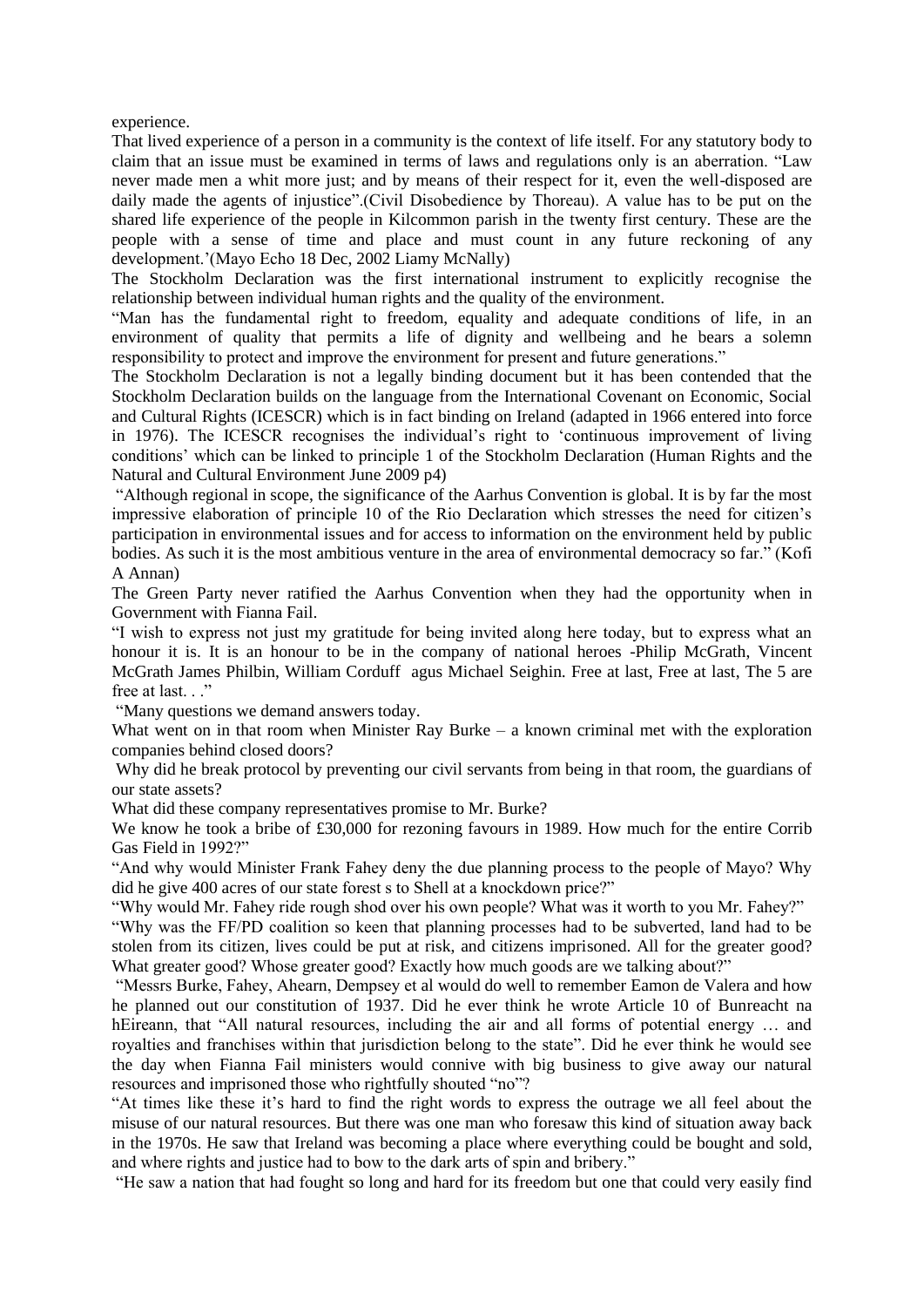that freedom put up for sale by the enemy within."

"Luke Kelly"s words were true then, but more so now." (Address to Rossport Demonstration Dublin Oct. 1, 2005 by Trevor Sargent T.D, Leader Green Party).

"In September1987, Ray Burke … announced new terms that included exemption of all oil and gas production from royalty payments and the abolition of all state participation."

"Mr. Burke also introduced a 100% tax write off against profit on capital expenditure for exploration, development and production for up to 25 years. He left corporation tax at 50%."(C.P.I. p.11)

"In April 1992, the Minister of Finance, Bertie Ahearn, incorporated Mr. Burke"s 1987 changes to the taxation regime into the Finance Act and also further reduced corporation tax on oil and gas companies from 50% to 25%.

In June 1992, the government introduced new licensing terms with no royalties on state participation. The new licensing terms also permitted producers to sell any oil or gas at market price." (C.P.I. p.11&12)

"During 1975 and 1992, thirteen of the world"s largest oil and gas companies drilled 100 wells offshore Ireland, but during this period the oil majors, by their own account, failed to find one single well that was commercially viable." (C.P.I. p.57)

"The changes to the 1975 offshore licensing terms made by Mr. Burke in 1987 were supposed to 'kick start ' exploration and production but the government in 1992 to enshrine the 'kick start' provisions in a manner that abandoned all principle of good offshore management.

Although the 1992 terms were supposed to improve conditions for exploration, oil companies only drilled 26 exploration wells between 1993 and 2004, compared to 100 exploration wells between 1975 and 1992."(C.P.I. p.58)

"Some might argue that there is little point in raking the embers of past fires but if we are to move forward with the Corrib Gas project we must attempt to understand what has gone before. The Findings of Kevin Moore, an independent observer and a respected planning inspector, have never been properly analysed, let alone addressed by the Irish Government. Indeed, the Government's attitude to the Corrib Gas crisis has amounted to a little more than a few hand-wringing gestures and tearful pleas to the parties involved. The lack of leadership at national level has been quite shocking and one wonders what the historians will make of the dreadful debacle a hundred years from now. Even at the early stage the verdict is fairly damning."(Western People 1 August 2006, James Laffey, Editor.)

"Seamus Heaney had previously spoken out in support of the people of Kilcommon congratulating Willie Corduff and the Rossport Five on winning the Goldman prize (the US Nobel for the Environment) acknowledging his pride "when five 'green' men stood their ground". The media ignored the intervention which ran contrary to the needs of Ireland"s professional political class, distant strangers to the Republic of Conscience. This cultural dominance is not reflected across the social spectrum as the mainstream media have played a key role in portraying the community and their campaign as a work of malcontents who prefer protest to proposal. (Erris Imagining Ireland by Michael McCaughan,Village Nov-Dec. 2009).

"Ten years ago, locals in Kilcommon began asking questions about a gas project, a process that has led them to question the economic model, the political system and the very notion of belonging in contemporary Ireland. As the economical and political crisis deepens this process is likely to spread to many more corners of the island. The concept of active citizenship and social capital is highly valued in political circles but there is no recognition that the people of Kilcommon have become perhaps the most active citizens in the country, alert to the contradictions at the heart of our economic model and the need for change which goes well beyond a reshuffling of seats in Dail Eireann. The community and their supporters have been rewarded for their activism with a security clampdown, media hostility and the dismissal of health and safety questions as nimbyism, The professional political class of left and right , cannot co-opt or appropriate this unmanageable assembly of local business people, farmers, fishermen teachers, retirees, priests, students and others."( Erris Imagining Ireland by Michael McCaughan,Village Nov.-Dec. 2009).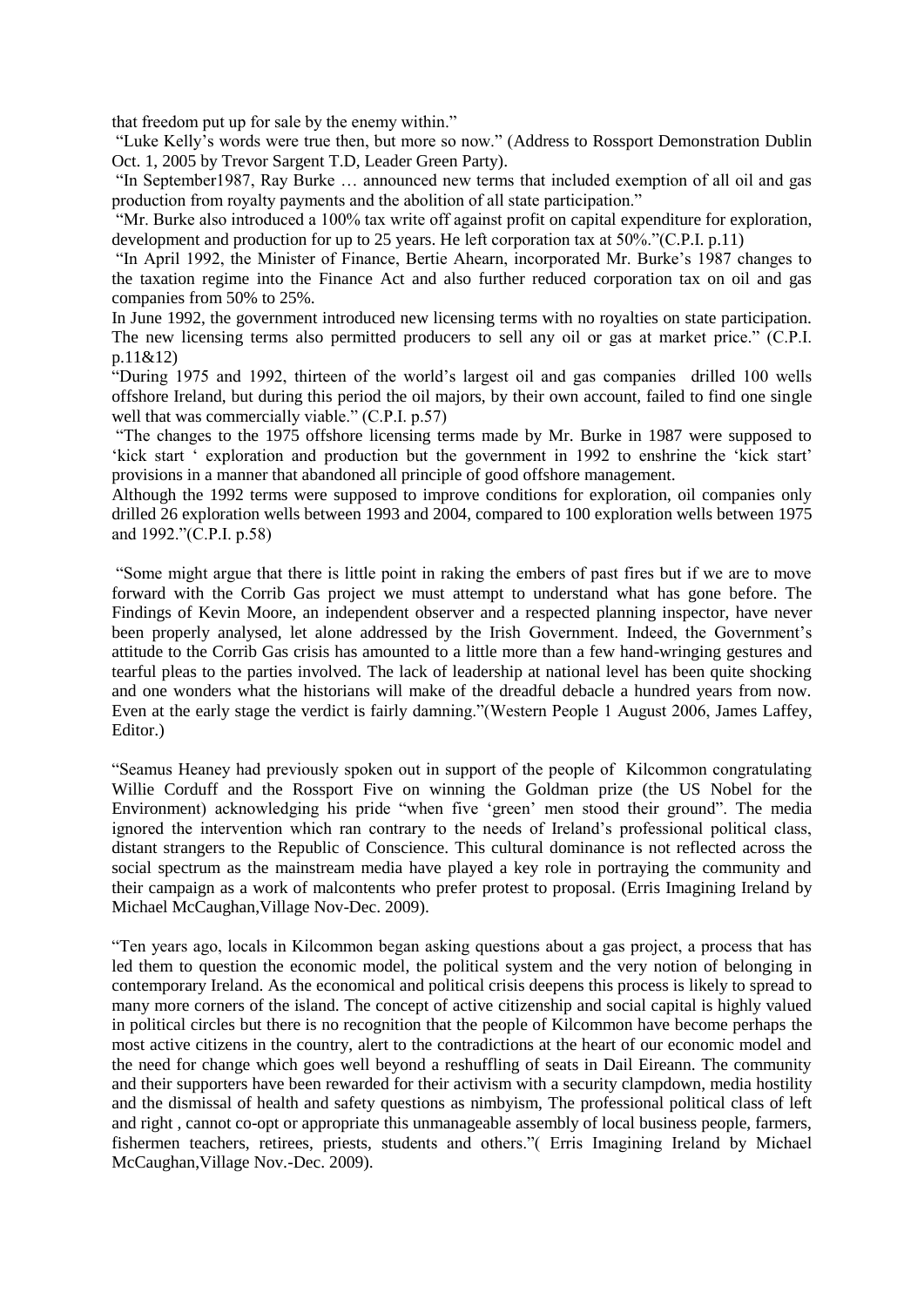I would like to end my presentation with an inspiring piece of writing by Naval el Sardavee from her book "The Dissident Word".

"Our Struggles are becoming more and more difficult. They need more and more creativity. There are always new words appearing that we have to demystify, words such as peace, democracy, human rights, privatization, globalization, multiculturalism, diversity, civil society, non-governmental organizations, cultural difference, liberation theology, religious fundamentalism, post modernism and others.

We need to discover new ways in exposing the paradox and the meanings in old words endlessly repeated. We cannot acquire this knowledge through books, through formal education or the mass media. All of them are controlled by the local and global powers of domination and exploitation and they help to veil our brains with one myth after another.

We have to acquire this knowledge by ourselves, from our own experience and the daily struggle against those powers globally, locally and in the family. This is creativity. It is inspired and stimulated by our living our own lives and not by copying theories of struggle from books. Every struggle has its own unique theory inseparable from action.

If you are creative you must be dissident. You discover what others have not yet discovered",

Niall King

.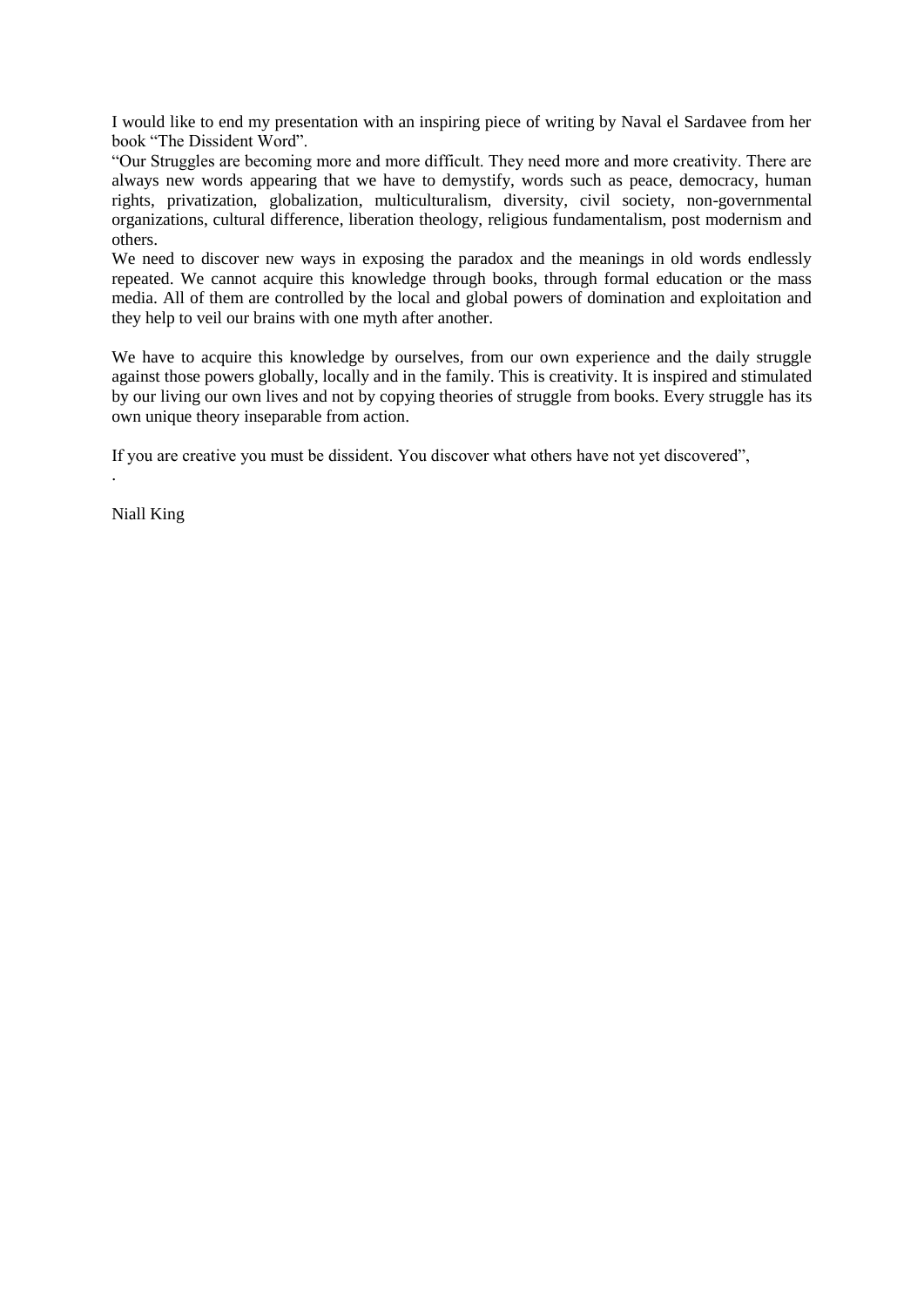#### **People's Forum, July 2011, Inver Community Centre, Erris, Co. Mayo**

#### **"Put your Body where your Mouth is! " Majella Mc Carrron**

A frequent complaint among the ordinary people of Ireland is that our voices are not heard. It is an increasingly frustrating experience. Confronted by voicemail, the message box, a trail of buttons to press, a short formal acknowledgment perhaps ending hopefully with "you will be hearing from us soon". Freedom of expression to which we are entitled by the *Universal Declaration of Human Rights* seems to ignore the responsibility of dialogue, engagement inclusive of the right to say no. This series of blocks to communication denies the participation of citizens in society. It is ironic in the present context to find communications and natural resources sharing the one Ministry. We are compelled to transfer our voices to banners, to posters, to amplify them by megaphones, to multiply them by long lists of signatures, and finally to make our bodies a voice. We refuse to go to work, place our bodies in awkward public places, we starve our bodies, we destroy our bodies... appeal through our bodies to the media as in *The Pipe*, to whoever will listen and respond over the globe. Once we put our bodies where our mouth could be the response is rapid and often brutal. Particularly so where the State is concerned ignoring a range of international constraints. It gives the lie to our voices not being heard. They are being heard and they are about to upset plans made behind closed doors and without representative consultation. A unique contribution of *The Pipe* is its portrayal of the brutal reaction of the State to the message of the human voice: no. The State may take life from bodies as it did in the case of the *Ogoni Nine*. That is why the minimal intervention of human rights observers must expand: their presence is to assure that protest is fair and that the body-bearers of the voice are respected and their activity is of right.

Our most precious natural resources on the planet are to be found on lands and under water away from Europe. Historically they are found in ethnic nations arbitrarily bundled together in the recent era of colonisation. Like large ugly predators, multinationals prowl the continents including our own in search of such resources to enhance profit for their investors and themselves. They do not ask, they do not consult but they collude with powers of modern states promised crumbs in return. The ethnic wealth of indigenous peoples is taken by force. The voice of the people is silenced. Or so we would be led to believe. It is never quite like that we have discovered; our role is to listen, to hear, to amplify so that bodies are not put where mouths could be. We have to let the world know that natural - resource bearing communities ignored by their respective States seek inclusion among indigenous communities recognised at the United Nations and also find membership among the Unrepresented Peoples and Organizations (UNPO). This would make visible the 'disconnect' that multinational activity impacts on the rights of a community. Attention must be brought to States where their governments act irresponsibility in the face of constitutional norms for the protection of the people and its resources. That is done by seeking shelter elsewhere. Indeed as it is the governments of Ireland have proved is so particularly inept that our social order depends on the instruments of the UN and EU. These institutions protect us from ourselves but at our expense.

Two years ago the Annual Ken Saro -Wiwa Memorial Seminar accommodated a view on this matter. One contributor went to great pains to argue that the community affected here in Mayo and somehow defined by a unique culture and language unbroken by colonial intervention qualifies as an indigenous people. So far the notion has not been pursued. However it is my suggestion that the term 'indigenous people' be expanded and/or replaced by 'community'. This is especially relevant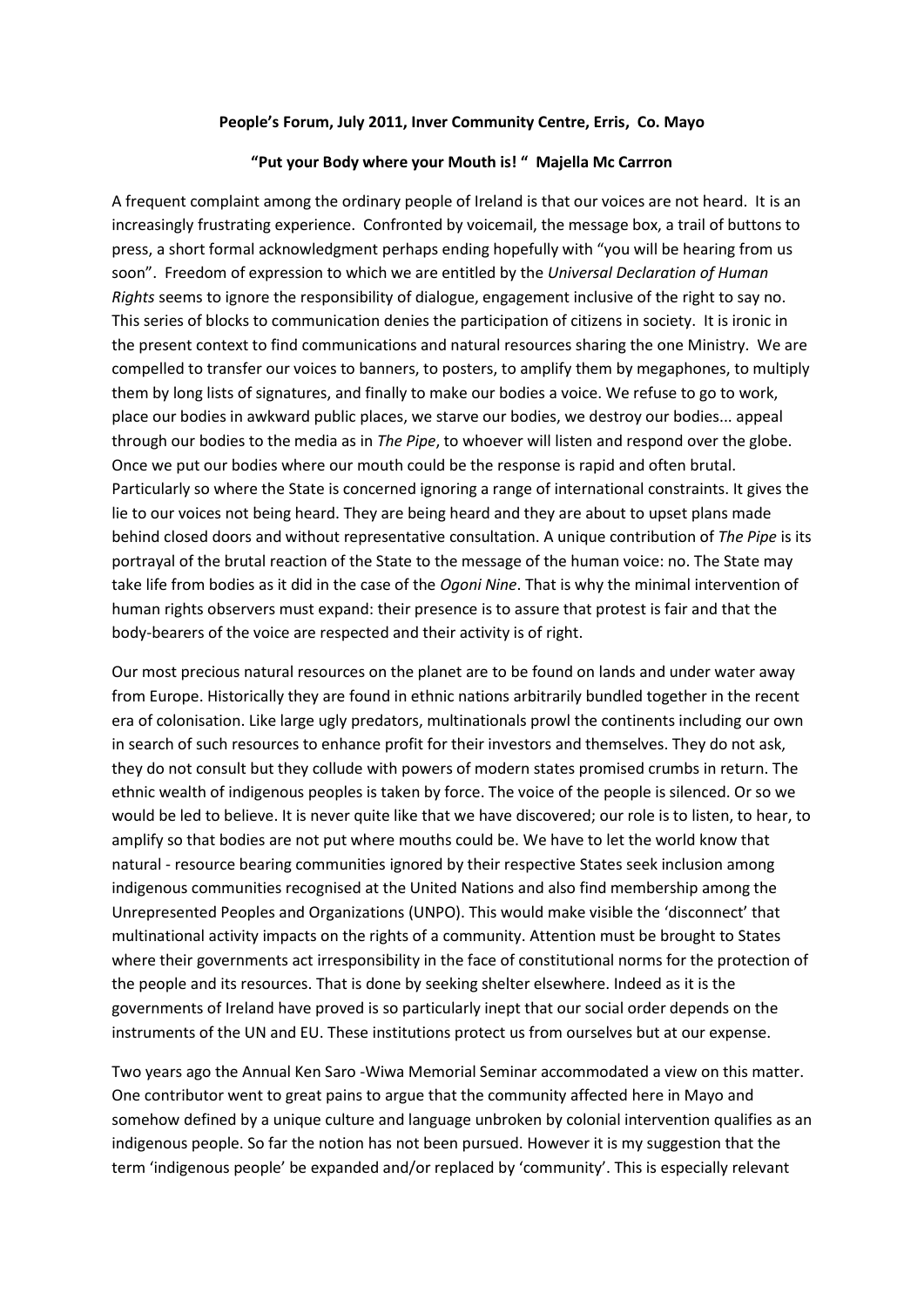where the community is resource - bearing and both terms are used interchangeably in the related literature already. The aforementioned contributor, Cathal Doyle, wanted the community to pursue a submission to the UN. His research area is about indigenous rights and multinationals in different parts of the globe.

It represents a certain growing acceptance by multinationals of the voice of indigenous people/community very often expressed through their bodies. These peoples of faraway places have stood before the UN and brought about some change. There is now a UN Forum on Indigenous Issues, a UN Declaration on the Rights of Indigenous Peoples, an ILO Convention 169, a UN Representative of Business and Human Rights... It remains of concern that the Declaration was voted against by the United States, Canada, Australia and New Zealand where some of the indigenous peoples live on resource - rich land. These are successfully planted lands by people from Europe. Nine countries abstained – Azerbajan, Bangladesh, Gbutan, Burundi, Columbia, Georgia, Kenya, Nigeria, Russia, Samoa and Ukraine. A government as in Nigeria would be reluctant to negotiate power over resources with its myriad indigenous peoples. Yet it bears the dramatic imprint of failure to work out a solution. Ireland was one of the 144 countries which voted the adoption of the Declaration at the UN in September 2007. It must be well aware of changing times as illustrated by the Shell Corrib gas Project. Yet it has failed to ratify the EU Aarhus Convention, the only country in Europe to do so.

Ten years ago a public statement was nailed throughout the parish of Kilcommon on posts for all to see. It read NO CONSENT. It was well before its time when now it is common place for multinational companies to begin to think through struggles with resource - bearing communities. That they are poorly equipped to do so is their reliance on consultants who are grappling with the new concept of FREE, PRIOR AND INFORMED CONSENT (FPIC). Material for this contribution has been gleaned from two such sources - Doyle's paper (2008) for a consultation in the Office of the High Commission on Human Rights relating to extractive industries , and an advisory paper authored by Lehr and Smith for multinational Talisman (2010). Each of these came on stream almost the ten years after this local community had evolved the concept out of their own thinking. Lehr and Smith suggest that *"Consent is best understood as a formalised, documented, and verifiable social licence to operate"* (p.8). It is considered FREE when not bound by intimidation, coercion or manipulation. The people of Kilcommon can easily measure the degree of freedom they have had to refuse part of the Shell Corrib Gas Project. The replacing of the public statement NO CONSENT as an outcome of this People's Forum might be considered. FPIC is now entering legal discourse and in time will become hard rather than soft law. Be assured that Shell has been in similar situations to this and that such lack of consent is part and parcel of its business history. Engagement is not consent nor is compensation part of the resolving language in many cases.

The Lehr and Smith paper also outlines the advantages to the company of adhering to the FPIC principle which is only fully operative when the community feels free to say NO, to withhold its consent. Indeed there have been occasions when the company has accepted the refusal and moved on. This happens more with mining companies and there is little or no acceptance of it in the oil industry. A company even if persuaded that this is a right way of action is often very slow to becoming a precedent in the field. The State is considered as the appropriate starting point where it is suggested that consent issues are resolved before the project even begins. It is also pointed out that weak States may wish to gain profit and political prestige by rushing to sign contracts for which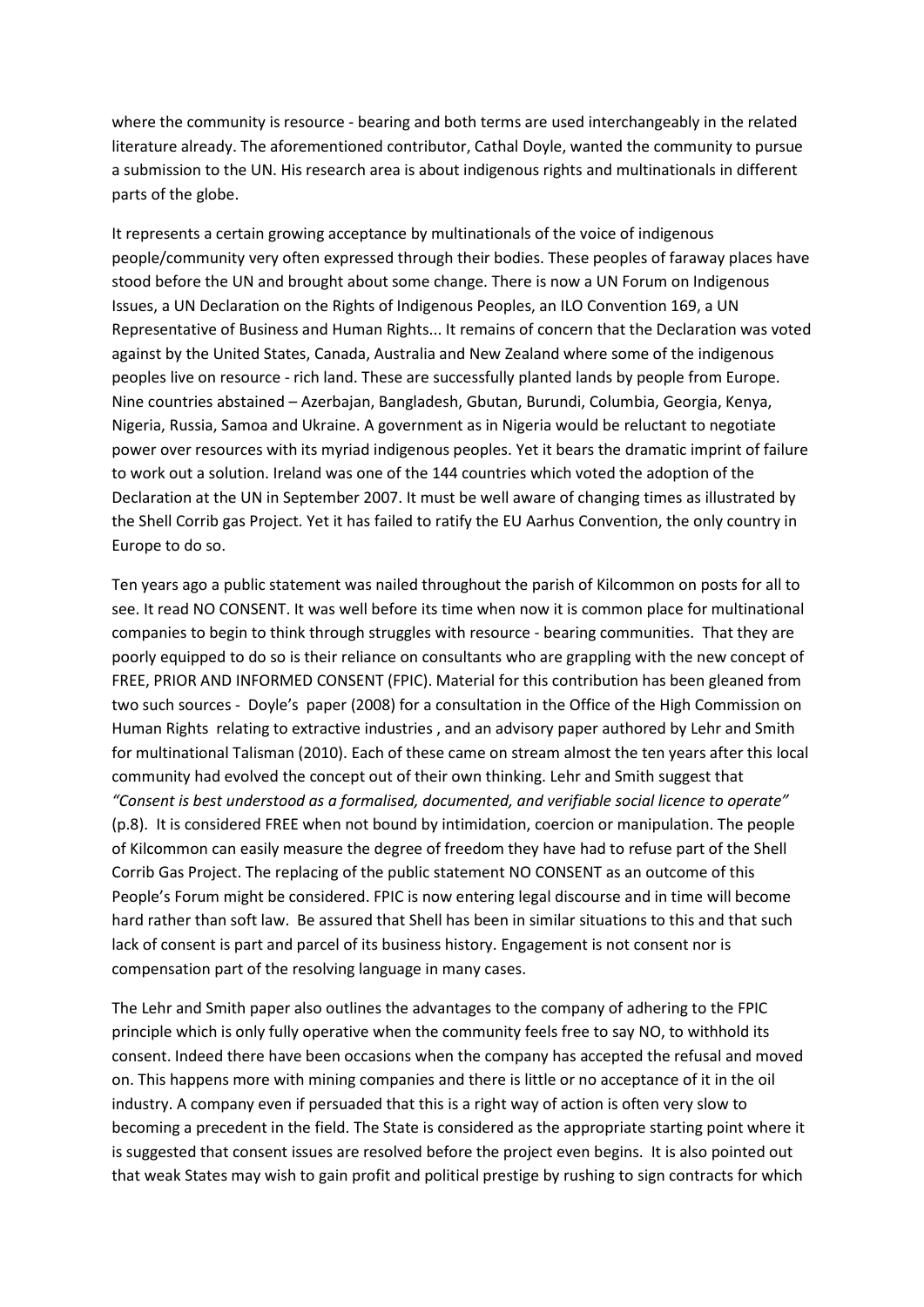FPIC has not been fully achieved. The cumulative effect of this for the company may be very damaging to reputation and to its profits as it deals with resistance and intense hostility not just in the present but in the future as well. The situation is compounded if the State feels impelled to force its will through military action and presence. This is what consultants are telling the companies and researchers in corporate social responsibility are confirming.

*The Table Observers* became active in 2006. It was a formal way of responding to the levels of intimidation being experienced and so as a group it is a witness to the lack of FPIC. The record was kept and circulated to significant political authorities and to the relevant organs of government as well as to Shell. This witness extended into the courtroom and overall it was remarkable to discover the level of weakness at the heart of government as displayed by so many of its institutions. It makes a case for the exercise of FPIC not only among clearly defined indigenous peoples but among resource - bearing communities in whatever part of the world. Human rights organisations hold back the punishments meted by government and company to non-consenters by appealing to the UN and to the EU in situations where the State fails to govern us in the pursuit of the common good. There is a certain irony in making a *Table* submission to the UN's *Universal Periodic Review* which takes place in Geneva for Ireland on 6 October 2011. States (a *troika*) sit in judgement on member states where their own record of FPIC is not inspiring. It is a political game of sorts much promoted by the Irish Government which wishes to present a willing collaboration to the UN for other gains. *Table* has made sure to comment on the absence of FPIC in the Shell Corrib Gas Project. It acts thus for the common good of the resource -bearing community of Erris; it is genuinely supported by the voluntary and non-funded time and energy of concerned citizens. It attempts to show what the heart of government should look like when its citizens are in distress. It listens to the voices and attends to the bodies when only these speak in the silence.

I remember my dread when a new poster appeared in the window of Ken Saro-Wiwas's office: The Spirit of Ogoni Say No. It appeared in full glory during the cruel regime of the dictator Sani Abacha who was later to hang the Ogoni 9. Today Abacha too has died and Shell is out of Ogoni since 1993. It finally lost its social licence to operate.

# Sources:

Lehr, Arny K and Gare A Smith. Implementing a Corporate Free, Prior and Informed Consent Policy: Benefits and Challenges, Foley Haaf eBook, 2010.

Doyle, Cathal . 'Free Prior Informed Consent (FPIC) - a universal norm and framework for consultation and benefit sharing in relation to indigenous peoples and the extractive sector', 2008.

*The Table Observers*: Reports and Submissions, 2008 – 2011.

*Majella Mc Carron is a member of the Sisters of Our Lady of Apostles. In 1990 she was mandated by her institute to examine the impact of Western business in Nigeria. This led her to the Movement for the Survival of the Ogoni People. It was supposed to be an extracurricular activity to her lecturing in the University of Lagos, Nigeria. But it resulted in her departure from Nigeria. She has continued to heed the words of Ken Saro-Wiwa in a letter to her from his final detention as she was about to leave in 1994: And don't forget the Ogoni people. She has been honoured to keep the Ogoni spirit alive in Erris where it has found a welcome home.*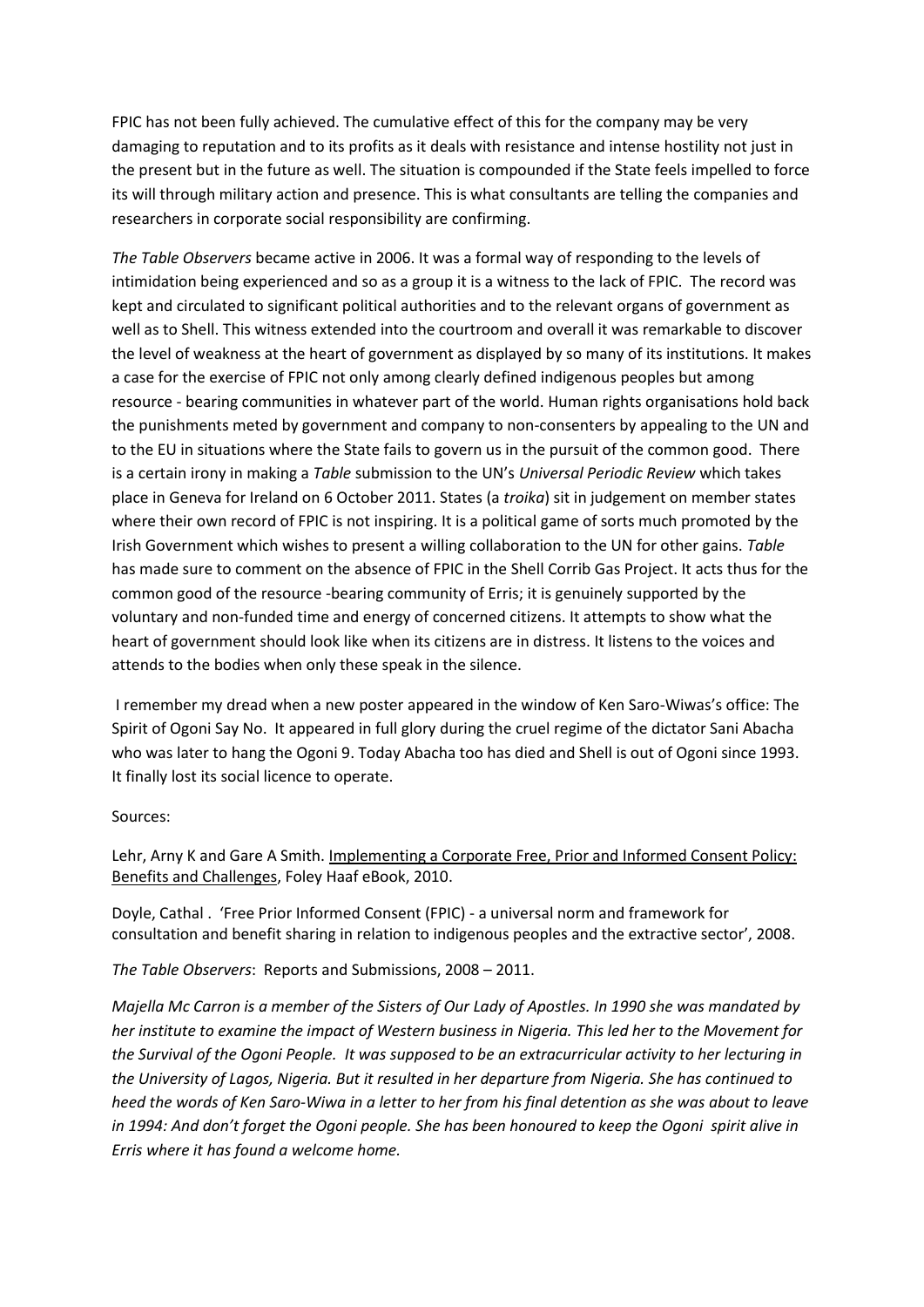# Colm Rapple

Shell to Sea has a lot to be proud of. In its ten years of existence it has achieved many successes. Most notably it has forced the would-be mandarins in government departments, regulatory authorities and local government to rethink their old "touch the forelock" attitudes to the multinational oil companies and their followers, in favour of a more citizen friendly approach.

The favourable impact is not only on Shell and its partners but also on other individuals and corporations that attempt to ride roughshod other the rights and interests of people and communities both now and in the future. Of course, there is more to be done but much has been achieved.

It is arguable that many towns in Mayo would never has been connected the natural gas grid had it not been for the Shell to Sea campaign. It wasn't an objective of the campaign but it is one of the side-effects achieved as a result of the attempts by Shell and its official backers to buy support.

Those who have benefited from Shell"s seeming largess should realise that without the Shell to Sea campaign there would have been a lot less of it.

Another very notable success of the Shell to Sea campaign has been its highlighting of the scandalous way that our natural resources are been given away. The campaign undoubtedly played a part in forcing the Government to improve the licensing terms in 2007. But they are still far too generous to the oil companies and much more needs to be done, and urgently.

Last year Conor Lenihan, then junior minister to Éamon Ryan in the Department of Communications, Energy and Natural Resources invited applications for licensing options to all of the remaining areas off the west coast. Fifteen applications had been received by the end of May and they are now being assessed in the Department.

It can be assumed that these applications cover all of the remaining potential oil and gas bearing structures in the area. If these licences are issued, there will be little left to licence in the future.

Given the rapidly changing world energy market and the spiralling cost of oil and gas, it is essential that government policy with regard to the exploitation of any hydrocarbon reserves be reassessed before any fresh licences are issued.

Following a Dáil debate on offshore licensing terms in May, the Minister for Communications, Energy and Natural Resources, Pat Rabbitte undertook to have the current terms considered by an Oireachtas Committee. This is the least that should be done before any new licences are issued. The Committee should have the widest possible brief to consider not only the changes necessary in the licensing terms but also alternatives involving a more direct State involvement.

But there is still no guarantee that new licences will not be issued before the promised review takes place or, even if they are put on hold, that the review will be adequate in its scope. Up to now Mr Rabbitte has shown no sign of deviating from the policies pursued by his predecessors. Only two pages of the briefing document were devoted to hydrocarbon exploration including the Corrib debacle and in the Dáil debate initiated by Sinn Féin last month the Minister showed no sign of any fresh thinking on the issue.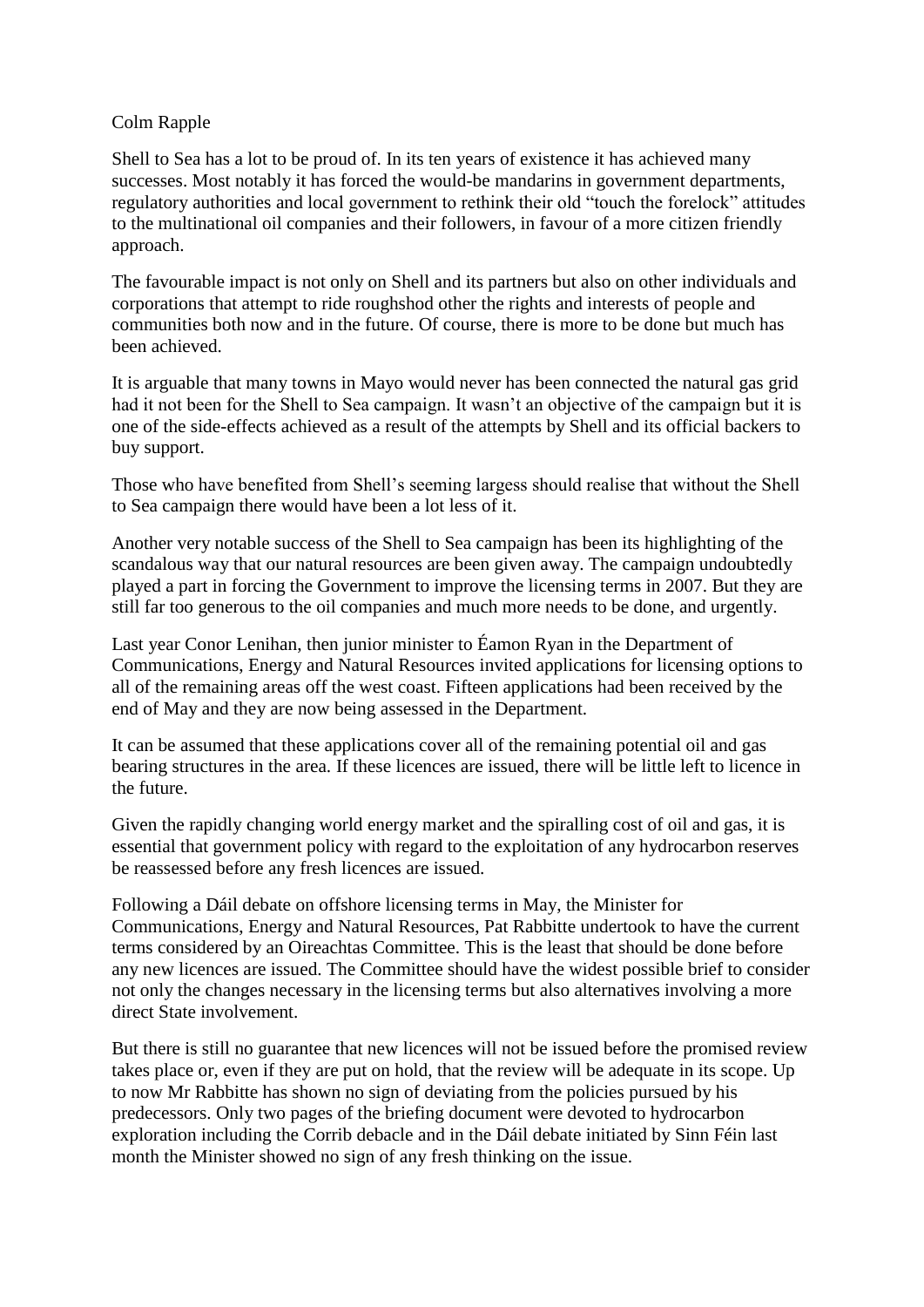It was very clear that the permanent government is alive and well in the Department of Communications, Energy and Natural Resources, and that Mr Rabbitte has taken his brief only too well from his department chiefs who were described during the debate as very dogmatic on the issue of our offshore resources by former minister Éamon O Cuiv.

The Department's dogmatic view was accepted by Mr Rabbitte's predecessors, Éamon Ryan, Conor Lenihan and before them by Fianna Fail minister Noel Dempsey and it seems that the Labour minister has succumbed within weeks of taking office. We can only hope that given time he will consider the possibility that the Department might just be wrong and that there are alternative policies that need to be considered.

That type of unquestioning attitude to the dogmatism of the bankers, the regulators and many civil servants is at the root of much of our current financial problems. Yet we seem bound to repeat our mistakes.

While later conceding An tUas O Cuiv's suggestion that the issues should be considered by an Oireachtas Committee, Mr Rabbitte gave no indication of backing down on his intention to issue fresh licences under the current terms and conditions. This is nothing short of scandalous and in no way justified by the general arguments he put forward in the Dáil.

The fifteen consortia that have applied for licences under the current round have clearly cherry picked the best prospect. If they are granted licences, they won"t even be required to drill a well. All they'll have to do is pay a fee of only  $\epsilon$ 1,520 and buy, or carry out, some seismic exploration using boats that may never even call into an Irish port. In return they gain an option to get a full exploration licence at any time during the following two years. Such a licence would allow them to exploit any find at the current generous fiscal terms.

The Department itself, in an official document available on its web site, describes our terms as "amongst the most attractive in the world". For many finds the State take would be no more that a 25% corporation tax charged on profits after allowance has been made for all exploration and development costs. For very large finds the take can go up to 40% but even that"s low by international standards.

In North America the minimum Government stake according to a report prepared within Mr Lenihan"s department is 42% and it can rise above 60%. South American governments get between 25% and 90%. The take in sub Saharan Africa ranges from 44% to 85%.

Just how generous our terms are was made clear when Tony O"Reilly"s Providence Resources got an exploration licence in 2006 and was able to do a deal with Exxon Mobile under which the US giant took 80% in return for giving Providence and its partner, Sosina Exploration, a free ride on the other 20%.

So Exxon Mobile was willing to give away a 20% free stake. That could have been got by the State rather than Providence.

The licence covers the Dunquin prospect that on some relatively conservative estimates could be five times as big as the Kinsale gas field.

Our very favourable licensing terms have been defended in the past on the basis that we still need to prove the potential of Irish waters to yield sizeable oil and gas finds. Once we've made that big strike, it has been argued, we can then up the ante for new licences. It might be a valid argument if we hadn"t already licensed many of the most promising areas, most of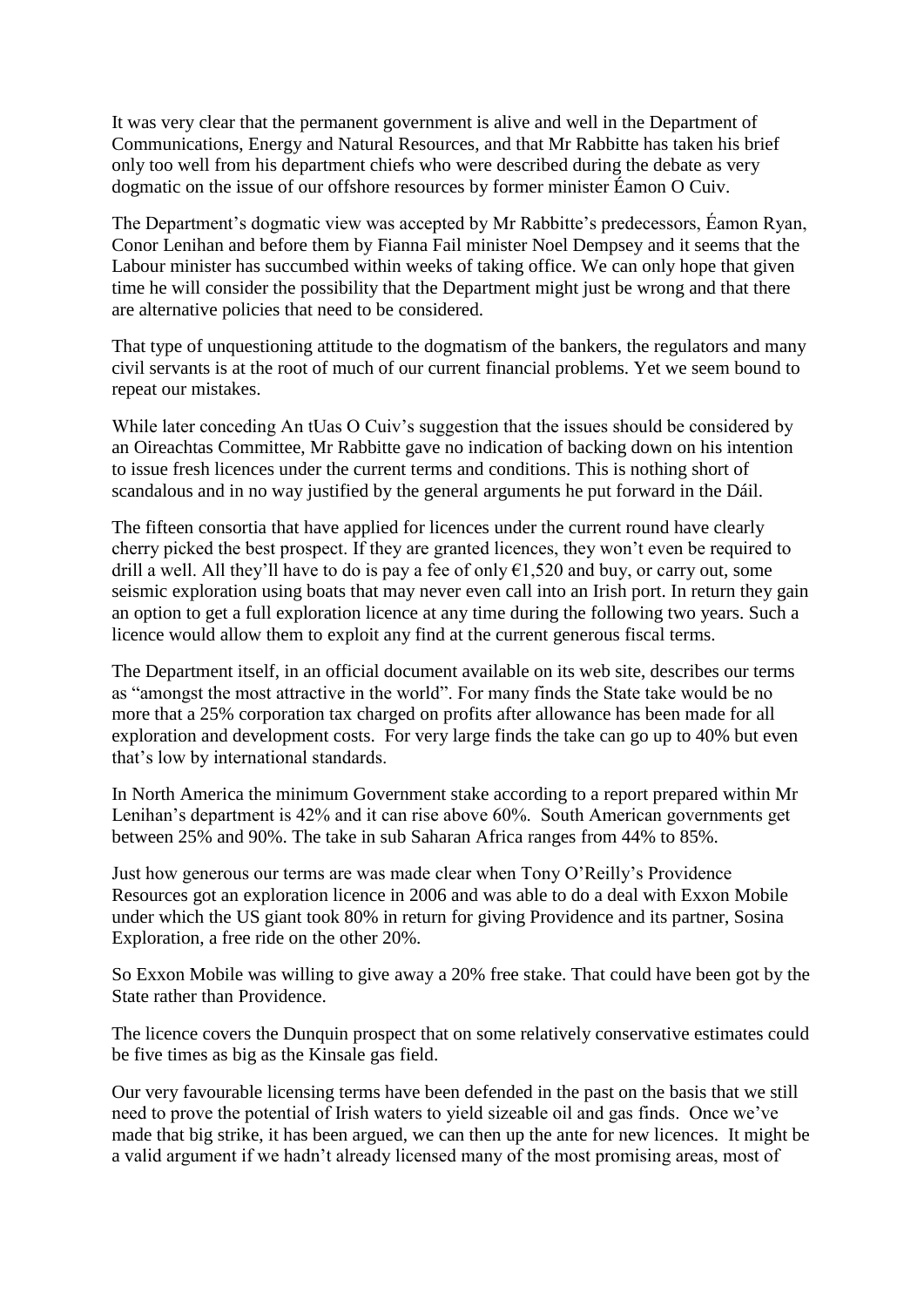them at the previous give-away terms under which the State can get no more than a 25% profit tax irrespective of the size of the find.

There is no case at all to be made for now letting the oil companies lay claim to the most promising of the remaining areas of the Atlantic margin at the current terms. There"ll be nothing left on which we can demand the type of return due to the Irish people for the exploitation of their natural resources.

Putting the issue of new licences on hold wouldn"t put an end to exploration. There is plenty of scope for exploration in areas already licensed. Mr Rabbitte made great play, in his Dáil contribution, of the fact that only four discoveries off the Irish coast have been declared commercial. That"s true but 13 other discoveries are still being assessed. There have been two oil finds and three gas finds since 2002.

Davy stockbrokers in a report prepared earlier this month on Providence Resources pointed out that contrary to popular perception, oil and gas have been found offshore Ireland on numerous occasions. High oil prices and technological advances now offer an opportunity to revisit some of the earlier finds.

Security of supply was another issue raised in the Dáil debate mainly in relation to getting the Corrib gas ashore as quickly as possible. The trouble is that the pipelines bringing gas into Ireland can just as easily bring it out. Shell can sell the gas to whoever it likes and no-one has ever claimed that Bord Gais has rights under any contract.

Even if it has, it doesn"t guarantee security of supply. If gas was ever in short supply in the EU for some reason or other, we"d undoubtedly have to accept a limited supply or else we wouldn"t get any oil.

Even an oil find wouldn"t guarantee security of supply since there is no requirement in the offshore licences for companies to land product in Ireland. Providence Resources is currently examining the possibly of piping oil from some small finds off the south coast into tankers that would most likely take the oil off to a British refinery.

Departmental officials did recommend that the State should be able to demand payment in kind of the extra tax introduced to licences issued after 2007. But that proposal was overruled by the Minister or the Government. It never found its way into law.

Gas found off the west coast would almost certainly be landed in Ireland but oil could go anywhere. It could be piped from sub-sea facilities into tankers for shipment to refineries anywhere in the world.

We urgently need a debate on the lines suggested by Éamon O Cuiv and a Dáil committee would be as good a place as any to hold it with Department officials having to answer for their views in public. According to the briefing document prepared for Mr Rabbitte they view the oil industry"s representative body, the IOOA, and individual companies as the key stakeholders. Some TDs might be able to remind them that the public that they represent are the major stakeholders since they own the resources.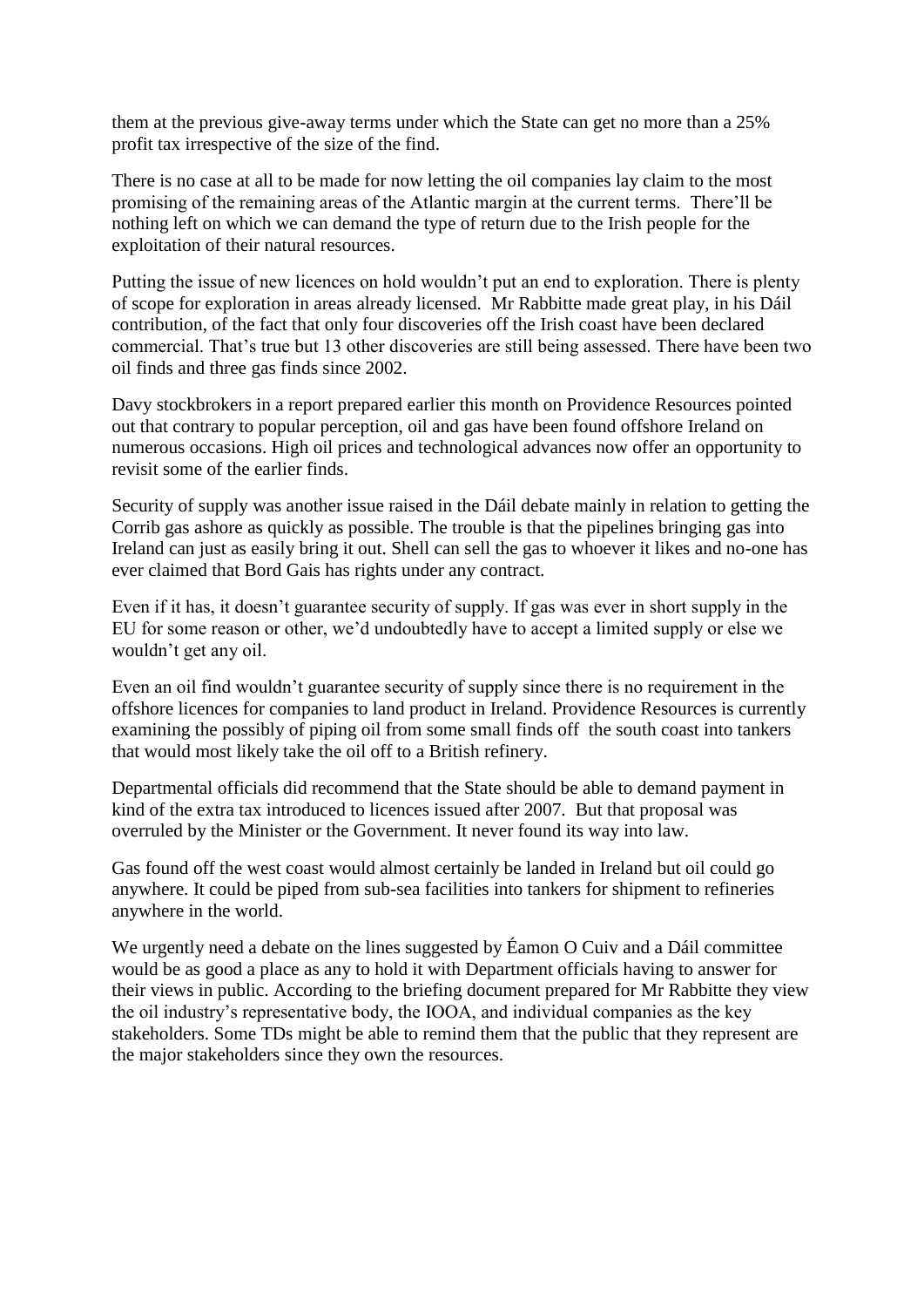While only four discoveries offshore Ireland have so far been declared commercial, another thirteen are still being assessed. The table below, presented to the Dáil in October 2010 details all significant hydrocarbon discoveries on and off-shore Ireland.

| Discovery<br>Name      | Hydrocarbo<br>n Type | Status                        | Current<br>Operator          | <b>Discovery</b><br>Year              | <b>Discovery</b><br>Well | <b>Original Well</b><br>Operator   |
|------------------------|----------------------|-------------------------------|------------------------------|---------------------------------------|--------------------------|------------------------------------|
| Bandon                 | Oil                  | Under<br>assessment           | Serica<br>Energy             | 2009                                  | $27/4 - 1, 1z$           | Serica<br>Energy                   |
| Hook Head              | Oil                  | Under<br>assessment           | Providence<br>Resources      | 2007(Initially<br>identified<br>1971) | $50/11-3$                | Providence<br>Resources            |
| Schull                 | Gas                  | Under<br>assessment           | Island Oil and<br>Gas        | 2007(Initially<br>identified<br>1987) | 57/2-3                   | Island Oil and<br>Gas              |
| Old Head of<br>Kinsale | Gas                  | Under<br>assessment           | Island Oil and<br>Gas        | 2006                                  | 49/23-1                  | Island Oil and<br>Gas              |
| Dooish                 | Gas<br>Condensate    | Under<br>assessment           | Shell                        | 2002                                  | $12/2 - 1$               | Enterprise<br>Energy<br>Ireland    |
| Corrib                 | Gas                  | Undergoing<br>development     | Shell                        | 1996                                  | 18/20-1                  | <b>Enterprise</b><br>Oil           |
| <b>Ballycotton</b>     | Gas                  | In<br>production              | <b>PSE Kinsale</b><br>Energy | 1989                                  | 48/20-2                  | Marathon                           |
| Dunmore                | Oil                  | Under<br>assessment           | Providence<br>Resources      | 1985                                  | $50/6 - 1$               | Gulf                               |
| Galley Head            | Gas                  | Under<br>assessment           | Lansdowne<br>Oil and Gas     | 1985                                  | 48/18-1                  | ΒP                                 |
| Helvick                | Oil                  | Under<br>assessment           | Providence<br>Resources      | 1983                                  | 49/9-2                   | Gulf                               |
| Spanish Point          | Gas<br>Condensate    | Under<br>assessment           | Providence<br>Resources      | 1981                                  | $35/8 - 2$               | Phillips                           |
| Connemara              | Oil                  | Under<br>assessment           | Island Oil and<br>Gas        | 1979                                  | 26/28-1                  | ΒP                                 |
| Burren                 | Oil                  | Under<br>assessment           | Providence<br>Resources      | 1978                                  | $35/8 - 1$               | Phillips                           |
| Ardmore                | Gas                  | Under<br>assessment           | Providence<br>Resources      | 1974                                  | 49/14-1                  | Marathon                           |
| Barryroe               | Oil                  | Under<br>assessment           | Lansdowne<br>Oil and Gas     | 1973                                  | 48/24-1                  | Esso                               |
| Seven Heads            | Gas                  | In<br>production              | <b>PSE Seven</b><br>Heads    | 1973                                  | 48/24-1                  | Esso                               |
| Kinsale Head           | Gas                  | In<br>production              | <b>PSE Kinsale</b><br>Energy | 1971                                  | 48/25-2                  | Marathon                           |
| Dowra                  | Gas                  | Not in<br>licensed<br>acreage |                              | 1963                                  | Dowra-1                  | Ambassador<br>Irish Oil<br>Company |

**Key Discoveries Offshore and Onshore Ireland (Fields that are producing or undergoing development are highlighted in Bold)**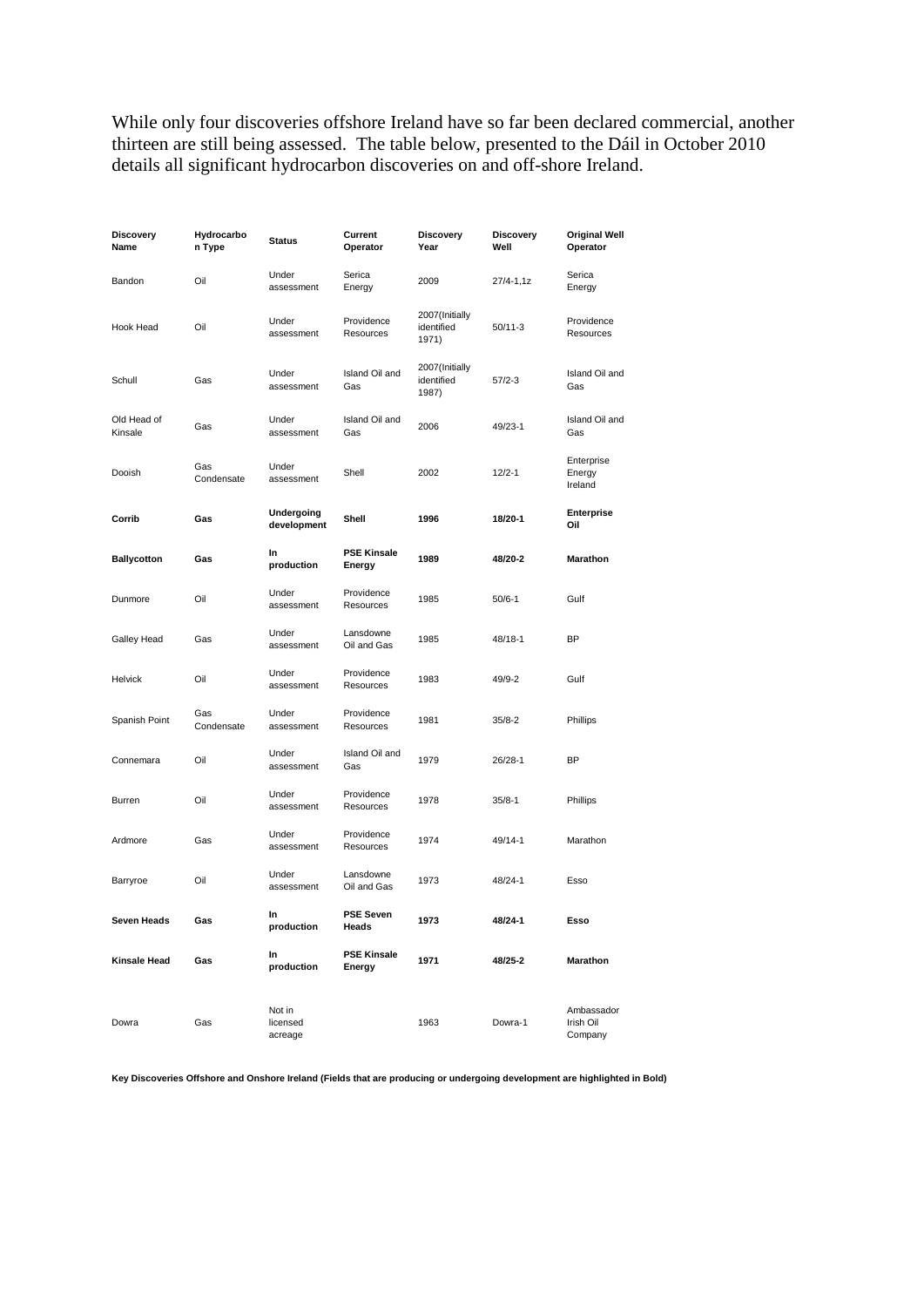# **Reflections on the Rossport Solidarity Camp**

# **Introduction**

The camp was set up in 2005 on a bog in Rossport. It started off as a place for people to stay & support the families of the Rossport 5 who were in jail at the time. In 2006 it moved to a drier & more permanent place amongst the dunes of Glengad. A magical place to live, the camp strove to be as ecological as possible so as to minimise any impact on the fragile Machair dune system. A wood cabin was set up as the communal area & benders-structures made of hazel poles & tarpaulin were erected. This camp became a base for the following 18 months until it was evicted by the council; ironically for its ecological impact. Whilst a real blow to the camp all was not lost as the Meenaghans kindly offered their family home as the permanent base for the camp. Since then the camp has been based there over the winter months  $\&$  then chosen a strategic site each spring  $\&$  summer. The three previous being in Glengad & this year at Aghoos.

The camp has no leaders; working non-hierarchically  $\&$  making decisions using consensus. This means that we discuss issues until we have come to a decision that everyone is comfortable with.

There are a lot of domestic/site jobs that are essential to keep the camp running smoothly so everyone is asked to muck in with the cooking/cleaning/building work etc. We aspire to be as sustainable as possible in the way with live at the camp; composting or recycling our waste; using solar & wind energy for power & buying seasonal or local food whenever possible. The camp also works several gardens in the area providing fresh salad & veg for campers.

The camp supports all those in the community opposed to the Corrib gas project and is involved with the national & local Shell to Sea campaign whilst maintaining an autonomous identity. We strive to be an open & accessible place for people to visit & encourage people to fully participate in all decisions about the camp  $\&$  actions against Shell. It has become somewhat of a training ground in direct action & practical skills. It is a great place of learning; politics, practical skills, interpersonal dynamics.

# **Who are the Campers?**

People visit the camp from all sorts of backgrounds. There are trained carpenters & electricians, cooks, carers & artist, graduates in engineering, ecology, sociology. Some left school at 14, some have PhD's. There are those who prefer to hold intellectual debates over the dinner table & those who would prefer to build some shelving! There are people who would call themselves socialists, anarchists, communists, feminists, environmentalists. There are those who wish for no label.

People come from all over Ireland to support the campaign  $\&$  from far flung corners of the globe. From Australia, Poland, the US & UK; people visit because of the inspiring community-led resistance here in Erris. Links between different campaigns blossom here & we all learn from one another of the parallel stories of state oppression & corporate control.

There are varying reasons why people come to Erris to support the campaign. Concern over: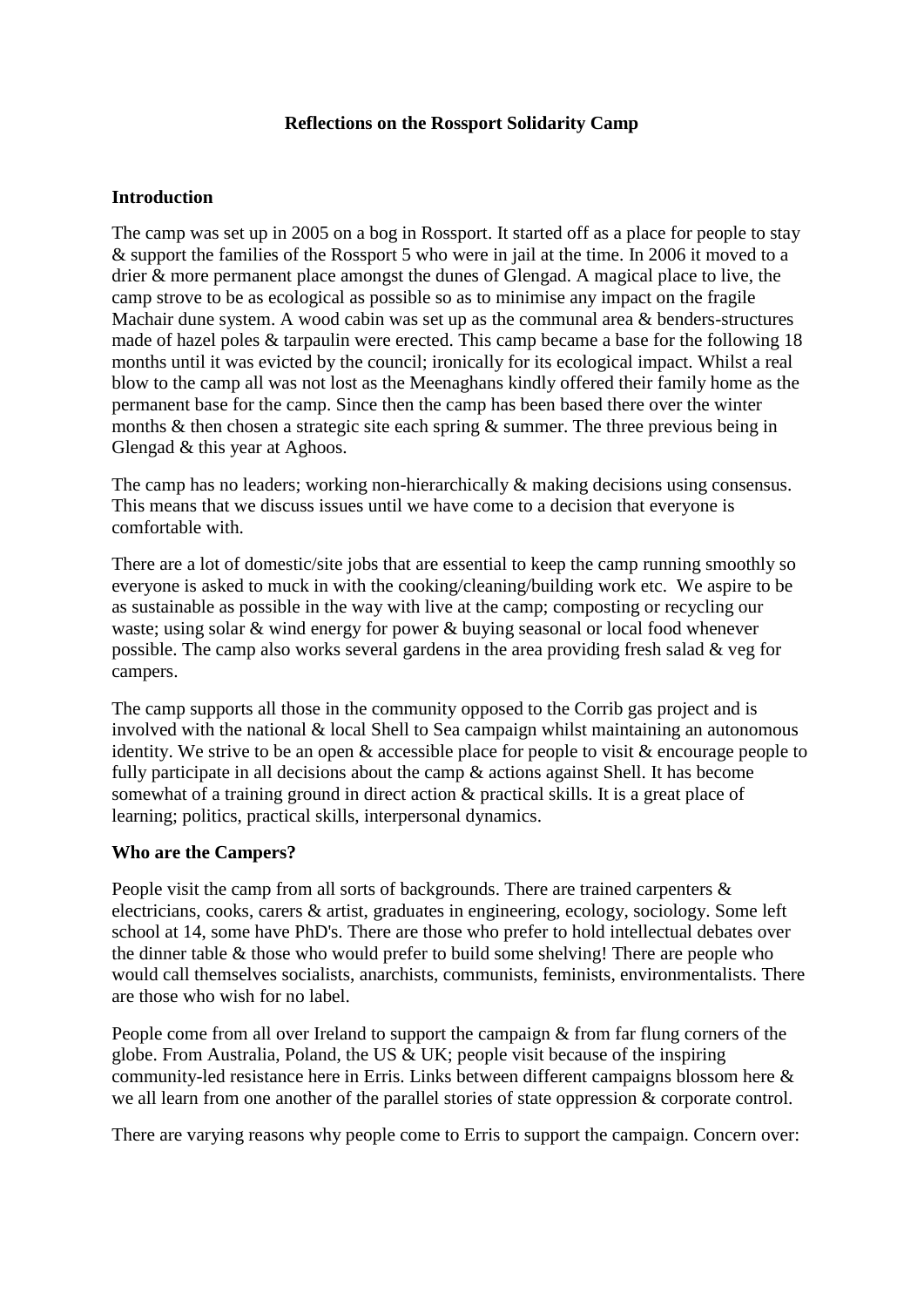- The appalling abuse of human rights over the last 10 years of the people of Erris
- The ecological threat to this highly protected area with regards to habitat destruction & pollution
- The blatant give away of Irish natural resources especially at a time of economic crisis
- The excavation of a fossil fuel  $\&$  its subsequent contribution to CO2 emissions  $\&$  the devastating impact of climate change
- The industrialisation of the West of Ireland
- Corporate control over resources & community decision making

The common thread is to stop Shell from pushing forward with this project. People are drawn here by the windswept beach of Glengad, the mountains & bog; the defiant local community with their warmth, humour & steadfast resilience. The chance to help fight a multi-national such as Shell & to be a part of front-line climate activism: stopping a fossil fuel leaving the ground. These are all reasons why people come to the camp  $\&$  why ultimately they stay  $\&$ keep returning. Niall King once said "the passion for this place is like a true love" & that resonates with many campers.

# **Politics of Direct Action**

The camp supports the use of direct action as one of many tools fighting this project. Whilst also supporting legal battles, attending oral hearings, lobbying & many other tactics the predominant tactic used currently by the camp is that of direct action.

# WHY?

This struggle has seen the system take sides with Shell. Whilst political parties, the gardai, the courts & the mainstream media all seem to work hand in hand with Shell what is left but to try to physically stop the project ourselves? All over the world corporations & governments work together to crush local community dissent; people have consistently been let down by party politics & the legal system & respond by taking action themselves.

When faced with fighting the system many believe that we will never win by fighting within that system & only by making the struggle outside the current status quo can we truly resist. This is direct action's strength. For some this grass roots people power is part of a wider political strategy of resisting capitalism & those systems that support it. Direct action has been used the world over throughout history to bring about radical social change. The Zapatistas in Mexico fighting for indigenous rights over their lands & resources, Indian peasants resisting GM crops, anti-war campaigners smashing planes & arms factories, the civil rights movement in the US, the anti-apartheid movement in South Africa & the suffragettes demanding female emancipation. All are chapters in the history of direct action & are stories of normal women & men rising up resisting.

The way we resist is also as important as resisting itself. Challenging hierarchies whether they be patriarchy or class or race privilege is essential to the process of resistance. Whilst fighting the dominant powers that are creating a world where capital comes before human rights or ecological survival we wish to not recreate those hierarchies within our own communities & struggles.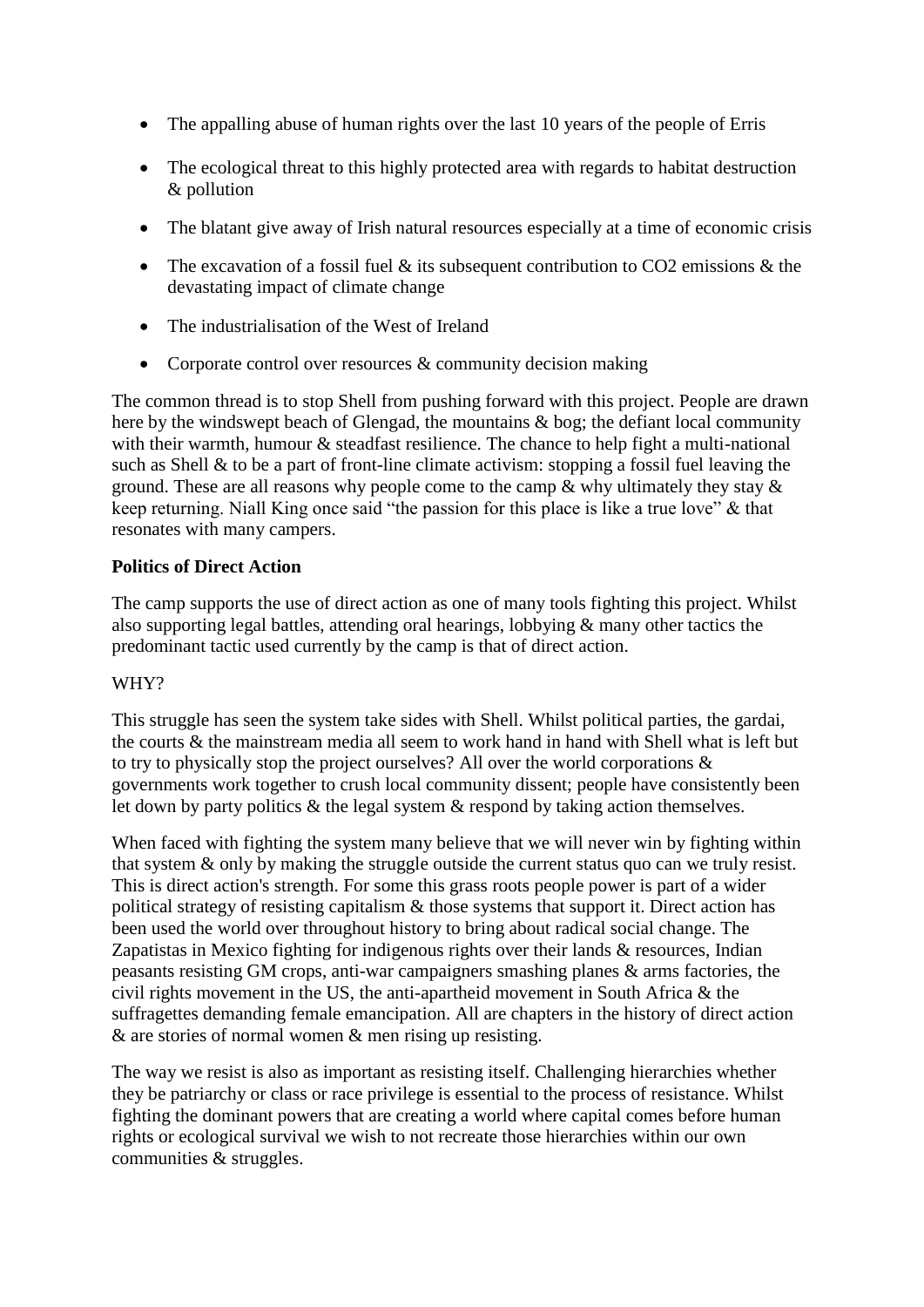Many at the camp wish to see radical social change; a society based on mutual aid  $&$  cooperation not one based on profit. If there is any hope of radical social change it is dependent on people with different life experiences, and perspectives, being able to come together to share ideas, find common ground and collectively work out solutions of new ways to live; it will not happen in an activist ghetto. It is a common thread in history that during periods of upheaval, times when life can no longer continue as usual, that long established world views are turned upside down. The realisation that government and religious institutions cannot be depended on for support is often paralleled by an increased reliance on friends, family and community, and the benefits of mutual aid, co-operation and solidarity are discovered experientially. These realisations are often the 'side effects' of taking direct action and are certainly borne out here both on the camp & within the community.

Direct action isn't a tool to be used by an elite squad of "professional activists". Whilst at times the camp can be guilty of giving that impression with young people running up tripods & clambering on diggers we are over-awed by the refinery blockades of 2005-2007, with the images of local people blockading the road on a cold winters morning day after day. When direct action becomes a profession it loses its meaning. It's a tool for the masses of any age, mobility and sentiment and this campaign has proved that over the many years of struggle.

# **Solidarity**

Working in solidarity means different things to different people. In 2008 several people were asked what their perceptions of solidarity were. Here are some of the replies:

"To act in solidarity is to recognise your own struggle as part of a wider one; to join the dots so that you can act in someone else's struggle or they yours, in the knowledge that both parties interests are essentially the same."

"Solidarity is acting with shared interest, or parallel interest. It is an expression or even definition, of community and community is something that can exist over any geography if there is enough suitable common ground."

"Solidarity is very different from charity or simply helping. It"s not about acting on behalf of others, it's about working with them. It isn't about total unity of beliefs but it is about finding enough common ground to enable collective action"

So for many at the camp working in solidarity with this community is part of a much wider battle; -the struggle against a system based on the endless pursuit of profit at the expense of people & ecologies across the globe.

This community inspires people from all over the world. Erris is a place where community struggle combines with the fight for control over natural resources, ecological survival & resistance to the power of capital over people & place. The campers are indebted to the local community for their hospitality & spirit of resistance. We have learnt so much from all of you. Thank you.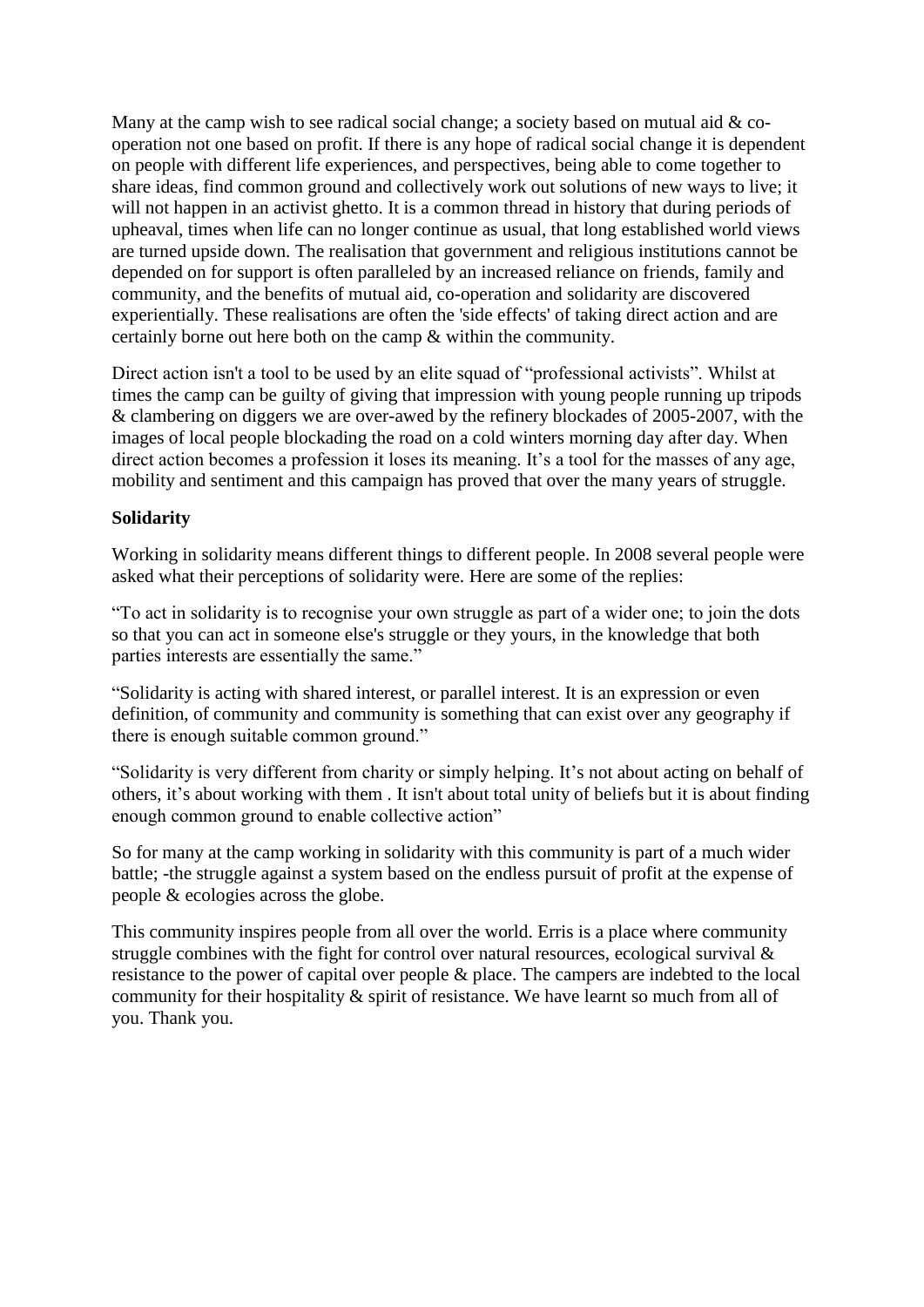# **EPA AND AN BORD PLEANALA PROCEEDURES ARE IN BREACH OF EU COURT OF JUSTICE RULING**

The EU Court of Justice recently ruled that Ireland, by separating the decision-making process between the Planning Authority and Environmental Protection Agency, is acting in contravention of EU Law.

In the aftermath of this EU Court of Justice ruling, An Bord Pleanala finally rejected the long fought Ringaskiddy Incinerator Application. This project had been contested with immense energy and resources over the same period as the Corrib project has been in contention. This outcome signifies a major change in official thinking.

For example at the last Bord Pleanala Oral Hearing, vigorous attempts to have environmental effects of the pipeline/umbilical questioned were disallowed by the Chairman on the basis that such matters belonged exclusively and separately to the EPA. This position was trenchantly re-iterated by counsel for SEPIL, who repeatedly interrupted when questions relating to environmental issues were raised. He specifically stated, on the record, that the EPA and An Bord Pleanala were two completely separate decision-making bodies. This is precisely what the EU Court ruling has judged to be in breach of EU law.

As early as 2005, we pointed out in both written and oral submissions to the EPA that they were in breach of the EU IPPC Directive 96/61/EC which requires that a fully co-ordinated and integrated approach by all authorities *must* be followed where more than one competent authority is involved. This point was made a central issue in our 2008 High Court challenge to the EPA grant of Licence where it was stated both by affidavit and in presentations to the Court. That challenge was foiled only because the Court refused to grant "Protection against Costs'.

The Ringaskiddy group managed to surmount that barrier despite costs and to unmask the subversion of EU Directives in transposing them into Irish law. There is every reason to believe that their success could have been our success since so many of the fundamental issues were common to both cases and Ireland"s record of compliance with EU legislation has so often been discredited by Rulings of the EU Court of Justice.

What is relevant now in light of those developments is that Decisions of both the EPA and An Bord Pleanala still remain in the balance as neither has yet achieved full or final conclusion. On these grounds there is every reason to re-double efforts to get the message spread far and wide that we were denied fair and proper hearing of our case throughout the whole appeals process. This has been placed beyond doubt by the implications of the Ringaskiddy Ruling from the EU Court of Justice.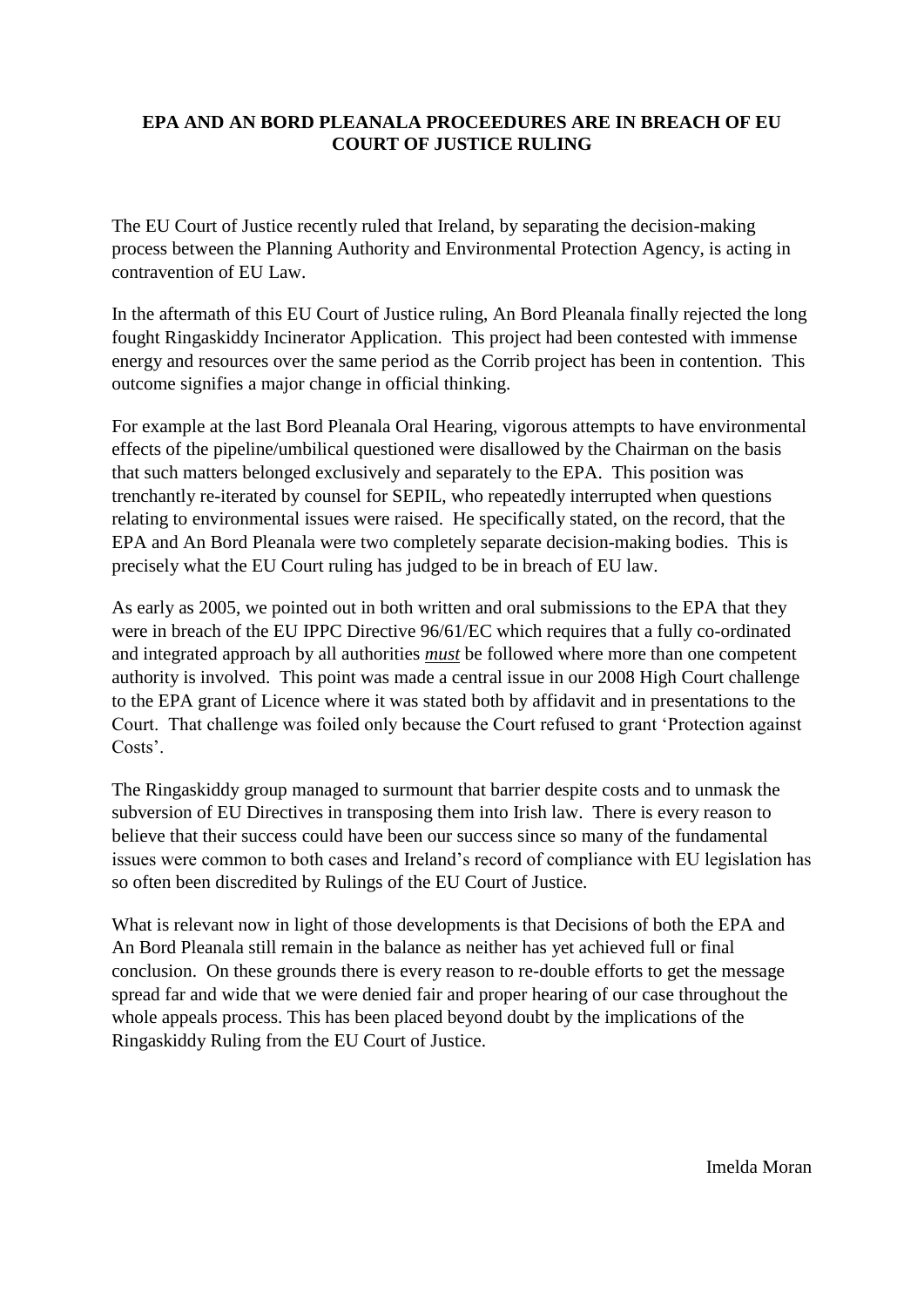# **"May Dawn become life-giving, and Dusk have the promise of renewed life, our gift from the Sun"**

#### **"Once the photograph of Earth, taken from the outside, is available … a new idea as powerful as any in history will be set loose."**

When the astronauts went to the Moon, and looked back and saw Earth haloed in blue, in all its delicacy, elegance, fragility, and beauty, they encountered the Divine in a way never experienced before. The vision of a distant, beautiful, vulnerable home planet has forever altered their consciousness of themselves, of Earth, and of our place in the cosmos. The images and their accompanying texts shared by them with the world, portray the bond between Earth and its inhabitants, the personal relationship suddenly realised, with all life on this amazing planet. They realised in a profound way that they were inhabitants of Earth, with a responsibility to preserve the only planet we have. We too are entranced with our beautiful planet in Mayo, where our whole being is nourished and nurtured. Our ancestors have bequeathed it to us. They preserved and enhanced its integrity – that is their only footprint. They lived in a neighbourhood, not just of those who lived next door, but of the dead who bequeathed place to the living, and of the unborn whom the living will in turn, bequeath. We, the present generation, will not be found wanting in our responsibility. We too will preserve their inheritance in its integrity.

Human presence on planet Earth is the single greatest issue in the  $21<sup>st</sup>$  Century. The human has become a profoundly disturbing presence throughout the entire planet. The human community is terminating 65 million years in the biological history of the planet. The changes presently taking place in human and earthly affairs are far beyond any parallel with historical changes that have occurred in the past. These changes stretch into the biosystems and geological structures of the planet itself. We are in the terminal phase of the Cenozoic Era: the last 65 million year period, the time in which the full flowering of all species in their glorious splendour is present on Earth. During the Cenozoic Era, the wonderful variety of life that evolved became possible when Earth discovered a way to store immense quantities of carbon in the petroleum and coal deposits in the ground, and also in the great forests. This process was worked out over millions of years, until a balance was achieved, and the life systems of the planet were secure in the interaction of the air, the water, and the soil with the energy flowing in from the Sun.

It is imperative that we understand the nature and the extent of what is happening. In just a few centuries, we have created a toxic wasteworld, and destroyed an ever-renewing wonderworld. Unaware of what we were doing, or the order of its magnitude, we have thought our achievements to be of enormous benefit for the human process, but we now find that we have disturbed the biosystems of the planet at the most basic level of their functioning. We discover that we have disturbed the chemical composition of the air, water, and soil to an extent that has affected the entire network of organic life on the planet. The ozone layer protecting the organic forms of Earth from the ultraviolet rays of the sun have been weakened. The tropical rain forests have become largely destroyed. Vast regions of our oceans are becoming commercially extinct. The residue of burning fossil fuels has led to an excessive amount of CO2 in the atmosphere and is causing climate change, and the acidification of the oceans. The extinction of species is happening at a rate and on a scale, never experienced on the planet before.

The modern age was made possible by the freeing and the cheapening of energy taken out of the ground. Through the use of cheap energy, and developing technologies, we began to experience the transition from an organic economy to an extractive economy. We paid little attention to the consequences of basing the entire functioning of the human community on an extractive economy, which by its very nature is a terminal economy, whereas an organic economy is by its nature an ever-renewing economy. We have established a way of life dependent on extracting non-renewing substances from Earth. We can survive only as long as these endure, or, as long as the organic functioning of the planet is not overwhelmed by the violent intrusion involved in extracting and transforming these substances.

In the world of today, our human economy "requires" growth because it only functions well when it is growing. Much of the world is now chained to and operating on a debt-based monetary system that requires not only exponential growth, but **perpetual** exponential growth, to operate. Our industrial economy insists on operating as if no physical limits exist. And the entire globe is involved! Are governments in denial that the industrial world, as it functions presently, is known to be definitively bankrupt? The present recession is a planetary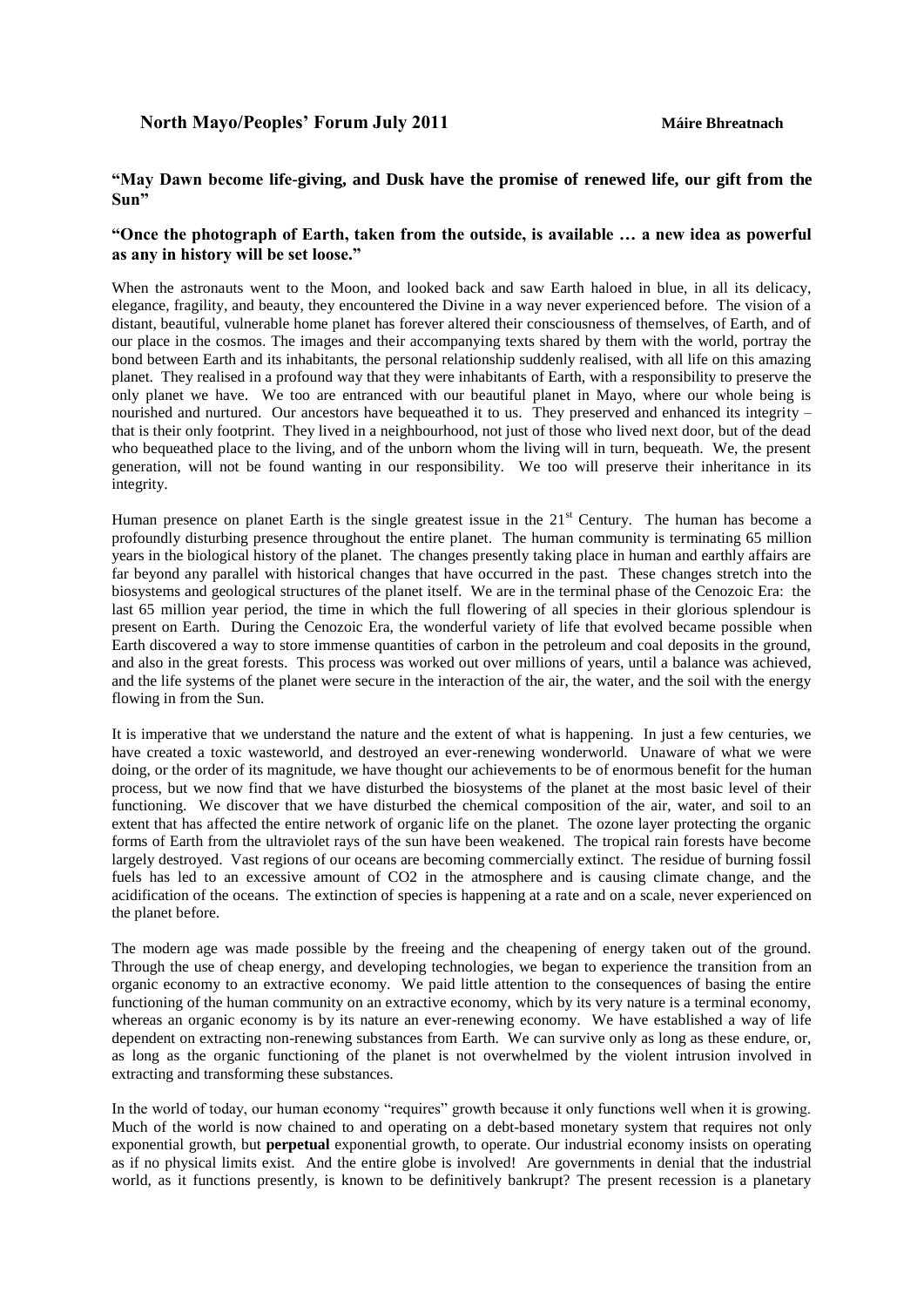recession. Earth cannot sustain, or, endure our present human economy in its devastating mode for much longer. The industrial economy that we have created is over. Mitigating, reducing, limiting, does nothing. The human economy is a subsystem of Earth's economy. To think that we can have a viable human economy by destroying Earth's economy is absurd. We need to accept that the human economy is as dependent on Earth as much as a baby in the womb. Everything we have is derivative from the larger community out of which we have come, and in which we are fulfilled.

The biblical Creation Story is no longer adequate to explain the world, or, how we should function in it. The perilous condition of planet Earth is a clear indication that human activities are not fitting in with how Earth functions. All of our major institutions are living out of this paradigm that is both dysfunctional and destructive, but they do not know it! They do not notice a predatory economy that has ravaged the planet, destroyed its natural beauty and health, divided and plundered its communities – human and other than human. To designate human plundering of the planet as "progress" is an unbearable distortion. The human has come to believe that it is a superior form of life, and that Earth and other forms of life were created for its use and benefit. Consequently, the human has bestowed all rights on itself, with no inherent rights or value for Earth or other forms of life, except through their use by the human. We are in trouble because we do not have a good story. We are in between stories. We urgently need a story which reflects how Earth functions, and provides a context for all human activities.

A new origin story, the Universe Story, has been emerging through scientific explorations and discoveries. It tells how the Universe came to be, how planet Earth emerged from it, how our planet came to life, and how in the human, it reflects on, and celebrates itself in conscious self-awareness. The new Origin Story establishes a comprehensive context for all human activities, activities by which the human community can move our modern industrial civilisation from its devastating influence on the planet to a more benign human presence, to an era when humans will be a beneficial presence on Earth, and when Earth's comprehensive community is recognised and accepted as the greater reality and the greater value, not the human.

The Universe is a creative, emergent, evolutionary reality that has developed from the time of the primordial flaring forth, and is still developing, through a sequence of irreversible transformations. As a whole, it is an interactive community of beings inseparably related in space and time. **It is a communion of subjects, not a collection of objects.** It is bonded together in an absolute and unbreakable community. Every being has its own form, its own spontaneity, its own voice, its own role, its own ability to declare itself, and to be present to other components of the Universe in a subject-to-subject relationship. This is true of every being in the Universe, and it is especially true of each component member of Earth"s community. Each component is integral with every other component. It is equally true of the living beings of Earth in their relationships with each other.

For the very first time it is dawning on human consciousness that Earth is part of an irreversible developmental sequence of time. **Earth exists, and can survive, only in its integral functioning.** It cannot survive in fragments any more than any organism can survive in fragments. Earth governs in a manner such that its bounteous gifts are shared among all members of the community. All rights of all species, both individually and collectively, are relative and limited. All of life, individually and collectively, lives within absolute limits. Earth has so much, and no more, just enough! All live in a community, and all cooperate. Everything is turned into food, so there is enough for all. Nothing is wasted! Nothing is used faster than Earth can replenish it. Life gives to the future, by never taking more in its generation than it gives back to the next. Earth governs! We rejoice because we have been born into a world of self-maintaining abundance, and incredible beauty. We are fulfilled! Like all other species, we cannot live harmlessly, or strictly at our own expense. To live we too depend upon other living beings, and survive by their death. We break the body, and shed the blood of Earth. When we do this knowingly, lovingly, skilfully, reverently, it is a sacrament. When we do it ignorantly, greedily, clumsily, destructively, it is a desecration. In such desecration, we condemn others to want. Earth is for life!

**Earth is a one-time endowment in the unfolding story of the Universe.** We do not know the quantum of energy contained in Earth, its possibilities, or, its limitations. It is subject to irreversible damage in the major patterns of its functioning, and even to distortions in its possibilities of development. Although there has been survival and further development after the great extinctions at the end of other eras, life was not so highly developed then as it is now. The conditions of life at those times were not negated by such changes as we have brought about by our toxification of the planet. The planet that ruled itself directly over these past millennia is now determining its future largely through human decision.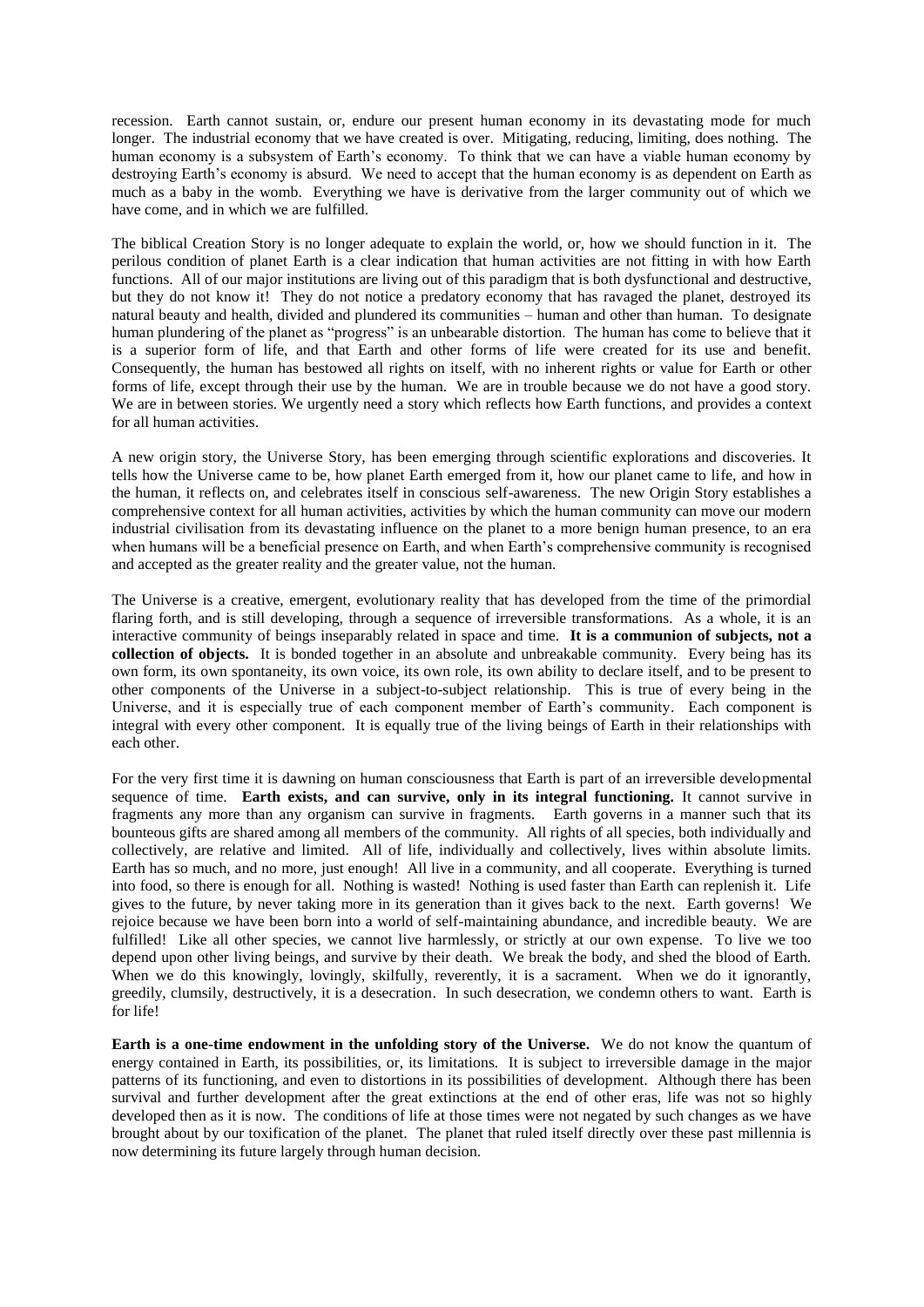**Earth is primary, and humans are derivative.** The present distorted view is that humans are primary, and Earth and its integral functioning only a secondary consideration. In the Ecozoic Era, the primary concern of the human community becomes the preservation and enhancement of this comprehensive community, even for the sake of its own survival. Earth must become the primary concern of every human institution, profession, programme, and activity. Earth can survive without the human species, but the human cannot survive, let alone thrive apart from Earth"s community.

**There is a single Earth community**. The human, or, the human community, is not separate from, or superior to Earth, or other members, or species, of the life community. The human community and the natural world will go forward together as a single integral community, or, both will experience disaster on the way. There is one integral Earth community. All is sacred! All is one!

In the light of the Universe Story/New Paradigm, it is abundantly clear that the proposed Corrib gas project – a project for the exclusive benefit of the human – does not fit in with how Earth functions. In pursuing this project, the government is making the human world primary, and the natural world secondary. It is not about enhancing Earth and Earth's community in this sacred place. It would seem that our politicians have no understanding of how Earth functions, or, why Earth stored carbon compounds in the ground in the first place. They are determined to extract more and more fossil fuels from the ground, regardless of the consequences for the health and peace of the planet and its life community, including the North Mayo community. To disturb the village lives of a people living in peace and harmony all their lives, by inflicting on them a project like the proposed Corrib Gas Project, is to impoverish rather than to enrich them. If this proposed project is given the green light, these people will be entering a new and indefinite all-pervasive anxiety, and they will be condemned to breathing an atmosphere less refreshing, and drinking water less wholesome. It will serve as a monument to human arrogance, and a visible monstrous expression of reckless and irresponsible governance, of the oppression of its citizens, and of dominance over the natural "resources" of Earth. It also clearly demonstrates the inadequacy of European law. The profiteering corporation, Shell, does not hesitate at the destruction of a person"s life as it is, and as it desires to be, or, the life of a family, or, the life of a community. Nobody, or, nothing may be spared. How different life would be on Earth in this place, if both corporation and government came to enhance the great community of life in this beautiful region! If they had responded to the grandeur and integrity of woodlands, the lakes and rivers, the mountains and valleys, and the vastness of the ocean, with the reverence and wonder that is appropriate, how different that would be! They might have learned something of the spirituality of this place and people, and about value, and lasting. Sadly, they had none of the reverence or aesthetic appreciation due to this place, or, its community. Instead, government came, armed with an inadequate, dysfunctional, and destructive "Bunreacht na hEireann", as their primary referent for reality and value, as if the Bunreacht in its present form is justification for imposition of this project where it is not wanted. Bunreacht na hEireann is a disaster for everything that is not human. With our present Bunreacht, there is no restriction on what government, or, people can own, or what they do with what they own. In the absence of legal protection for anything that is not human in our Constitution, we have established a predatory relationship. Such is Catholic Ireland's respect for God's Creation. Humans in this country are just devouring everything, because that is what the Constitution stands for – for humans to devour, to manipulate, to use, not to commune. Whereas placed people obey the deeper laws of place, laws written in the stones, the wind, the water, and in their own hearts. They recognise and acknowledge the Covenant of the Universe, which supersedes all anthropocentric oriented constitutions. The question of whom placed people can trust has taken over the consciousness of the community in a new way. This is happening at a time when we need to create the basis on which an enduring confidence can exist within communities, and between communities and Government, local and central. The very opposite is happening for the people of North Mayo.

A viable future for the human communities rests largely upon a return to the mystique of Earth, and a new relationship between the human communities and the planet on which we dwell. We must stand for our place – land/soil, air, water, community – and protect and defend its integrity. We are answerable to the paradox of the parable of the lost sheep: that the endangered place is more precious than all the rest. There is no "trading off"!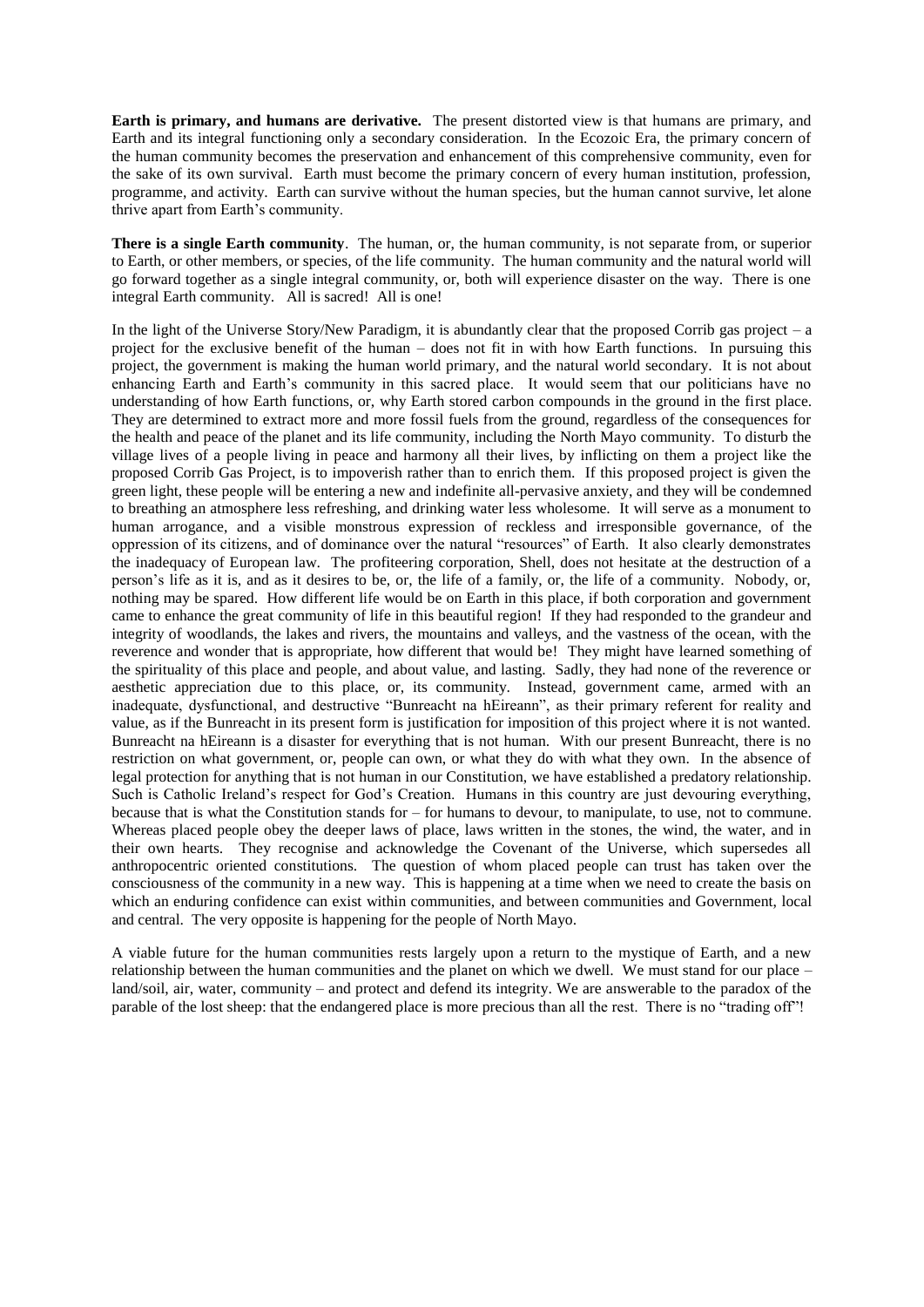#### **Gas for Grief and Friction**

Let us begin with a quote found by accident. A sentiment simple and true, and penned with no ego and no name. Written on a wall near the battle lines. Begging the eye to read.

 "It isn"t by accident that this adventure begins where and when it does at Lath na Athnann at a time when the peoples are fighting for the soul of the country, one people seeking to turn it into a human convenience, the other finding fulfillment in being of one mind with the wind and the sun"

And here is another quote, something woven out of Indian wisdom. Patches to make a quilt of indignation.

 Poncas of Indian Territory learned a bitter lesson White man"s law was an illusion Did not apply to them

The Indian who spoke those words is dead. Like those who died at Wounded Knee he is happy in his hunting paradise. He will bless one who as a child was inspired by reading in comics of wigwams and war paint and was made to believe the whites were the good guys.

The Indians of the Yukon could not understand the white man"s rush and lust for gold. In their hunting fishing culture gold had no functional value like salmon and arrows and horses. Micí MacGabhann from Donegal fell ill on route to the dig and was deserted by his "friends". But for local Indians who nursed him back to health with herbs he might have died. As it was he lived to write Rothaí Mór an tSaol (The Hard Road to Klondyke). Better than the book was the lesson learned. The incalculable value of true friends.

 Wind will separate the chaff and grain. It takes a wise head to separate friends and pretenders. A good enemy is better than a bad friend.

Some weeks ago we heard this from ministers.

 The memorandum of understanding. Not a great longevity in our horizon. The stress test mechanism is rather conservative. Fiscally neutral. Subsequent adjustments.

Polysyllables (such as these) remind us of a moment in a story by William Carlton. The bishop is calling to the writer"s home and the father calls in the scholar of the family to address the dignitary not in Gaelic but in the language of Dickens. This was to impress. Gaelic wasn"t good enough. A beautiful simple language. Words of few syllables. The language in which his mother sang. The more English syllables the better. Why use two when ten will do.

Ministers today are wheeled out for reasons not dissimilar. Polysyllables used to impress back then are still being used today. Not to communicate but to confuse. The longer the word the vaguer the meaning. **You realize that language itself is groomed and used not to convey meaning but to muddy and muddle. Language to dupe. Words to confuse and bewilder.**

**Some may recall the Gaelic aspiration on the title page of The Irish Press. Do chum Glóire Dé agus onóra na hÉireann. God's glory has no bond value and Irish honour has been sold to the highest bidder. These people are not national leaders but auctioneers who have auctioned off**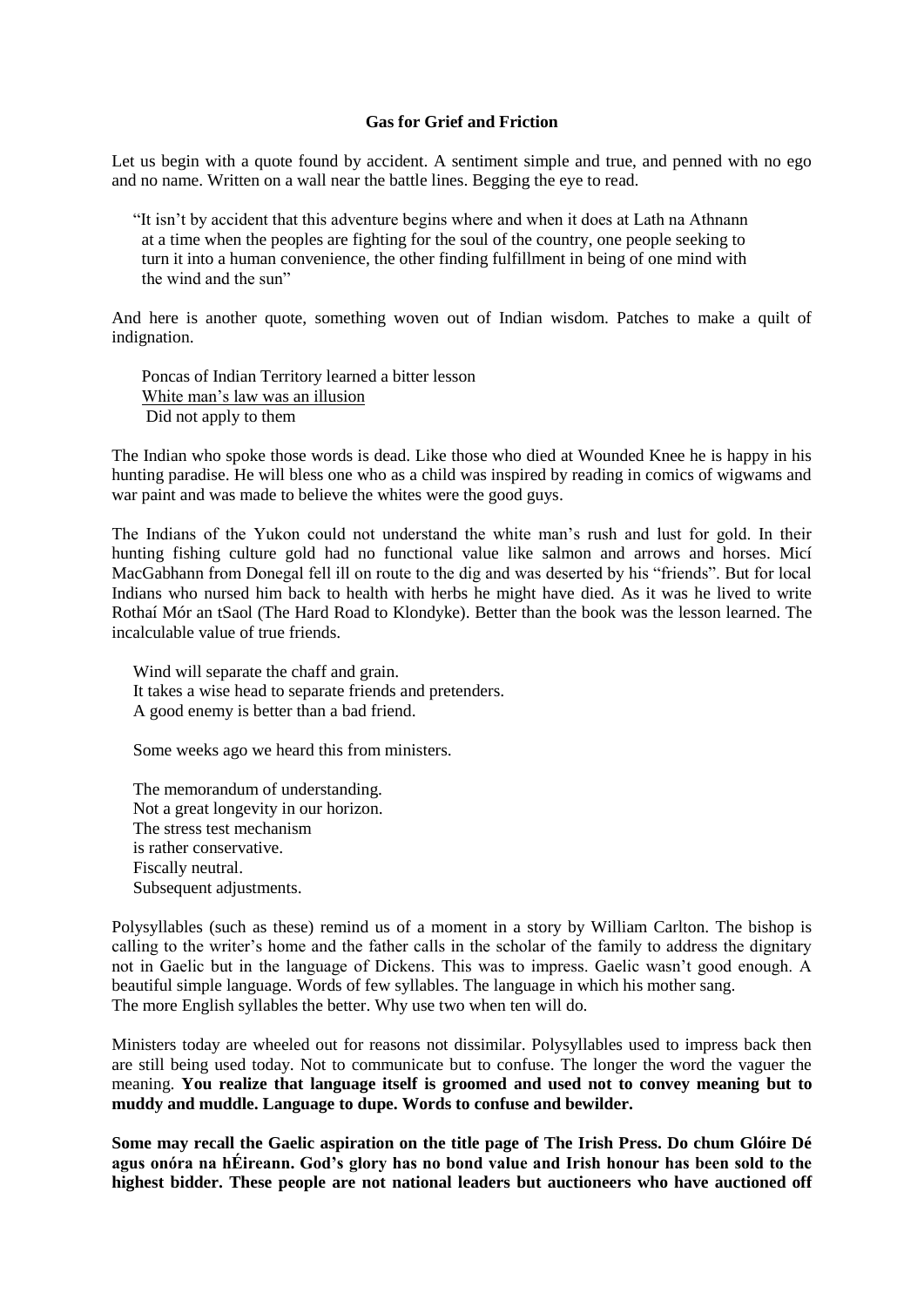**our spoons and sovereignty.**

# **We can be great again but not under this leadership. Installed with so much hope and regarded with so much despair. Have they forgotten the meitheal? Save our hay and we'll win your turf. No greed or grubby money entered it.**

There is a song where the boy asks "What colour is the wind Daddy?" Soon, the father should have explained, soon the wind may be dirty and dangerous. Unfit to breathe. An asthma carrier son. Dirty, son, so dirty it may wrap the stars in a dirty, contaminated blanket. And what then will fishermen do who sail by the Plough and the Hunter's Belt? What then will we who are star inspired do for inspiration? Without their mystery, their mythology, their mind extending remoteness. We need another song. An album of wake up songs to warn the world of chimneys that flare unnecessary flame. Shrouding those eye-delighting sparks of light that hurtle towards this polluted planet. At each others" throats like dogs fighting over a bone.

So where does Erris go from here to put the brakes on this madness? We are big time on the world radar now.

# **We may need gas to cook But not a gas to cook us.**

Crocodile tears will be no use then. Or mass cards or requiems except to help the burnt and crippled into Paradise to join the Indians of Bhopal and Wounded Knee.

Let us make verses out of Shell"s atrocious history. Thank you author Doyle. Bless you Jack. Please update your book. You are a prophet of our money grubbing times. In a climate of blasts and spillages your book is saving lives. Awareness is all. No not all but enough for the moment as we think our way through this unwanted affliction. We who fish and farm and have taken to prayer. We who have asked Our Lady for special protection. We who watch our children grow and fear for their future.

We share with American Indians the fear of the influx. Remember Dances with Wolves? Ireland is no stranger to such influxes in the past. To get their profit they would blast our culture and us like blasting quarry stones. We are an inconvenience. We are in the way. They looked at a map and saw we are remote, abandoned. No serious political clout.

Did they miscalculate? Did they overlook people grit, stubborn character? Against such clout and power how can this abandoned community win? Some will go another 10 years and more. Whatever it takes. This is not a role we asked for. This is a role of resistance forced on us. And why? Because the salaried politicians we elected have thrown us to the sharks. This is what should be on the Abbey Stage. The story of a people under siege. In serious danger.

 **Gas for whom? It may be for us But a life or a crippled limb is too high a price. Gas for what? Gas for profit and grief. Gas and flaring snuff those candle stars. Songs and indignation won't stop Shell. They can plant their dangerous bomb And leave the danger zone And cry their crocodile tears if something explodes And make a limping promise To improve their vigils and locks. Men who need never visit Our shores our fields our rocks**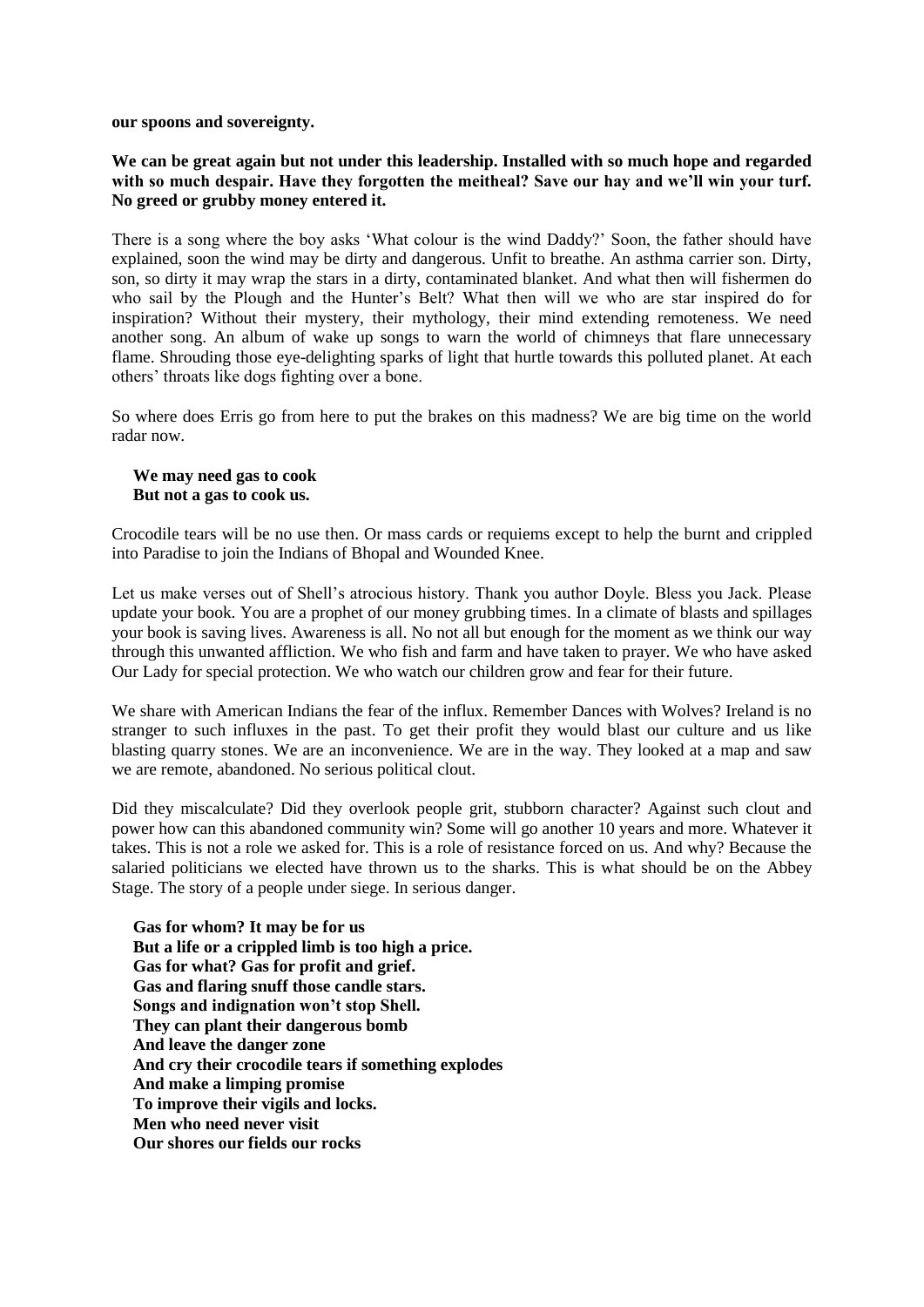**Do you hear the water that dances? Do you hear its musical tune? Or see the surf that will darken Should gas be followed by oil The dreaded fish killing oil That turned the Niger Delta Into a zone of war And murdered Ken Saro-Wiwa. His doom laden words live on Like something uttered by Emmet Before he met his Maker.**

Pearse had a huge affection for Connaught the province which inspired his poem The Wayfarer. It's a poem of rabbits in the field and children playing on the shore. Did Pearse the poet have a premonition of this threat?

 **Children not allowed out to play On beloved fields beloved bay Strangers foreign to these parts Invade them rudely with their snaps.**

 **The gas is surely for them At study school or playground game It's not for those who kneel and pray Within earshot of the bay**

 **Leitrim county split in two By Allen next it will be you. To get the gas a pipe they'll sink And poison what you'll boil and drink.**

There was a time in the history of Tara when the rest of Ireland ganged up against Na Fianna and the latter lost. A battle of shields and spears. They fell and were buried where they fell. Their storied bones now covered with modern tar. They had a code of honour, Beart agus Briathar. Their word was their bond. No U turns for them, no broken promises. Their heroic deeds will never die. This crack troop took their duties seriously. And like Pearse fighting for their principles they died.

 They destroyed a henge at Lismullin An ancient alignment with stars A white mare galloped there In that valley of battle and water And the Fianna kissed the turf there When Gowra ended their era.

It will take more than tar to cover this story. Locals are being asked to live beside a dragon that belches flames and contaminated air. Abandoned utterly by men, some of whom like an Taoiseach and an Táiniste and resources minister were born in the west. Left to solve this for themselves by people who in 2016 will invoke Pearse in their speeches and the Proclamation without asking themselves what would Pearse think of **them?**

Why are they so disloyal To their roots and origins Who against the people"s wishes Allow the warring Yankees Eavesdrop and fly into Shannon?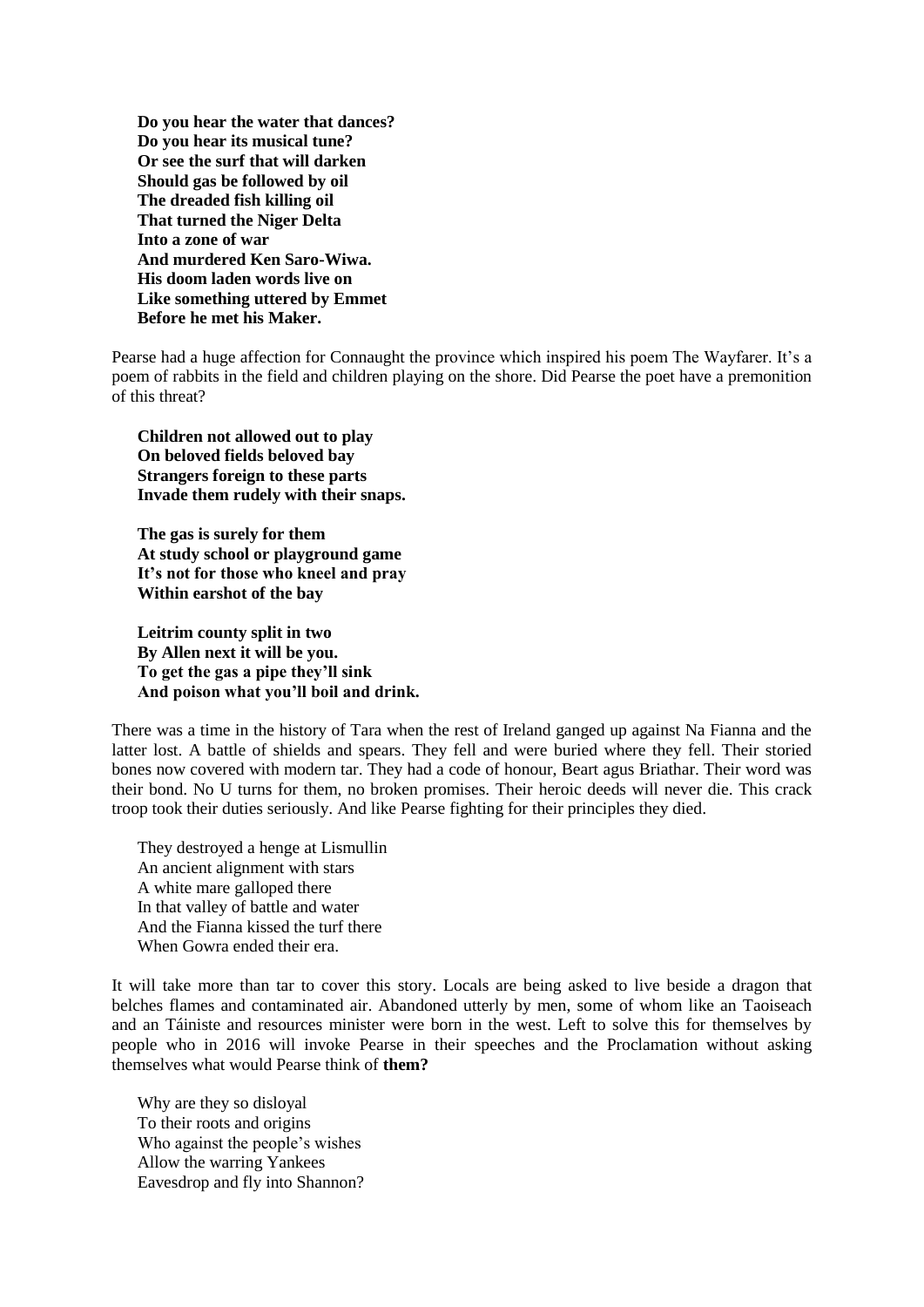Some of the children born into this, had this inflicted on them. Like children born in a war not of their making they have never known a day"s peace. This gas is not for them.

There was a day a thousand years ago before Erris became a barony when something rare happened on the north coast of Mayo. Thinking locals would buckle, a longship landed. Danes or Vikings looking for loot. Visitors dreaded when the summer seas were calm. The story goes that the locals gathered and put feet to them.

 Some things are wrong they may have said We don't have much they may have said But what we have we hold. You"ll find no easy pickings here They may have said.

What more do they have today? We have the athann, the furze. We still have the genes of those far off stubborn, territorial people. The would-be fleecers took off leaving the locals to their turf and tides. To the wind, to the seasons and the sun. a story of resistance remembered and passed down. **This has been repeated in our time.**

#### **Others will enjoy the profits of this gas Locals will live with the danger.**

#### **NB**

The book referred to, **Riding the Dragon by Jack Doyle,** is a publication of the Environmental Health Fund, Boston Massachusetts which catalogues Shell maintenance neglect from 1947 to 2002. A book of serious revelations. With a whole series of revelations covering the last ten years waiting to be added. Not available here.

Padraic MacCana